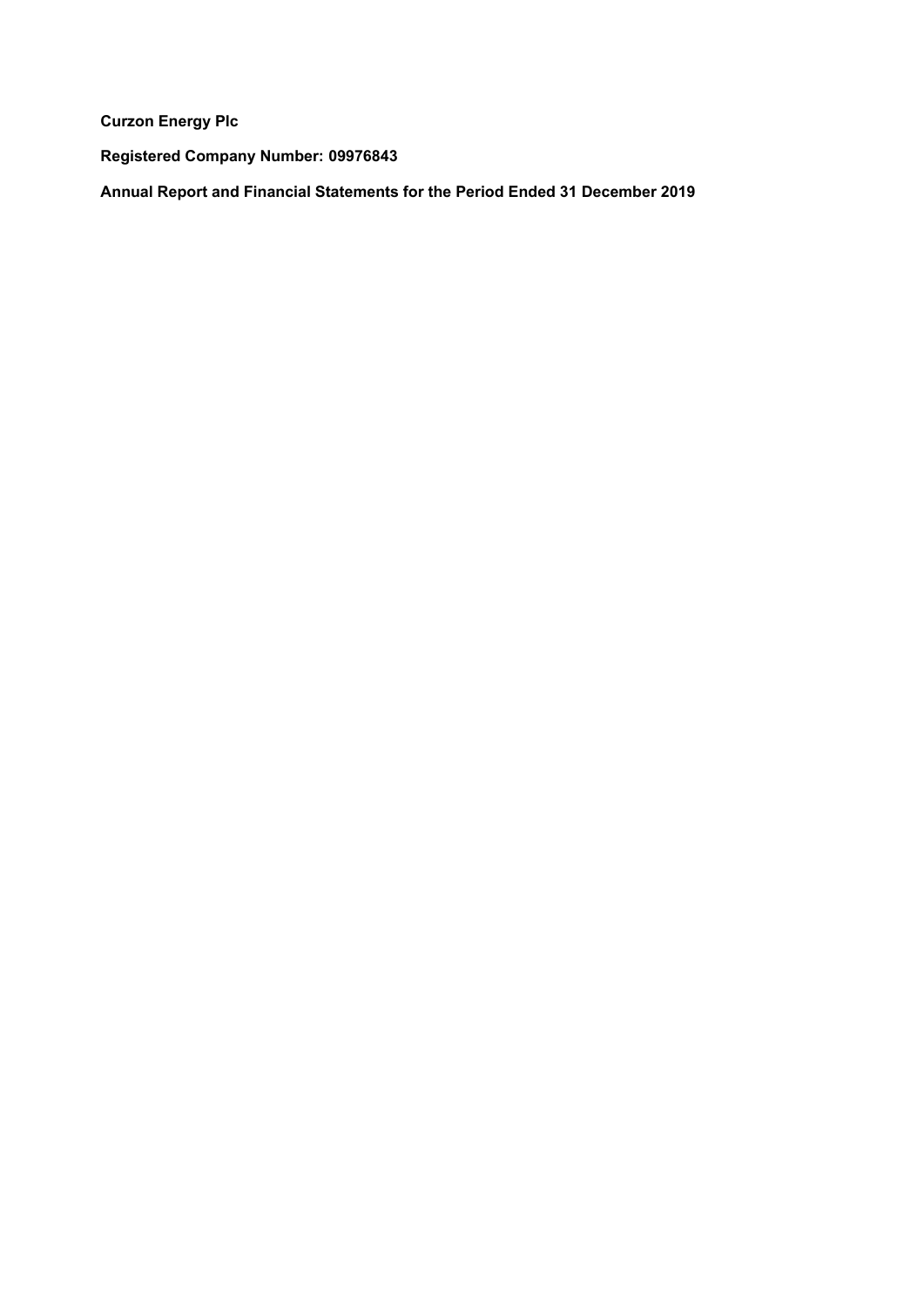| <b>Contents</b>                                                                                                                    | <b>Page Number</b> |
|------------------------------------------------------------------------------------------------------------------------------------|--------------------|
| Company Information                                                                                                                | (i)                |
| <b>Chairman's Statement</b>                                                                                                        | 1                  |
| <b>Strategic Report</b>                                                                                                            | $\overline{2}$     |
| Directors' Report                                                                                                                  | $\overline{7}$     |
| <b>Remuneration Report</b>                                                                                                         | 14                 |
| Statement of Directors' Responsibilities in Respect of the Strategic Report, the<br>Directors' Report and the Financial Statements | 18                 |
| Independent Auditors' Report to the Members of Curzon Energy Plc                                                                   | 19                 |
| Consolidated Statement of Comprehensive Income                                                                                     | 23                 |
| <b>Consolidated Statement of Financial Position</b>                                                                                | 24                 |
| Consolidated Statement of Changes in Equity                                                                                        | 25                 |
| <b>Consolidated Statement of Cash Flows</b>                                                                                        | 27                 |
| Notes to the Consolidated Financial Statements                                                                                     | 28                 |
| <b>Company Statement of Financial Position</b>                                                                                     | 56                 |
| Company Statement of Changes in Equity                                                                                             | 57                 |
| <b>Company Statement of Cash Flows</b>                                                                                             | 58                 |
| Notes to the Company Financial Statements                                                                                          | 59                 |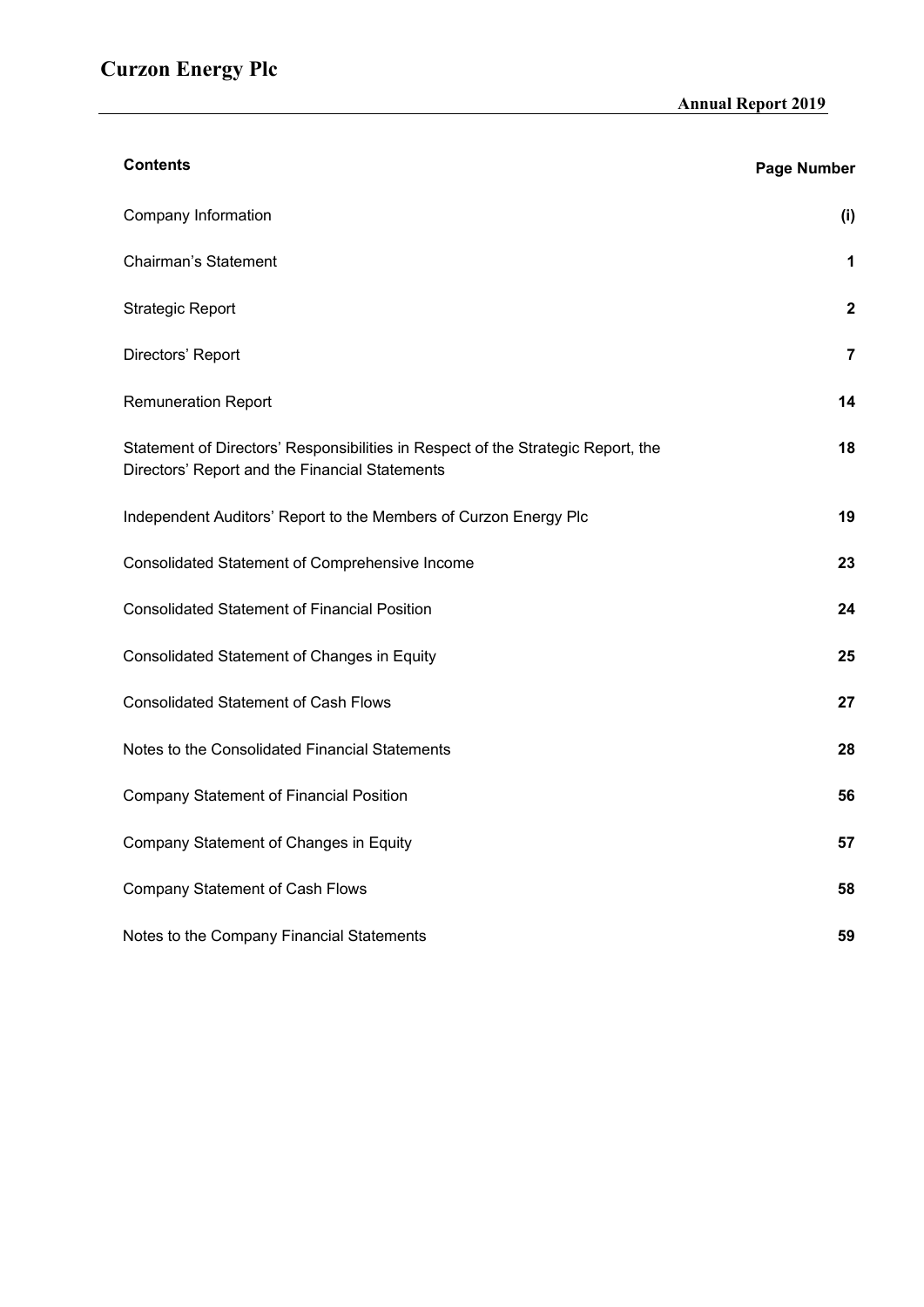#### **Company Information**

**Directors** Scott Kaintz<br>
Owen May **Executive Director**<br>
Non-Executive Director

John McGoldrick Chairman and Non-Executive Director Non-Executive Director

## **Company Secretary**

Sam Quinn

#### **Company Number** 09976843

## **Registered Address**

 Kemp House 152 City Road London EC1V 2NX

#### **Independent Auditors**

Crowe UK LLP St Bride's House 10 Salisbury Square London EC4Y 8EH

#### **Company's Solicitors**

First Sentinel Suite 12A 55 Park Lane Mayfair, London, W1K 1NA

#### **Financial Advisor and Broker**

SP Angel Corporate Finance LLP Prince Frederick House 35-39 Maddox Street London W1S 2PP

#### **Registrars**

Neville Registrars Limited Neville House 18 Laurel Lane Halesowen B63 3DA

#### **Bankers**

Barclays Bank plc Level 27 One Churchill Place London E14 5HP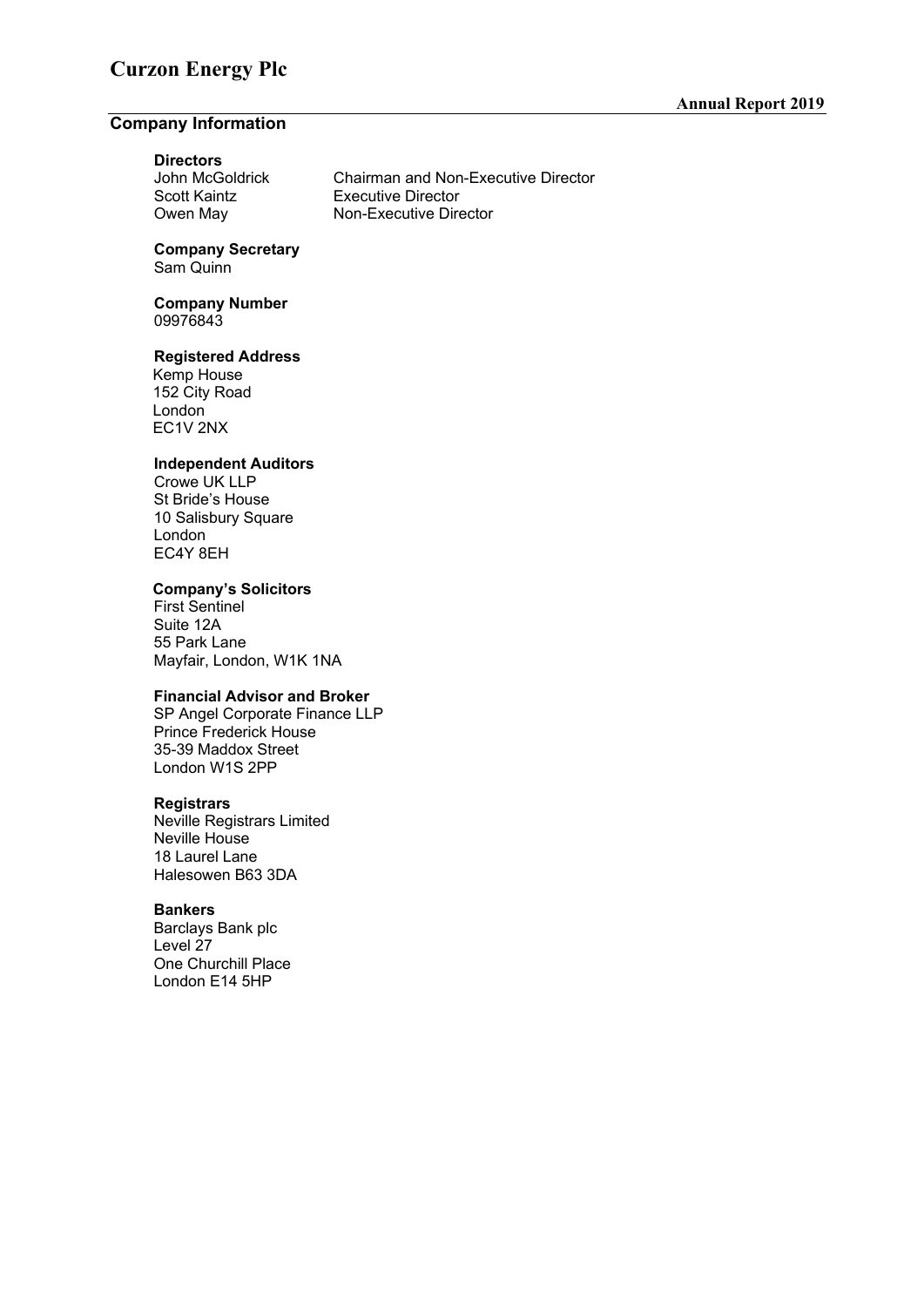## **Chairman's Statement**

I am pleased to present the annual report for the Company covering its results for the year to 31 December 2019.

During the course of 2018, the Company focused on extended testing of existing wells at Coos Bay, and, following several efforts to rework these wells, gas flow proved inconsistent and inconclusive. Thereafter, the Company considered alternative options to advance the appraisal of the property, however, adequate funding was not available.

In late 2018, the Company announced a memorandum of understanding with Pared Energy LLC to develop a conventional gas fairway in Texas. The Company believed that the Texas Gas Project offered multi-TCF potential through the application of modern drilling and completion techniques applied to known hydrocarbon producing reservoirs. The Board further believed that the Texas Gas Project could provide a highly complementary addition to the Company's existing assets at Coos Bay, potentially creating a larger US focused natural gas offering for UK investors.

Considerable effort during 2019 was spent conducting due diligence on the Texas Gas Project, followed by a six month plus period of administrative and regulatory work required to complete a prospectus in order to raise funds to participate in and then invest in, this project. Unfortunately, by the time these work streams were at an advanced stage, public equity markets were unpredictable due to Brexit and the US trade war uncertainties, and UK investor appetite for US oil investments was much depressed.

In addition, 2019 saw a marked reduction in the price of natural gas around the world and, by the end of 2019, it became apparent to the Board that the ongoing decline in the oil and gas markets would prove difficult if not impossible to overcome. This meant that the Company's involvement in the Texas Gas Project and further attempts to restart activities and progress the Company's project at Coos Bay, at least in the near term, were unlikely. Further, efforts towards year-end to reach agreement with a potential farm-in partner at Coos Bay became protracted due to the various factors mentioned previously and could not be consummated.

The Company then implemented a new strategy and began discussions with a number of groups presenting fresh opportunities both in and outside of the oil and gas sector and, on 18 March 2020, the Company announced that it had entered a period of exclusivity in order to conduct due diligence and to potentially acquire a 100% interest in London Critical Metals Market, the first unified global metals trading exchange for critical metals that have few or no direct investment or trading options elsewhere.

For the period ended 31 December 2019, the Group incurred a loss of US\$3,580,750. The majority of this loss comprised the impairment of the Company's coal bed methane assets at Coos Bay of US\$2,559,000 that has been recognized in the accounts.

At the time of writing, the United Kingdom and the World at large is in the process of dealing with the COVID-19 pandemic and its associated aftershocks. While the disagreements between OPEC and Russia combined with the drop in demand for oil due to the COVID-19 fallout has been exceptionally destructive to the oil industry, we currently do not expect these developments to materially impact the potential transaction with London Critical Metals Market under consideration. However, these same developments will likely impact our ability to further develop our asset at Coos Bay and may make a disposal or farm-in more challenging.

Present turmoil aside, the Company continues to progress diligence activities in regards to London Critical Metals Market as announced in March this year, and the Board remains enthusiastic about the scale and quality of the opportunity this transaction represents for Curzon stakeholders. The potential move from oil and gas into the trading of the metals the world requires to continue the transition to renewables and energy storage appears prescient, and the Company expects to make additional announcements on progress in the near term.

**John McGoldrick** ⊮⊬

**Non-Executive Chairman 18 May 2020**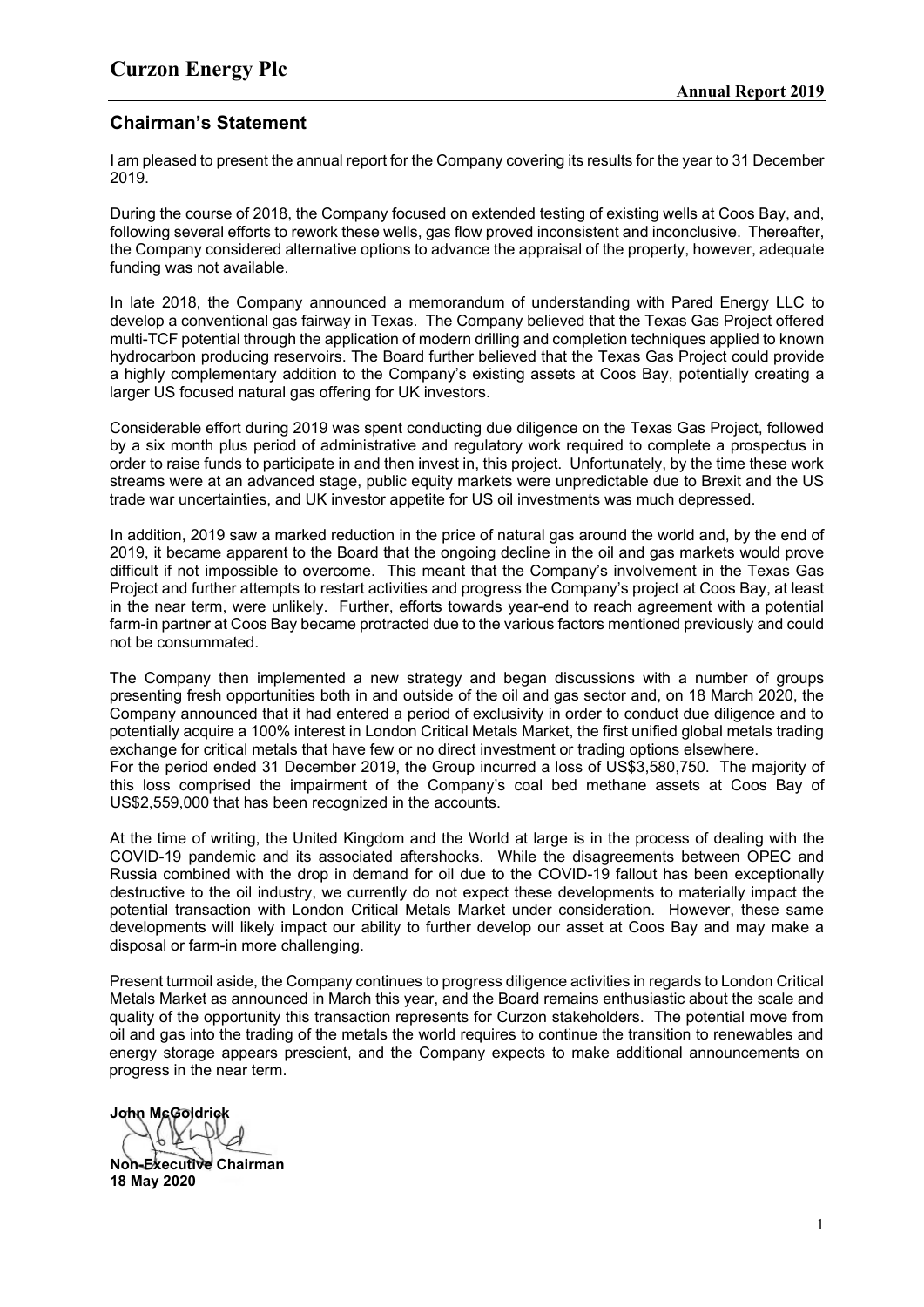## **Strategic Report**

#### **Financial Results**

The Group loss for the year to 31 December 2019 was US\$ 3,580,750 (2018: US\$1,953,708). There were no revenues and the majority of this loss related to the impairment of the Company's coal bed methane interests at Coos Bay, Oregon.

The loss per share was US\$0.044 (2018: loss per share US\$0.026).

Following mixed results from well testing operations at Coos Bay in 2018, the Directors put the project on care and maintenance in late 2018 and no significant development was undertaken during 2019. Following the lack of progress on the project in 2019, and a general lack of interest in funding US oil projects observed in the UK equity market, an impairment loss on the project of US\$ (2,559,000) has been recognised in the accounts.

The Group currently has no source of revenue and is reliant on loans to continue to meet its overhead expenditure. The Group held cash balances of US\$28,709 as at 31 December 2019 and has subsequently increased its borrowing capacity and current liquidity through the agreement with Seven Sun Stars Investment Group.

The Directors note that the Group will need additional funding to continue operations for the foreseeable future and this means there is a material uncertainty as to the Group's ability to continue as a going concern, however, the Directors are confident that the Group will be able to raise, as required, sufficient cash or reduce its commitments to enable it to continue its operations, and to continue to meet, as and when they fall due, its liabilities for at least the next twelve months from the date of approval of the Group financial statements. The Group financial statements have, therefore, been prepared on the going concern basis.

The Group has 3 members of staff (including Directors).

#### **Principal Activities**

The Company was incorporated in England and Wales on 29 January 2016 as an investment company to acquire oil and gas assets. Its first acquisition was of Coos Bay.

The Group's business continues to be operated through the US Group, with a focus on oil and gas exploration, appraisal and development.

The Company is a holding company with the following subsidiaries being part of the US Group:

| <b>Name</b>                                 | <b>Country of</b><br>Incorporation | <b>Proportion of</b><br><b>Equity</b><br><b>Ownership</b> | <b>Principal Activity</b>        |
|---------------------------------------------|------------------------------------|-----------------------------------------------------------|----------------------------------|
| Coos Bay Energy<br><b>LLC</b>               | Nevada, USA                        | 100%                                                      | Gas Exploration &<br>Development |
| <b>Westport Energy</b><br>Acquisition, Inc. | Delaware, USA                      | 100%                                                      | <b>Holding Company</b>           |
| Westport Energy,<br><b>LLC</b>              | Delaware, USA                      | 100%                                                      | Gas Exploration &<br>Development |
| Curzon Energy, Inc.*                        | Delaware, USA                      | 100%                                                      | <b>Holding Company</b>           |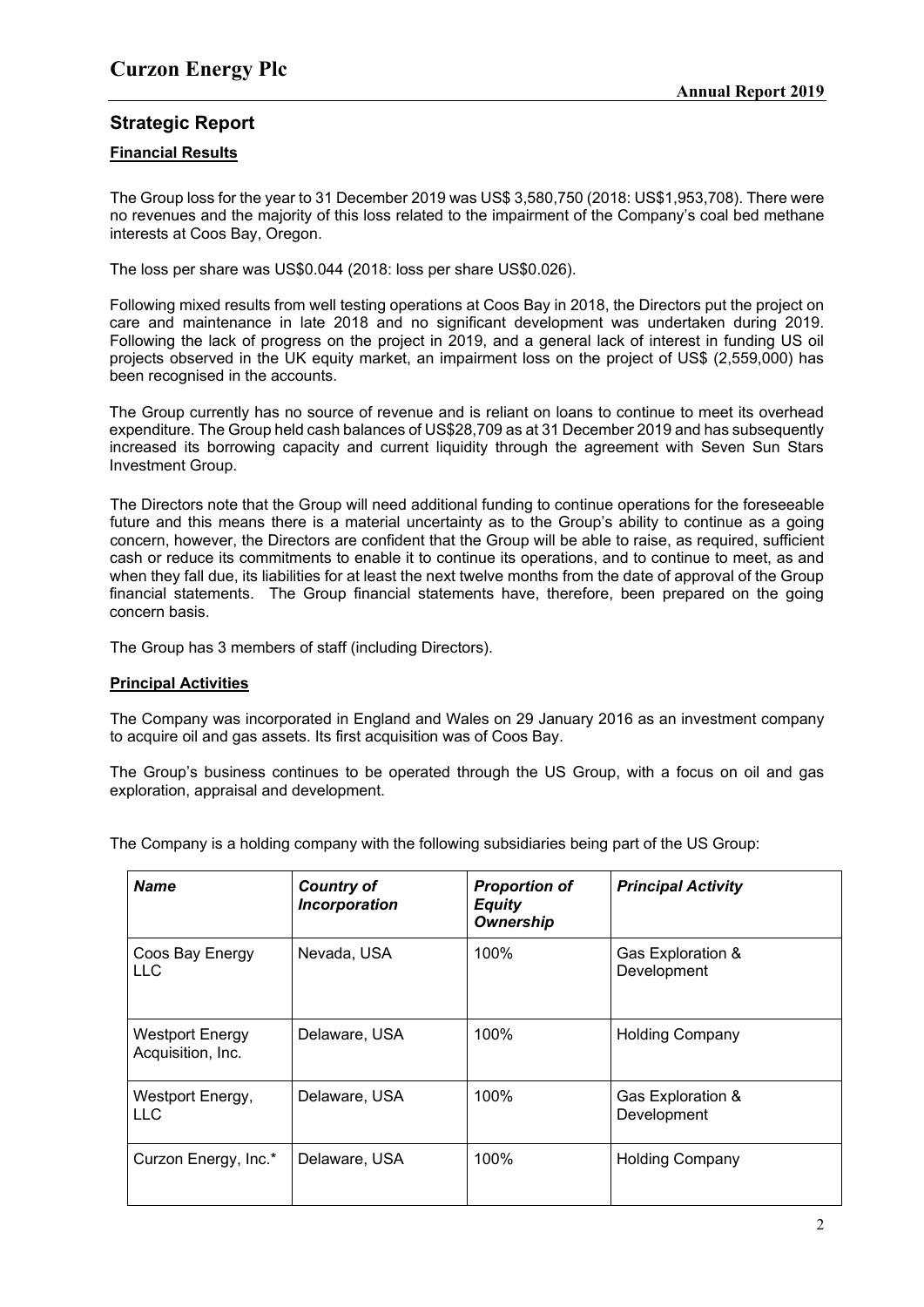| Rigel Energy, LLC** | Delaware, USA | 100% | <b>Holding Company</b> |
|---------------------|---------------|------|------------------------|
|                     |               |      |                        |

\* Incorporated on 1 May 2019 and dissolved on 26 February 2020 as related transaction did not complete. \*\* Incorporated on 1 May 2019 and dissolved on 27 February 2020 as related transaction did not complete.

Coos Bay LLC, which employs the Group's employees and conducts operations in the Coos Bay basin area, is held directly by the Company. Its two indirectly owned subsidiaries are Westport Energy Acquisition Inc. and its wholly-owned subsidiary, Westport Energy LLC, which are held by Coos Bay Energy LLC.

#### **Review of the Business**

2018 saw the Company conducting extensive well testing operations at Coos Bay in Oregon where the gas flow rates proved inconsistent and inconclusive.

As such, the Company announced its intention to augment the Coos Bay project with a complementary project developed jointly with Pared Energy that offered significant multi-trillion cubic feet of upside in an established oil and gas region in Texas, USA. The Company proceeded to sign a memorandum of understanding in November 2018, announcing its intention to pursue joint development of this project. In February 2020, the Company announced that it had ended discussions with Pared Energy in Texas as the transaction could not be completed.

In March 2020, the Company announced that it had executed a letter of intent with Seven Sun Stars Investment Group ("SSSIG") to acquire a 100% interest in the London Critical Metals Market ("LCMM") the first unified global metals trading exchange for critical metals that have few or no direct investment or trading operations elsewhere in the world.

#### **Key Performance Indicators (KPIs)**

As the Company is traditionally a pure exploration business with no production or proven reserves and which is currently exploring reverse takeover options that might materially change the business, the Directors take the view that KPIs would not provide materially useful information to investors at this time. As the business develops further, the addition of KPIs will be considered and added as appropriate.

#### **Principal Risks and Risk Management**

Exploration is an inherently high-risk business:

- $\Box$  Even the most promising prospects can have failures for many reasons, such as:
	- $\circ$  The gas assets may not be found in commercial quantities if there are errors in the underlying geological assumptions or analysis.
	- $\circ$  Hydrocarbons may have been present but escaped due to unexpected geological events.
	- $\circ$  The reservoir may not flow hydrocarbons at commercially viable rates of flow.<br> $\circ$  The drilling may encounter technical problems which make it impossible or too.
	- The drilling may encounter technical problems which make it impossible or too expensive to reach the target.
	- $\circ$  The ability of the Group to exploit and develop gas reserves depends on its current leases. There is no guarantee that existing leases will be continued beyond their primary term or additional leases acquired on attractive terms.
- □ The Company may take on commitments for which it then cannot find adequate funding. Although the Company can then potentially sell all or part of its assets:
	- o There is no guarantee it could find a buyer.
	- o Even if it does find a buyer, the transaction may take too long, and the Company's cash resources may become exhausted.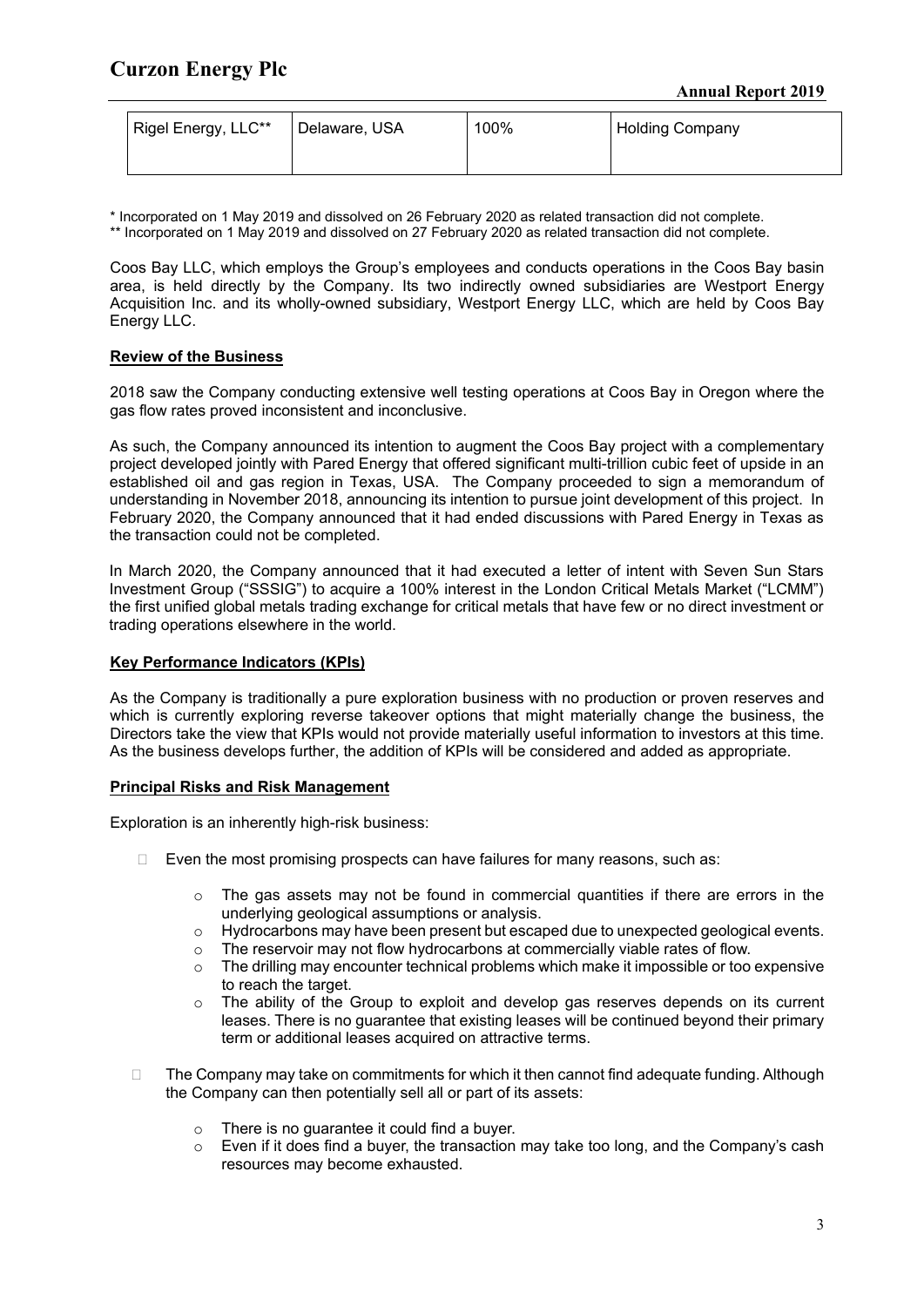#### **The Company's Risk Mitigation Strategies Include the Following:**

- Partnering with key experts that have demonstrated an ability to determine the presence or absence of hydrocarbons.
- Utilising the Directors' experience who have excellent technical, commercial or local knowledge as to where to locate assets.
- $\Box$  Securing the support of a number of key private shareholders and actively pursuing other sources of funding.
- $\Box$  Utilising third parties to assist with the management of currency risk.

#### **Corporate Responsibility**

The Company takes its responsibilities as a corporate citizen seriously. The Board's primary goal is to create shareholder value in a responsible way, which serves all stakeholders.

#### **Section 172 Statement**

Section 172 of the Companies Act 2006 requires Directors to take into consideration the interests of stakeholders in their decision making. The Directors continue to have regard to the interests of the Company's employees and other stakeholders, including the impact of its activities on the community, the environment and the Company's reputation, when making decisions. Acting in good faith and fairly between members, the Directors consider what is most likely to promote the success of the Company for its members in the long term.

The Directors are fully aware of their responsibilities to promote the success of the Company in accordance with section 172 of the Companies Act 2006. The Board regularly reviews our principal stakeholders and how we engage with them. The stakeholder voice is brought into the boardroom throughout the annual cycle through information provided by management and also by direct engagement with stakeholders themselves. The relevance of each stakeholder group may increase or decrease depending on the matter or issue in question, so the Board seeks to consider the needs and priorities of each stakeholder group during its discussions and as part of its decision making.

The Board welcomes the opportunity to engage with our shareholders and with the capital markets more generally. The Board achieves this through dialogue with shareholders, prospective shareholders and capital markets participants, including corporate brokers. Feedback from any such meetings or calls would be shared with all Board members.

Investors, prospective investors and analysts can contact the Executive Director as well as access information on our corporate website. The Board believes that appropriate steps have been taken during the year so that all members of the Board, and in particular the non-executive Directors, have an understanding of the views of major shareholders.

#### **Governance**

The Board considers sound governance as a critical component of the Company's success and the highest priority. The Company has an effective and engaged Board, with a strong non-executive presence drawn from diverse backgrounds and with well-functioning governance committees. Through the Company's compensation policies and variable components of employee remuneration, the Remuneration Committee of the Board seeks to ensure that the Company's values are reinforced in employee behavior and that effective risk management is promoted.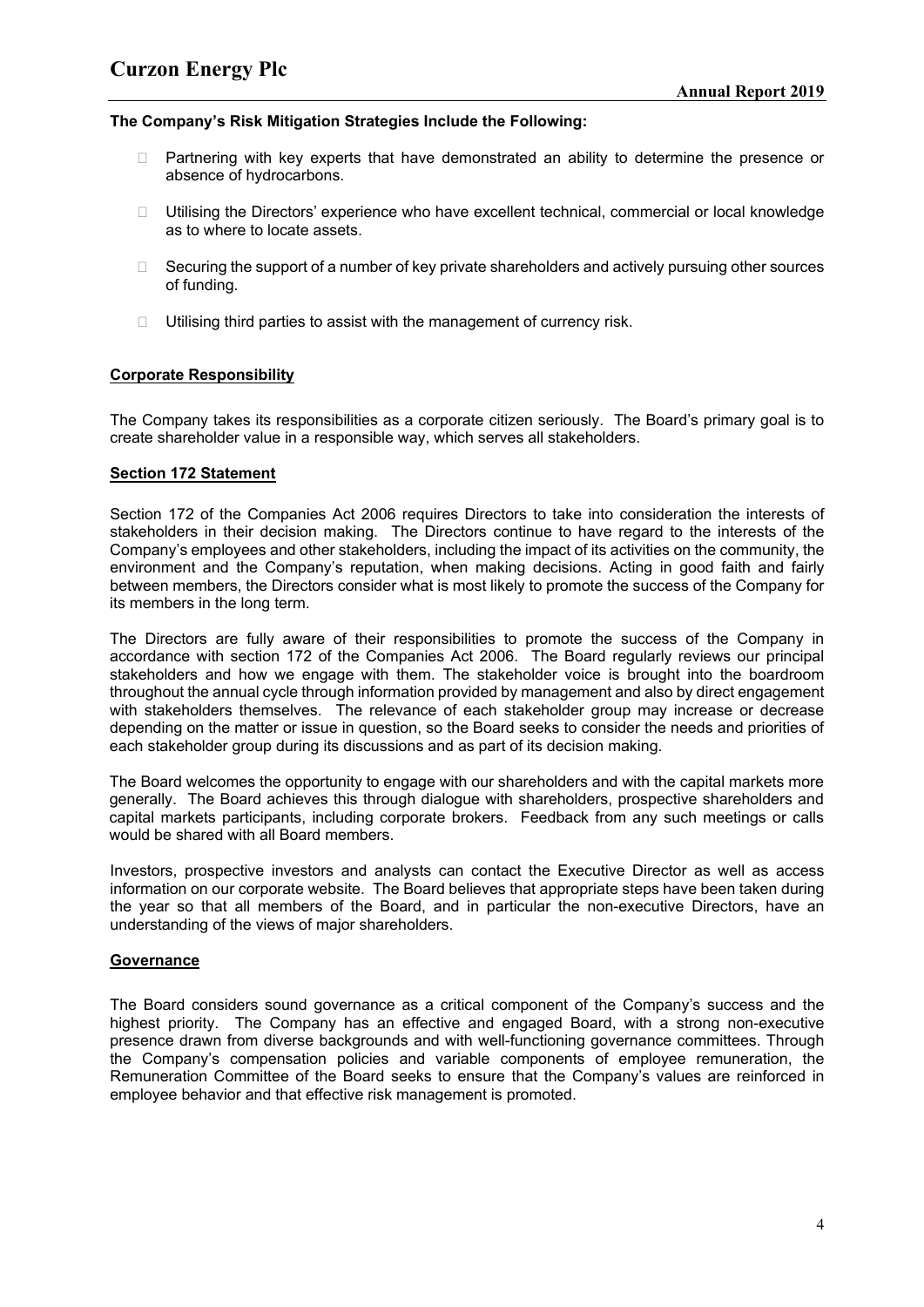## **Analysis by Gender**

| Category         | <b>Male</b> | <b>Female</b> |
|------------------|-------------|---------------|
| <b>Directors</b> | 3           | 0             |
| Senior Managers  | 0           | $\mathbf 0$   |
| Other Employees  | 0           | 0             |

#### **Employees and Their Development**

The Company is dependent upon the qualities and skills of its employees and their commitment plays a major role in the Company's business success. Employees' performance is aligned to the Company's goals through an annual performance review process and via incentive programs. The Company provides employees with information about its activities through regular briefings and other media. The Company operates a Share Option Scheme operated at the discretion of the Remuneration Committee.

#### **Diversity and Inclusion**

The Company does not discriminate on the grounds of age, gender, nationality, ethnic or racial origin, non-job-related-disability, sexual orientation or marital status. The Company gives due consideration to all applications and provides training and the opportunity for career development wherever possible. The Board does not support discrimination of any form, positive or negative, and all appointments are based solely on merit.

#### **Health and Safety**

The Company endeavors to ensure that the working environment is safe and healthy and conducive to the wellbeing of employees who are able to balance work and family commitments. The Company has a Health and Safety at Work policy which is reviewed regularly by the Board and is committed to the health and safety of its employees and others who may be affected by the Company's activities. The Company provides the information, instruction, training and supervision necessary to ensure that employees are able to discharge their duties effectively. The health and safety procedures used by the Company ensure compliance with all applicable legal, environmental and regulatory requirements, as well as its own internal standards.

## **Outlook**

The Company spent the majority of 2019 working with Pared Energy and the Company's advisors to both structure and fund an investment in Pared's Texas gas project in the United States. This involved significant planning and administrative work as required by the Company's listing on the Standard List of the London Stock Exchange. By the end of the year, it became apparent that a transaction in the oil and gas sector was not going to complete. The Board then turned its attention to exploring new options for Curzon and implemented a new strategy.

In March 2020, the Company announced that it had executed a letter of intent with the Sun Seven Stars Investment Group ("SSSIG") to potentially acquire a 100% interest in London Critical Metals Market ("LCMM"), the first unified global metals trading exchange for critical metals that have few or no direct investment or trading options elsewhere in the World.

The Board is enthusiastic about the opportunity to potentially acquire LCMM and is currently working to complete its due diligence on the company, so as to facilitate the drafting and execution of a definitive agreement to acquire the business. While it has been a difficult year for Curzon, the potential move out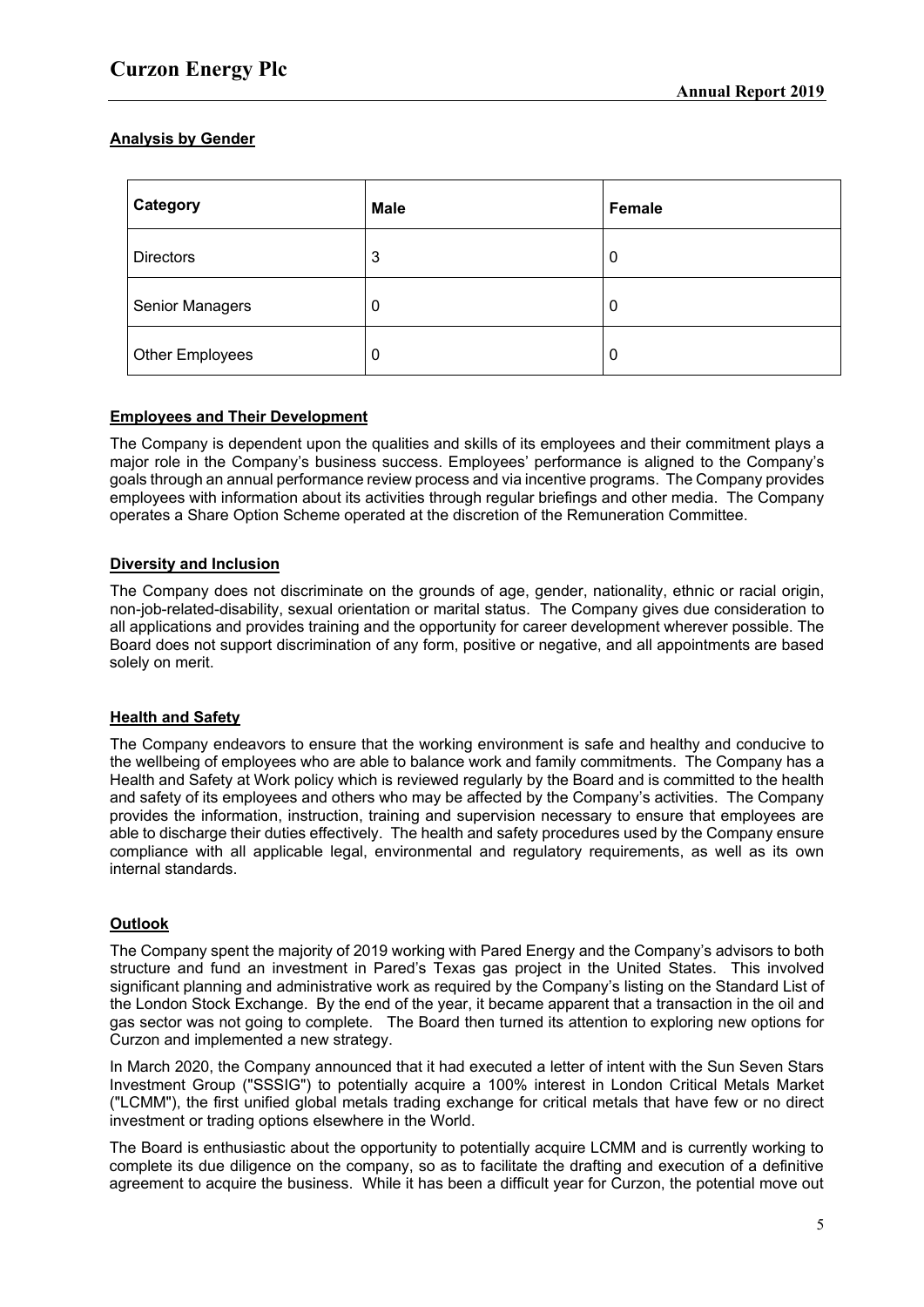of the oil and gas sector into critical metals trading appears timely and offers the Company the best prospects for growth and development going forward.

Signed by order of the Board.

. **Scott Kaintz**

**Chief Executive Officer** 18 May 2020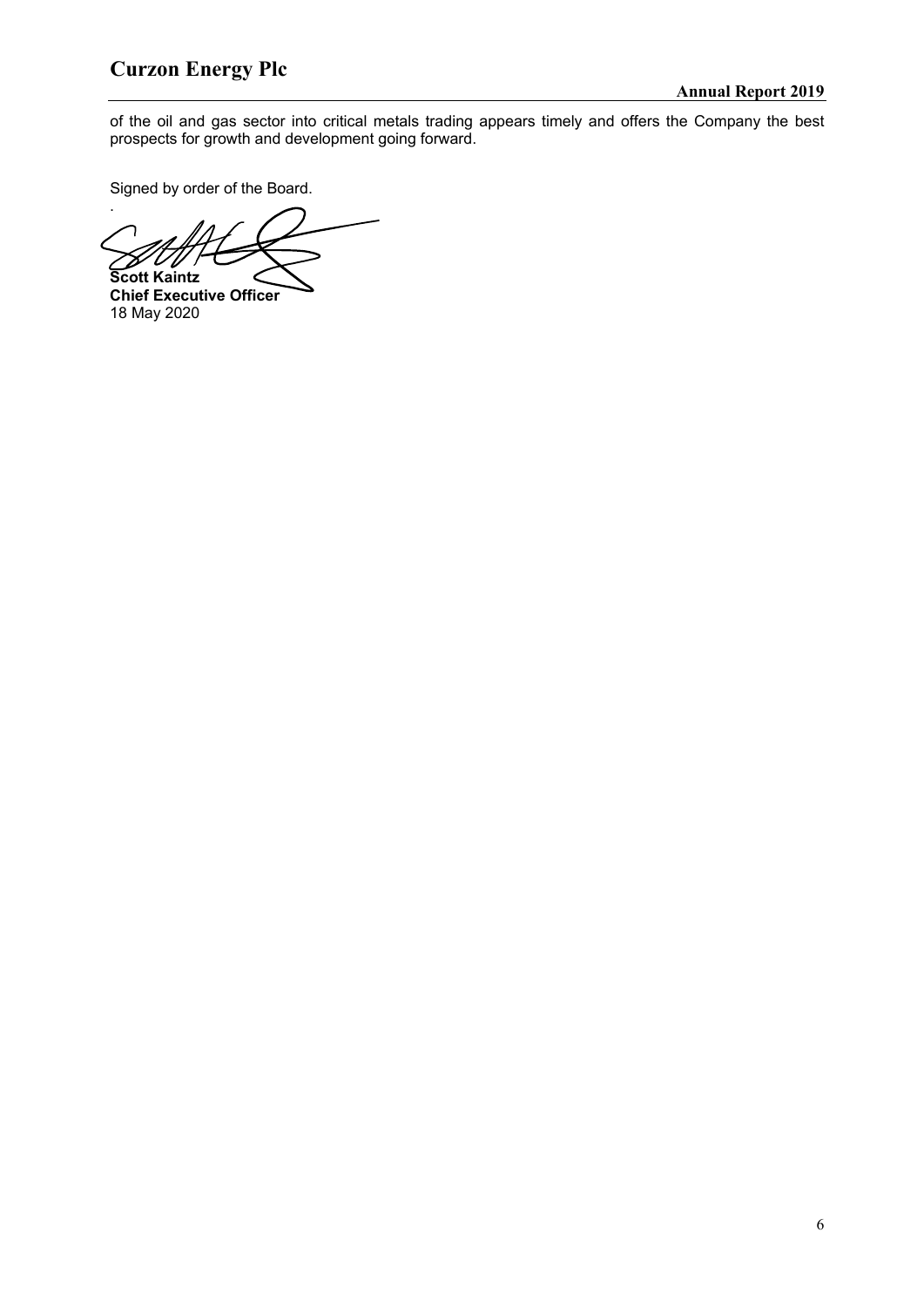## **Directors Report for the period ended 31 December 2019**

The Directors present their report on the Company, together with the audited financial statements of the Company for the year ended 31 December 2019.

#### *Cautionary Statement*

The review of the business and its future development in the Strategic Report has been prepared solely to provide additional information to shareholders to assess the Company's strategies and the potential for these strategies to succeed. It should not be relied on by any other party for any other purpose. The review contains forward looking statements which are made by the Directors in good faith based on information available to them up to the time of the approval of the reports and should be treated with caution due to the inherent uncertainties associated with such statements.

#### *Results and Dividends*

Given the nature of the business and its development strategy, it is unlikely that the Board will recommend a dividend in the next few years. The Directors believe the Company should seek to re-invest any profits to fund the Company's growth strategy over the short- and medium-term horizons.

#### *Directors' Insurance and Indemnities*

The Directors have the benefit of the indemnity provisions contained in the Company's Articles of Association ('Articles'), and the Company has maintained throughout the year Directors' and officers' liability insurance for the benefit of the Company, the Directors and its officers. The Company has entered into qualifying third-party indemnity arrangements for the benefit of all its Directors in a form and scope, which comply with the requirements of the Companies Act 2006, and which were in force throughout the year and remain in force.

#### *Business Review and Future Developments*

Details of the business activities and developments made during the period can be found in the Strategic Report and in note [1](#page-30-0) to the Financial Statements respectively.

#### *Financial Instruments and Risk Management*

Disclosures regarding financial instruments are provided within note [20](#page-52-0) to the Financial Statements.

#### *Capital Structure and Issue of Shares*

Details of the Company's share capital, together with details of the movements during the period are set out in note [17](#page-49-0) to the Financial Statements. The Company has one class of Ordinary Shares which carry no right to fixed income.

#### *Post Balance Sheet Events*

On 13 February 2020, the Company announced that it had been informed by YA Global Investments LP of the sale of its outstanding debt due to YA Global to C4 Energy Ltd, a UK incorporated private Company. The balance of the loan agreement at that time was US\$200,000, with approximately US\$32,000 of accrued interest. The Company further announced that it had terminated discussions with Pared Energy around a potential oil and gas transaction in Texas, and that the Company would be exploring opportunities outside of the oil and gas sector.

On 18 March 2020, the Company announced that it had executed a letter of intent with the Sun Seven Stars Investment Group ("SSSIG") to potentially acquire a 100% interest in London Critical Metals Market ("LCMM"), the first unified global metals trading exchange for critical metals that have few or no direct investment or trading options elsewhere in the World. The Company indicated that it would now enter an initial period of exclusivity with SSSIG during which each party would conduct due diligence on the other. The parties have agreed that during this period they will work towards the execution and delivery of a definitive purchase agreement contemplating a reverse takeover of Curzon by LCMM ("RTO"), including receipt of the required regulatory approvals from the FCA and its primary market functions. The due diligence period was expected to last approximately 1 month. For providing SSSIG with an initial period of exclusivity lasting through to 30 June 2020, SSSIG will lend the Company an initial amount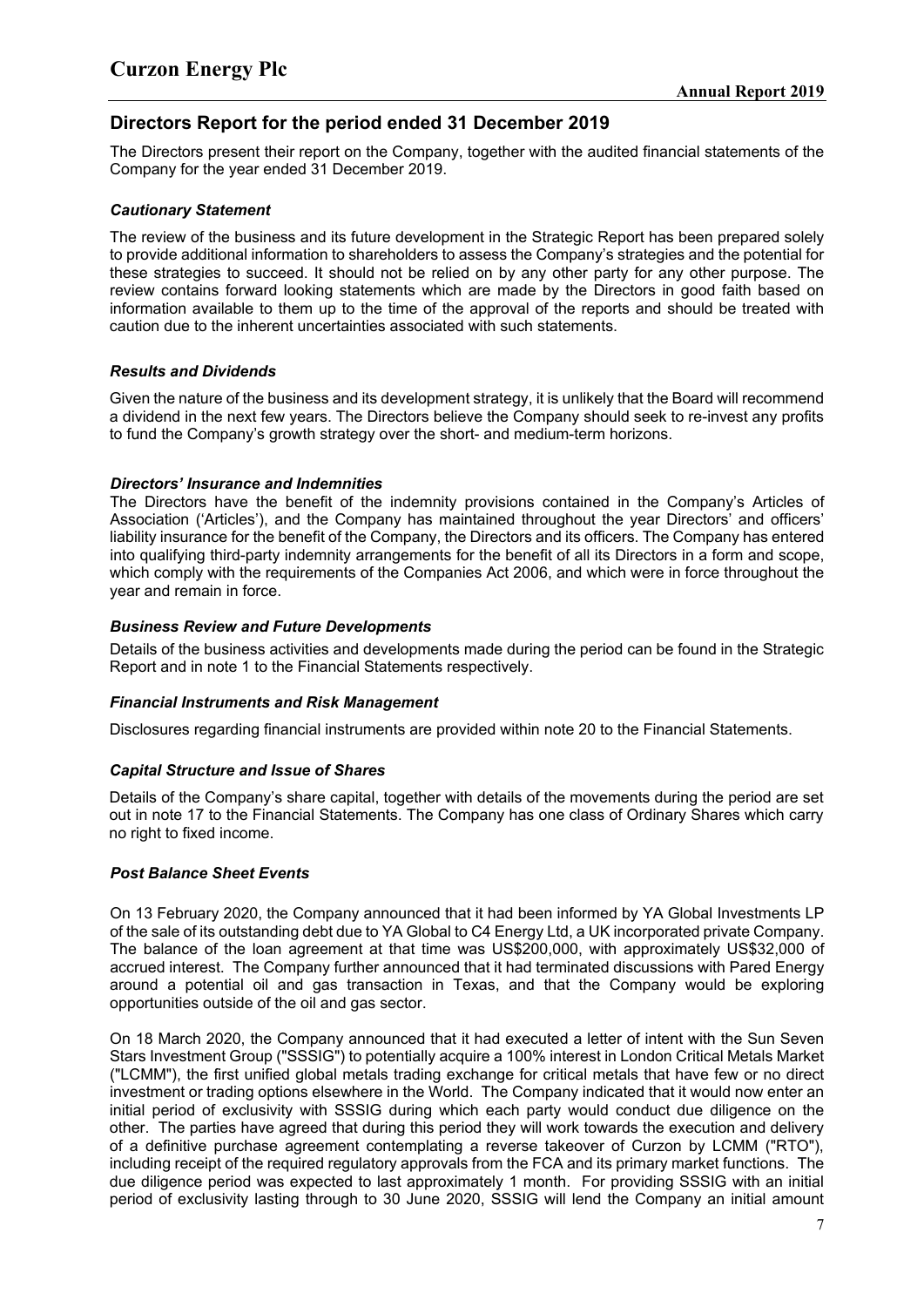## **Curzon Energy Plc** Annual Report 2019

of £125,000 in the form of a one-year loan note carrying an annual interest rate of 10% per annum, convertible at the price of any subsequent share issue in the contemplated RTO transaction. After 30 April 2020, further loan funds may be made available by SSSIG to the Company if the envisaged transaction continues to progress, or in order to extend the initial period of exclusivity beyond 30 June 2020.

On 17 April 2020, the Company announced that it would be holding a General Meeting on Wednesday 6 May 2020.

On 1 May 2020 the Company announced that it had agreed to refinance its outstanding secured loan notes of £216,553 and its unsecured loan notes of US\$200,000. As previously announced on 13 February 2020, the Company has further agreed with the Secured Note lenders to capitalise the amounts due to date into a new principal amount of £263,265 as of 1 April 2020. The interest rate is to remain the same at 13% per annum. The maturity date of the Secured Loan notes has been extended and is now the sooner of the completion of a reverse takeover, or 1 October 2020. As previously announced on 13 February 2020, the Company has agreed with the Unsecured Note lenders to refinance by extending the existing balance to 1 October 2020. The interest rate is to remain the same at 15% per annum, and the total outstanding principal and interest is approximately US\$238,918.

On 6 May 2020, the Company announced that at the General Meeting held earlier, all resolutions were passed unanimously on a show of hands. At the General Meeting of the Company held on 6 May 2020, the Company sought shareholder approval for the subdivision and re-designation of the 83,032,971 Existing Ordinary Shares ("Existing Ordinary Shares") of £0.01 each in the capital of the Company into (i) 83,032,971 New Ordinary Shares ("New Ordinary Shares") of £0.0001 each and (ii) 83,032,971 Deferred Shares ("Deferred Shares") of £0.0099 each in the capital of the Company, and to amend the Company's Articles of Association accordingly. The proposed share capital reorganisation was passed at the General Meeting and amendments will be made to the Company's Articles of Association in respect of the Deferred Shares and the subdivision and re-designation of the Existing Ordinary Shares. Each New Ordinary Share will carry the same rights in all respects under the amended Articles of Association as each Existing Ordinary Share does at present under the existing Articles of Association, including the rights in respect of voting and the entitlement to receive dividends. Each Deferred Share will have very limited rights and will effectively be valueless. CREST accounts of Shareholders will not be credited in respect of any entitlement to Deferred Shares and the Company will not issue any share certificates in respect of Deferred Shares. The Deferred Shares shall have the rights and restrictions as set out in the amended Articles of Association and shall not entitle the holder thereof to receive notice of or attend and vote at any General Meeting of the Company or to receive a dividend or other distribution.

#### *Directors*

The Directors of the Company who have served during the period and at the date of this report are:

| <b>Director</b> | Role                                           | Date of<br><b>Appointment</b> | Date of<br><b>Resignation</b> | <b>Board</b><br><b>Committee</b> |
|-----------------|------------------------------------------------|-------------------------------|-------------------------------|----------------------------------|
| John McGoldrick | Chairman and Non-<br><b>Executive Director</b> | 4/10/2017                     |                               | N, R, A                          |
| Scott Kaintz    | <b>Executive Director</b>                      | 27/06/2018                    |                               |                                  |
| Owen May        | Non-Executive Director                         | 27/09/2016                    |                               | N, R, A                          |

Board Committee abbreviations are as follows:  $N =$  Nomination Committee: A = Audit and Risk Committee; R = Remuneration Committee.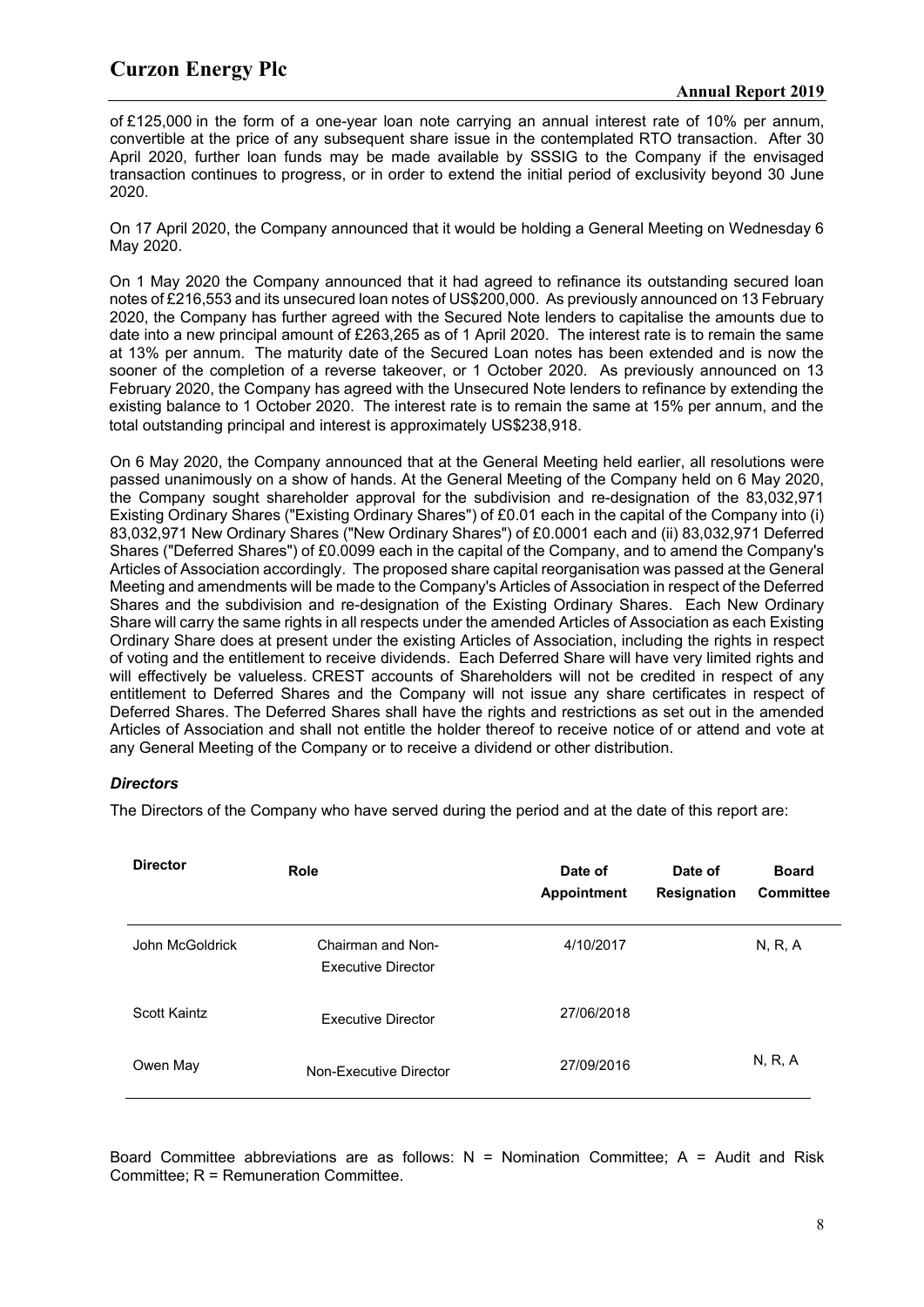#### **Board of Directors**

Details of the current Directors and their backgrounds are as follows:

#### **John McGoldrick (***Chairman and Non-Executive Director, aged 62)*

John McGoldrick has over thirty years of experience in a variety of senior management roles, notably at Enterprise Oil where he was responsible for its US operations up until Shell's takeover in 2002. Since then Mr. McGoldrick has served as executive chairman of Caza Oil & Gas Inc. (formerly Falcon Bay Energy LLC), a US onshore exploration and production company, which went public in Toronto and London in 2007, becoming non-executive chairman in 2010. From 2008 to 2013, Mr. McGoldrick was a non-executive director of Vanguard Natural Resources LLC, a NYSE-listed Oil & Gas company focused on the US. In January 2012, Mr. McGoldrick joined Dart Energy International as CEO, subsequently becoming CEO of Dart Energy in March 2013. He held this post until Dart Energy's takeover by IGas at the end of 2014. Mr. McGoldrick holds a Bachelor of Engineering in Chemical Engineering with Management Economics from University of Bradford.

#### **Scott Kaintz (***Executive Director and Chief Executive Officer, aged 42)*

Scott has extensive experience leading, funding and operating publicly traded natural resource exploration and development businesses on the London markets. He started his career as a US Air Force Officer working across Europe, the Middle East and Central Asia. He subsequently held managerial and technology roles in the defence sector in Europe before transitioning to corporate finance and investment positions focused primarily on capital raising and making debt and equity investments in small-cap listed companies. Scott has significant experience in emerging markets, with a particular emphasis on the countries of the former Soviet Union. Scott holds a BSLA in Russian language and Russian Area Studies from Georgetown University as well as MBA degrees from Columbia Business School and London Business School. He is also a Director of Regency Mines Plc and Red Rock Resources Plc.

#### **Owen May (***Non-Executive Director, aged 59)*

Mr. Owen May is an American banker with over 30 years of experience on Wall Street. He currently serves as a Managing Director of MD Global Partners, a full-service investment-banking firm, and is actively involved in a broad range of investment activities in Israel, China and Europe.

Mr. May started his career at Lehman Brothers as a Financial Advisor in the high net worth division in 1985. After leaving Lehman Brothers in 1989, Mr. May joined D.H. Blair & Co., a small boutique firm on Wall Street.

In 1993, Mr May went on to establish May Davis Group, a full-service investment banking firm on Wall Street that offered a full range of investment banking, research, sales, trading and retail brokerage services. The firm had offices in New York and Baltimore, and catered to a niche clientele, mainly small to middle-sized firms that were too small to gain access to large investment banking services.

In 2007, Mr. May established MD Global Partners LLC, a firm that specializes in corporate finance, mergers & acquisitions, restructuring and business development.

Mr. May has been involved in advising, restructuring and taking public many biotech firms and is actively seeking investment opportunities in start-up companies in the medical science sector, especially in Israel. In 2013, Mr May acted as an advisor to IntelliCell Biosciences Inc, a regenerative medicine company utilizing adult autologous vascular fraction cells (SVFCs) derived from the blood vessels in lipoaspirate, to advise on the company's restructuring, corporate positioning and strategic opportunities.

Following his undergraduate degree in Biology at University of Miami, Mr. May earned an MBA in Finance from Duke University's Fuqua School of Business, where he currently sits on the Board of Visitors and offers career coaching and opportunities to programme participants. He also continues to hold a position on the President's Council for the University of Miami.

#### **Directors' Interests in Shares**

Directors' interests in the shares of the Company at the date of this report are disclosed below.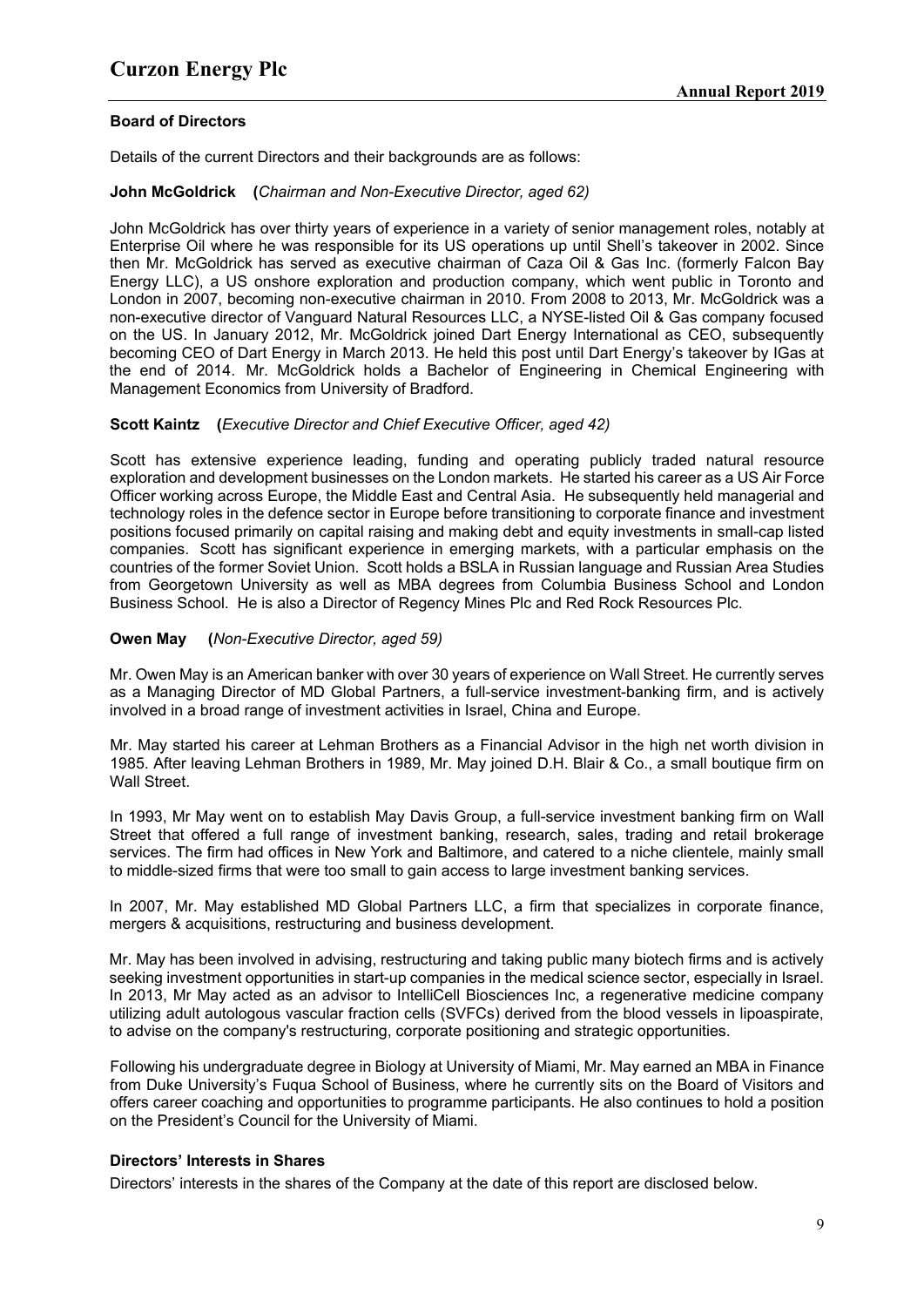| <b>Director</b> | <b>Ordinary shares held</b> | % held         |
|-----------------|-----------------------------|----------------|
| John McGoldrick | 316,455                     | 0.38           |
| Scott Kaintz    | 949,367                     | 1.14           |
| Owen May        | $\blacksquare$              | $\blacksquare$ |

#### **Substantial Interests**

As at 01 May 2020, the Company has been advised of the following significant interests (greater than 3%) in its ordinary share capital:

| <b>Shareholder</b>   | <b>Ordinary shares held</b> | % held |
|----------------------|-----------------------------|--------|
| Jim Nominees Limited | 55,173,708                  | 66.45  |
| Queensbury Inc       | 4,000,000                   | 4.82   |

Except as referred to above, the Directors are not aware of any person who was interested in 3% or more of the issued share capital of the Company or could directly or indirectly, jointly or severally, exercise control.

#### **Corporate Governance**

The Board is committed to maintaining high standards of corporate governance and, so far as appropriate given the Company's size and the constitution of the Board, complies with the Corporate Governance Guidelines for Small and Mid-Sized Companies (the "QCA Code").

## **The Board**

The Board currently comprises one executive Director and two non-executive Directors. The Board is ultimately responsible for the day-to-day management of the Company's business, its strategy and key policies. Members of the Board are appointed by the Shareholders. The Board also has power to appoint additional directors, subject to such appointments being approved by Shareholders. At least six board meetings are held per year.

| <b>Director</b>     | <b>Number of Meetings Held</b><br><b>During Tenure</b> | <b>Number of Meetings Attended</b> |
|---------------------|--------------------------------------------------------|------------------------------------|
| John McGoldrick     | 9                                                      | 9                                  |
| <b>Scott Kaintz</b> | 9                                                      | 9                                  |
| Owen May            | 9                                                      | 9                                  |

As prescribed by the QCA Code, the Board has established three committees: An Audit and Risk Committee, a Remuneration Committee and a Nomination Committee.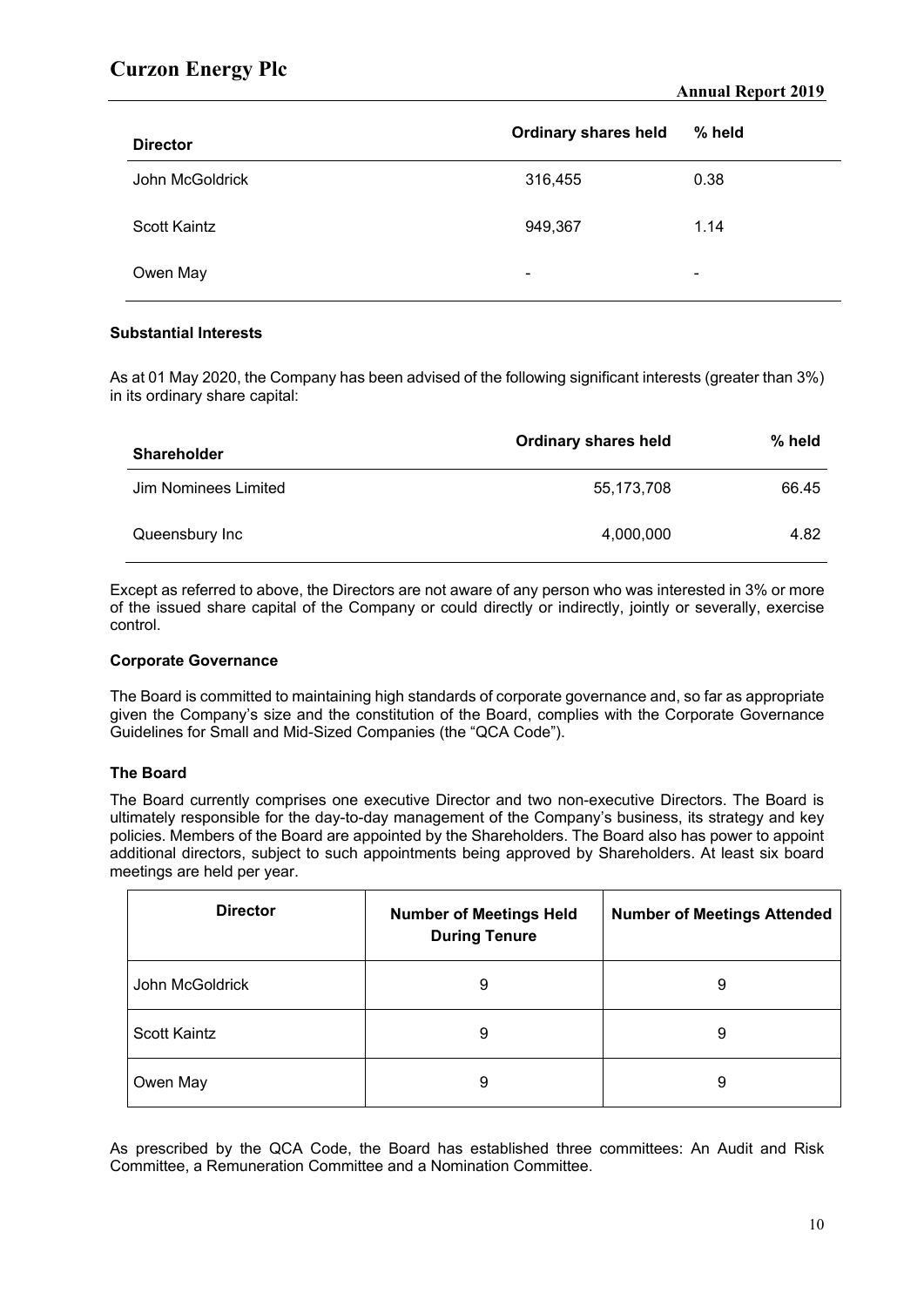Each of the committees were formed on admission of the Company to the Standard Listing Segment on 4 October 2017. The Audit and Risk Committee and the Remuneration Committees have met once each during 2019.

#### **Audit and Risk Committee**

The Audit and Risk Committee, which comprises John McGoldrick and Owen May, is responsible, amongst other things, for monitoring the Group's financial reporting, external and internal audits and controls, including reviewing and monitoring the integrity of the Group's annual and half-yearly financial statements, reviewing and monitoring the extent of non-audit work undertaken by external auditors, advising on the appointment of external auditors, overseeing the Group's relationship with its external auditors, reviewing the effectiveness of the external audit process and reviewing the effectiveness of the Group's internal control review function. The ultimate responsibility for reviewing and approving the annual report and accounts and the half-yearly reports remains with the Board. The Audit and Risk Committee gives due consideration to laws and regulations, the provisions of the UK Corporate Governance Code and the requirements of the Listing Rules. The Audit and Risk Committee shall meet at least once a year at appropriate intervals in the financial reporting and audit cycle and otherwise as required.

#### **Remuneration Committee**

The Remuneration Committee, which comprises John McGoldrick and Owen May, is responsible, amongst other things, for assisting the Board in determining its responsibilities in relation to remuneration, including making recommendations to the Board on the Company's policy on executive remuneration, including setting the parameters and governance framework of the Group's remuneration policy and determining the individual remuneration and benefits package of each of the Company's Executive Directors and the Group. It is also responsible for approving the rules and basis for participation in any performance related pay-schemes, share incentive schemes and obtaining reliable and up-to-date information about remuneration in other companies. The Remuneration Committee shall meet at least once a year.

#### **Nomination Committee**

The Nomination Committee, which comprises John McGoldrick as Chairman and Owen May, will identify and nominate, for the approval of the Board, candidates to fill Board vacancies as and when they arise. The Nominations Committee will meet as required.

#### **Share Dealing Policy**

The Company has adopted a Share Dealing Policy, which sets out the requirements and procedures for dealings in any of its listed securities. The Share Dealing Policy applies widely to the Directors of the Company and its subsidiaries, the Company's employees and person closely associated with them. The policy complies with the Market Abuse Regulations, which came into effect on 3 July 2016.

#### **Dividend Policy**

The objective of the Directors is the achievement of substantial capital growth. In the short-term they do not intend to declare a dividend.

#### **Anti-Bribery and Anti-Corruption Policy**

The Company has adopted an Anti-Bribery and Anti-Corruption Policy, which applies to the Directors and any future employees of the Company. The Directors believe that the Group, through its internal controls, has appropriate procedures in place to reduce the risk of bribery and that all employees, agents, consultants and associated persons are made fully aware of the Group's policies and procedures with respect to ethical behaviour, business conduct and transparency.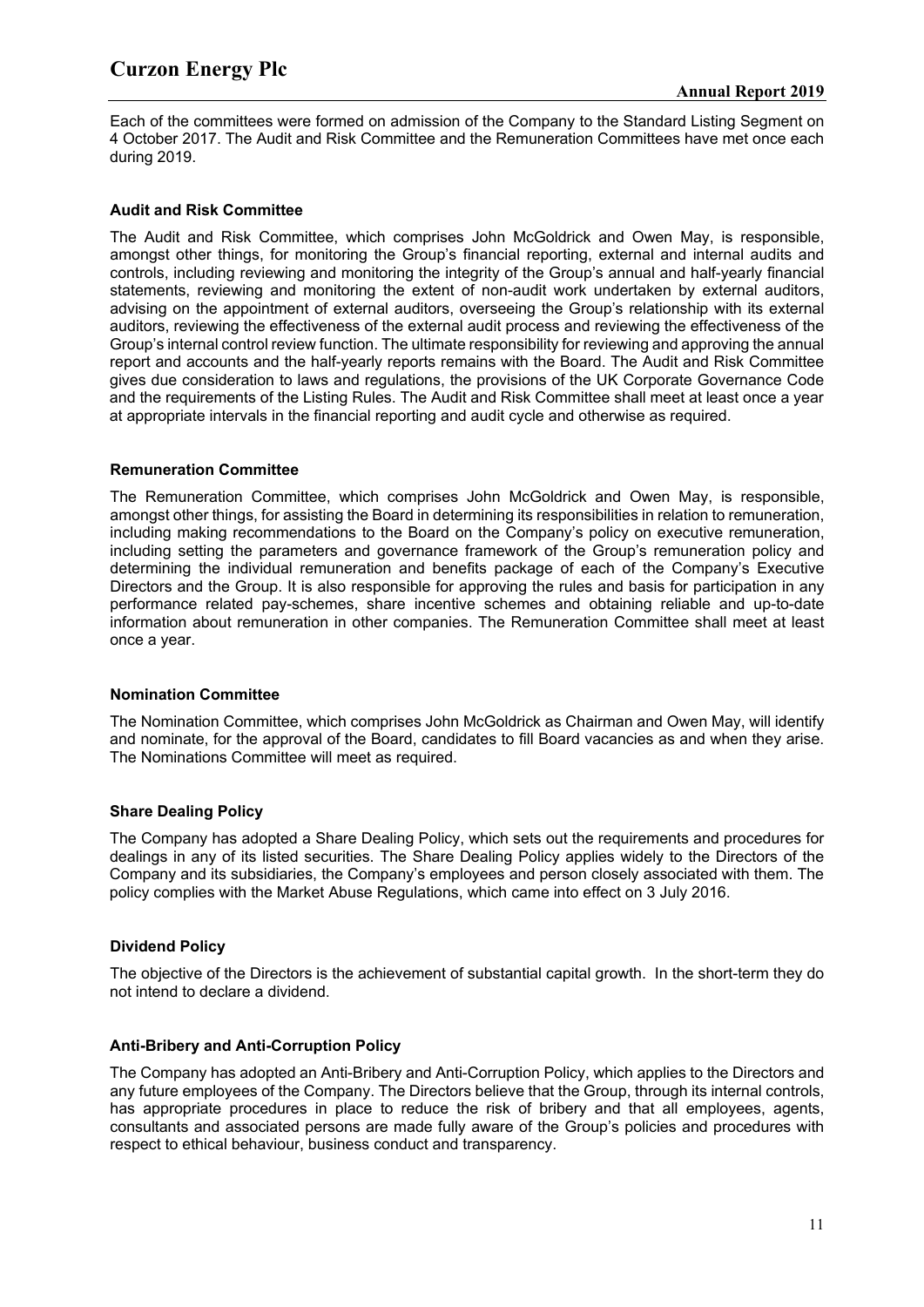#### **Health and Safety**

The safety of the Group's employees and contractors is critical to its operations. Coos Bay requires its contractors working on site to comply with all applicable laws in connection with the performance of its work, including applicable requirements of the Occupational Health and Safety Act and the rules promulgated thereunder (OSHA). As Coos Bay currently maintains no employees and almost all work on site is performed by independent contractors, Coos Bay has not developed any formal safety procedures or training programs beyond those that may be required by OSHA or other applicable laws. The Board intends to review Coos Bay's health and safety practices from time-to-time to ensure that they remain consistent with current industry standards.

#### **Relations with Shareholders**

As detailed further below, the Directors seek to build on a mutual understanding of objectives between the Company and its shareholders by meeting to discuss long term issues and receive feedback, communicating regularly throughout the year and issuing trading updates as appropriate. The Board also seeks to use the Annual General Meeting to communicate with its shareholders.

#### **Fair, Balanced and Understandable Assessment of Position and Prospects**

The Board has shown its commitment to presenting fair, balanced and comprehensible assessments of the Company's position and prospects by providing comprehensive disclosures within the financial report in relation to its activities. The Board has applied the principles of good governance relating to Directors' remuneration as described below. The Board has determined that there are no specific issues, which need to be brought to the attention of shareholders.

#### **Remuneration Strategy**

The Company operates in a competitive market. If it is to compete successfully, it is essential that it attracts, develops and retains high quality staff. Remuneration policy has an important part to play in achieving this objective. The Company aims to offer its staff a remuneration package, which is both competitive in the relevant employment market and which reflects individual performance and contribution.

#### **Share Options and Warrants**

Certain Directors have interests in these as follows:

| <b>Name</b>     | Number of<br><b>Options or Warrants</b> | <b>Exercise Price   Vesting</b> |            | <b>Expiry Date</b> |
|-----------------|-----------------------------------------|---------------------------------|------------|--------------------|
| John McGoldrick | 280,854                                 | £0.10                           | 4 Oct 2018 | 4 Oct 2022         |

#### **Communication with Shareholders**

The Board attaches great importance to communication with both institutional and private shareholders.

Regular communication is maintained with all shareholders through Company announcements, the halfyear Statement and the Annual Report and financial statements.

The Directors seek to build on a mutual understanding of objectives between the Company and its shareholders. Institutional shareholders are in contact with the Directors through presentations and meetings to discuss issues and to give feedback regularly throughout the year. With private shareholders, this is not always practical.

The Board therefore intends to use the Company's Annual General Meeting as the opportunity to meet private shareholders, who are encouraged to attend, and at which the Board will give a presentation on the activities of the Company.

Following the presentation there will be an opportunity to meet and ask questions of Directors and to discuss development of the business.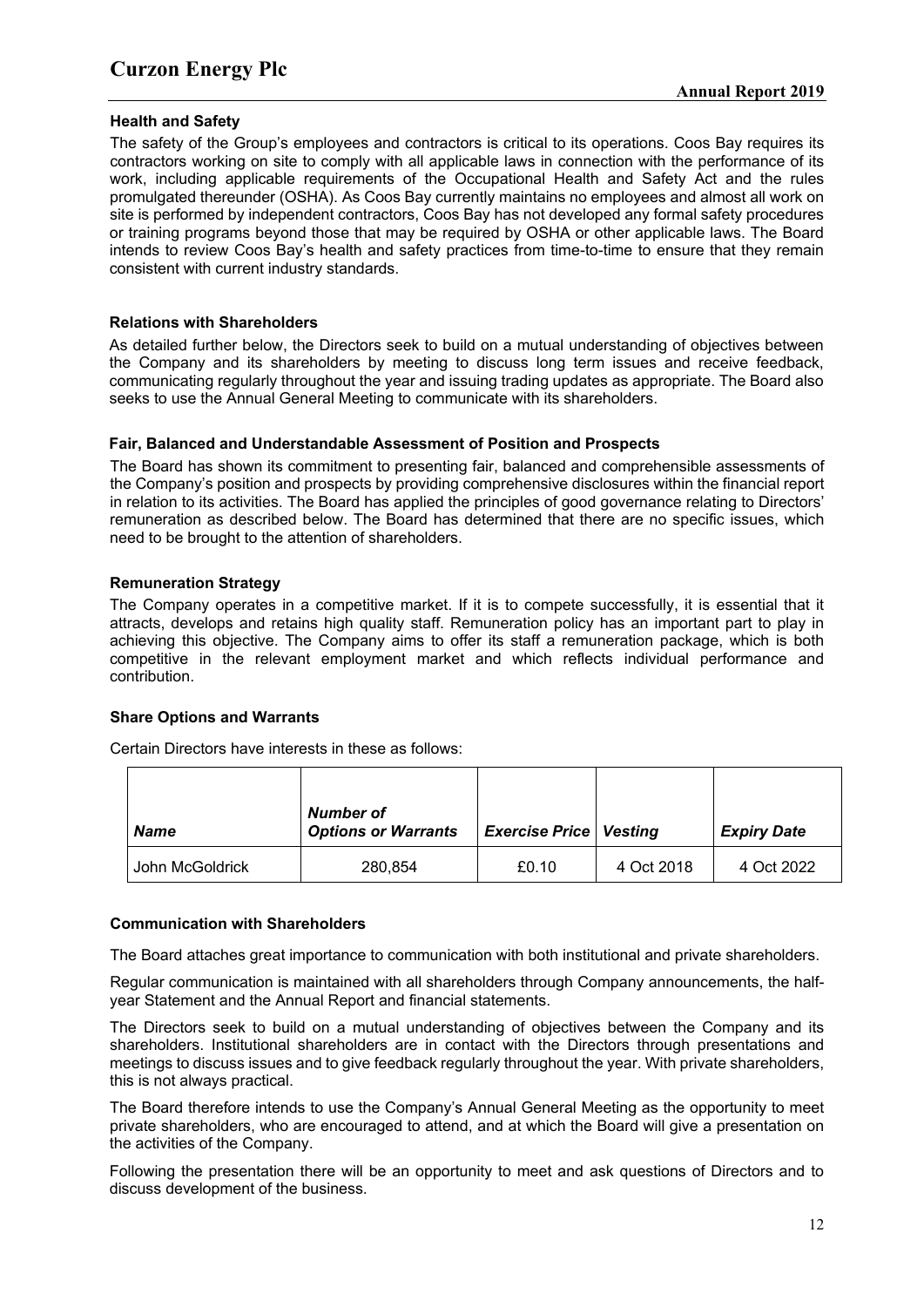The Company operates a website at <http://www.curzonenergy.com/investor-relations>

The website contains details of the company and its activities; regulatory announcements, Company announcements, interim statements, preliminary statements and annual reports.

#### **Greenhouse Gas Emissions**

The Group has as yet minimal greenhouse gas emissions to report from the operations of the Company and its subsidiaries and does not have responsibility for any other emission producing sources under the Companies Act 2006 (Strategic Report and Directors Report) Regulations 2014.

#### **COVID-19 Pandemic**

The Group has been largely unaffected by the COVID-19 to date, however the ongoing disruptions to the world economy may ultimately impact the Company's future prospects. Capital for future development may be scare or unavailable, and material transactions such as the one currently proposed with Sun Stars Investment Group (more fully detailed above in Post Balance Sheet Events) could ultimately be more difficult to complete.

The Company currently intends to hold its Annual General Meeting on 24 June 2020 at 14:00 pm, and due to potential social distancing restrictions that may still be in place at that time, it encourages all shareholders to vote via proxy to avoid putting themselves and others at risk by attending the meeting in person.

#### **Financial Risk Management**

The Group is exposed to a variety of financial risks, including currency risk, credit risk and liquidity risk. Some of the objectives and policies applied by management to mitigate these risks are outlined in note 20 to the Consolidated Financial Statements.

#### **Ordinary Share Capital**

The Company's Ordinary Shares of £0.0001 per share represent 100% of its total share capital. At a meeting of the Company every member present in person or by proxy shall have one vote for every Ordinary Share of which he is the holder. Holders of Ordinary Shares are entitled to receive dividends.

On a winding-up or other return of capital, holders are entitled to share in any surplus assets pro rata to the amount paid up on their Ordinary Shares. The shares are not redeemable at the option of either the Company or the holder. There are no restrictions on the transfer of shares.

#### **Independent Auditors**

During the year, Crowe U.K. LLP was re-appointed as auditor to the Company.

#### **Provision of Information to Auditors**

Each of the persons, who are Directors at the time when this Directors' Report is approved, has confirmed that:

- $\Box$  so far as that Director is aware, there is no information relevant to the audit of which the Company's auditors are unaware, and;
- $\Box$  each Director has taken all the steps that ought to have been taken as a director in order to be aware of any information needed by the Company's auditors in connection with preparing their report and to establish that the Company's auditors are aware of that information.

Signed by order of the Board **Scott Kaintz 18 May 2020**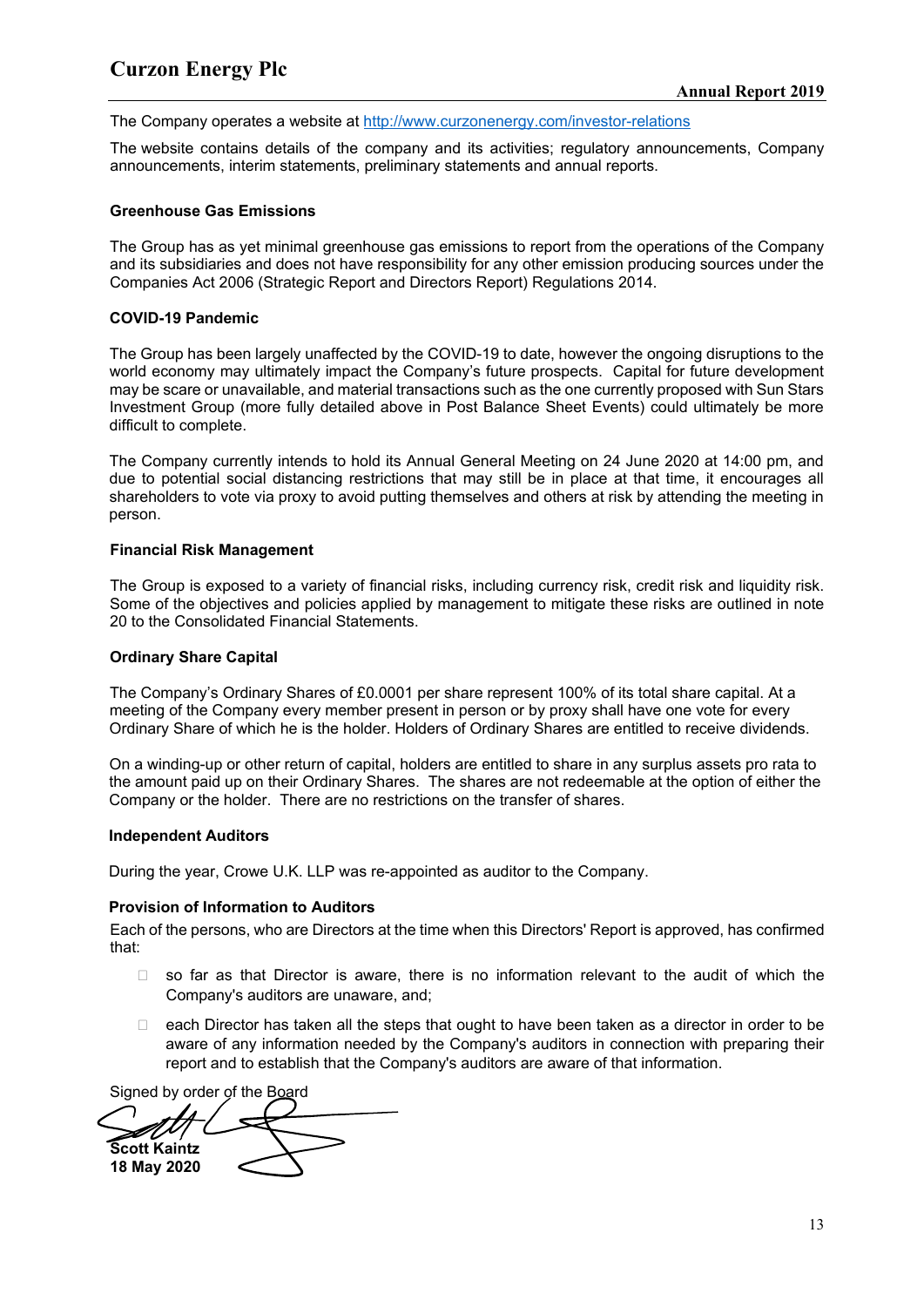## **Remuneration Report**

The Board of Directors has established a Remuneration Committee. The Remuneration Committee (the 'Committee') comprises our two Non-Executive Directors, John McGoldrick and Owen May.

The members of the Remuneration Committee have the necessary experience of executive compensation matters relevant to their responsibilities as members of such a committee by virtue of their respective professions, contacts within the minerals industry as well as experience in the broader business community. In addition, each member of the Remuneration Committee keeps abreast on a regular basis of trends and developments affecting executive compensation. Accordingly, it is considered that the Remuneration Committee has sufficient experience and knowledge to set appropriate levels of compensation. Neither the Company nor the Remuneration Committee engaged independent consultants to evaluate the levels of compensation during the year ended 31 December 2019.

#### **Committee's Main Responsibility**

The Remuneration Committee is responsible, amongst other things, for assisting the Board in determining its responsibilities in relation to remuneration, including making recommendations to the Board on the Company's policy on executive remuneration, including setting the parameters and governance framework of the Group's remuneration policy and determining the individual remuneration and benefits package for the Company's Executive Directors and the Group. It is also responsible for approving the rules and basis for participation in any performance related pay-schemes, share incentive schemes and obtaining reliable and up-to-date information about remuneration in other companies. The Remuneration Committee shall meet at least once a year.

#### **Statement of Policy on Directors' Remuneration**

The Company's policy is to set remuneration to attract and retain the highest quality of directors and senior executives, and to:

- align their interests with shareholders',
- avoid incentivising excessive risk taking by executives,
- be proportionate to the contribution of the individuals concerned, and
- be sensitive to pay and employment conditions elsewhere in the group.

The Company is at an early stage of development. As a result, the use of traditional performance standards, such as corporate profitability, is not considered by the Remuneration Committee to be appropriate in the evaluation of corporate or Directors' performance. Discretionary bonuses may be paid to aid staff retention and reward performance.

The Company provides Executive Directors with base fees, which represent their minimum compensation for services rendered during the financial year. The base fees of Directors and senior executives depend on the scope of their experience, responsibilities and performance.

The Remuneration Committee has considered the risk implications of the Company's compensation policies and practices and has concluded that there is no appreciable risk associated with such policies and practices since such policies and practices do not have the potential of encouraging an executive officer or other applicable individual to take on any undue risk or to otherwise expose the Company to inappropriate or excessive risks. Furthermore, although the Company does not have in place any specific prohibitions preventing executives from purchasing financial instruments, including prepaid variable forward contracts, equity swaps, collars, or units of exchange funds that are designed to hedge or offset a decrease in market value of options or other equity securities of the Company granted in compensation or held directly or indirectly, by the director, the Company is unaware of the purchase of any such financial instruments by any Director.

The Company does not anticipate making any significant changes to its compensation policies and practices during 2020.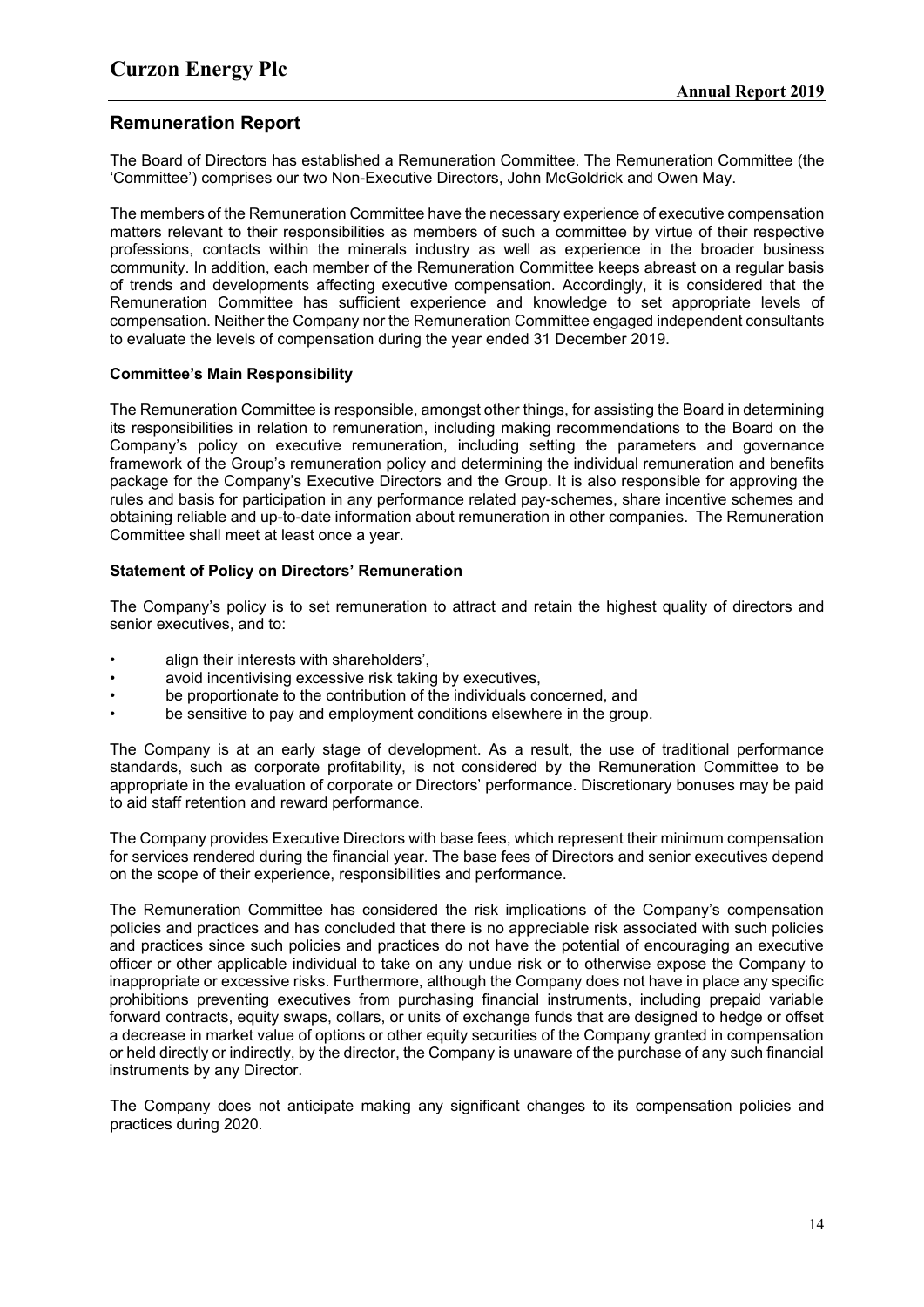#### **Directors' Remuneration**

The Directors who held office on 31 December 2019 and who had beneficial interests in the ordinary shares of the Company are summarised as follows:

| Name of Director  | <b>Position</b>                             |
|-------------------|---------------------------------------------|
| l John McGoldrick | Chairman, Non-Executive Director            |
| Scott Kaintz      | Chief Executive Officer, Executive Director |

#### **Directors' Service Contracts**

John McGoldrick was appointed by the Company with effect from Admission to act as Chairman and a Non-Executive Director of the Company under a letter of appointment dated 04 October 2017. His appointment is for an initial term of 36 months and is terminable on three months' written notice on either side. He is entitled to a fee of £50,000 per annum.

Owen May was appointed as a Director on 27 September 2016. He has been appointed to act as a Non-Executive Director of the Company pursuant to a letter of appointment with the Company dated 23 May 2017. His appointment is for an initial term of 36 months and is terminable on three months' written notice on either side. Owen is entitled to a fee of £25,000 per annum payable in cash or shares at the discretion of the Board.

Scott Kaintz was appointed as a Director on 27 June 2018. He was appointed to act as an Executive Director and Chief Executive officer as of 5 November 2018. His appointment is for an initial term of 12 months and continues thereafter until terminated by either party giving four months written notice. Scott is entitled to a fee of £120,000 per annum.

#### **Summary Compensation Table (audited)**

The following table sets forth the compensation awarded, paid to or earned by each Director during 2019:

| 2019                             | Directors'<br>fees<br>US\$ | Social<br>security<br>costs<br>US\$ | Total cash-<br>compensation<br>US\$ | Share-based<br><b>Payments</b><br>(options)<br>US\$ | <b>Total</b><br>compensation<br>US\$ |
|----------------------------------|----------------------------|-------------------------------------|-------------------------------------|-----------------------------------------------------|--------------------------------------|
| John McGoldrick                  | 63,799                     | $\overline{\phantom{a}}$            | 63,799                              | 20,766                                              | 84,565                               |
| <b>Scott Kaintz</b>              | 95,699                     | 7,800                               | 103,499                             |                                                     | 103,499                              |
| Owen May                         | 31,900                     | $\overline{\phantom{a}}$            | 31,900                              | $\overline{\phantom{0}}$                            | 31,900                               |
| <b>Brian James Kinane</b>        | $\,$                       | $\overline{\phantom{a}}$            | $\overline{\phantom{0}}$            | $\,$                                                |                                      |
| Total directors'<br>compensation | 191,398                    | 7,800                               | 199,198                             | 20,766                                              | 219,964                              |

John McGoldrick has through agreement with the Company agreed to defer payment of his 2017, 2018 and 2019 director's compensation, which at 31 December 2019 totaled £102,500 (US\$134,439).

Owen May has through agreement with the Company agreed to defer payment of his 2018 and 2019 director's compensation, which at 31 December 2019 totaled £25,000 (US\$31,900).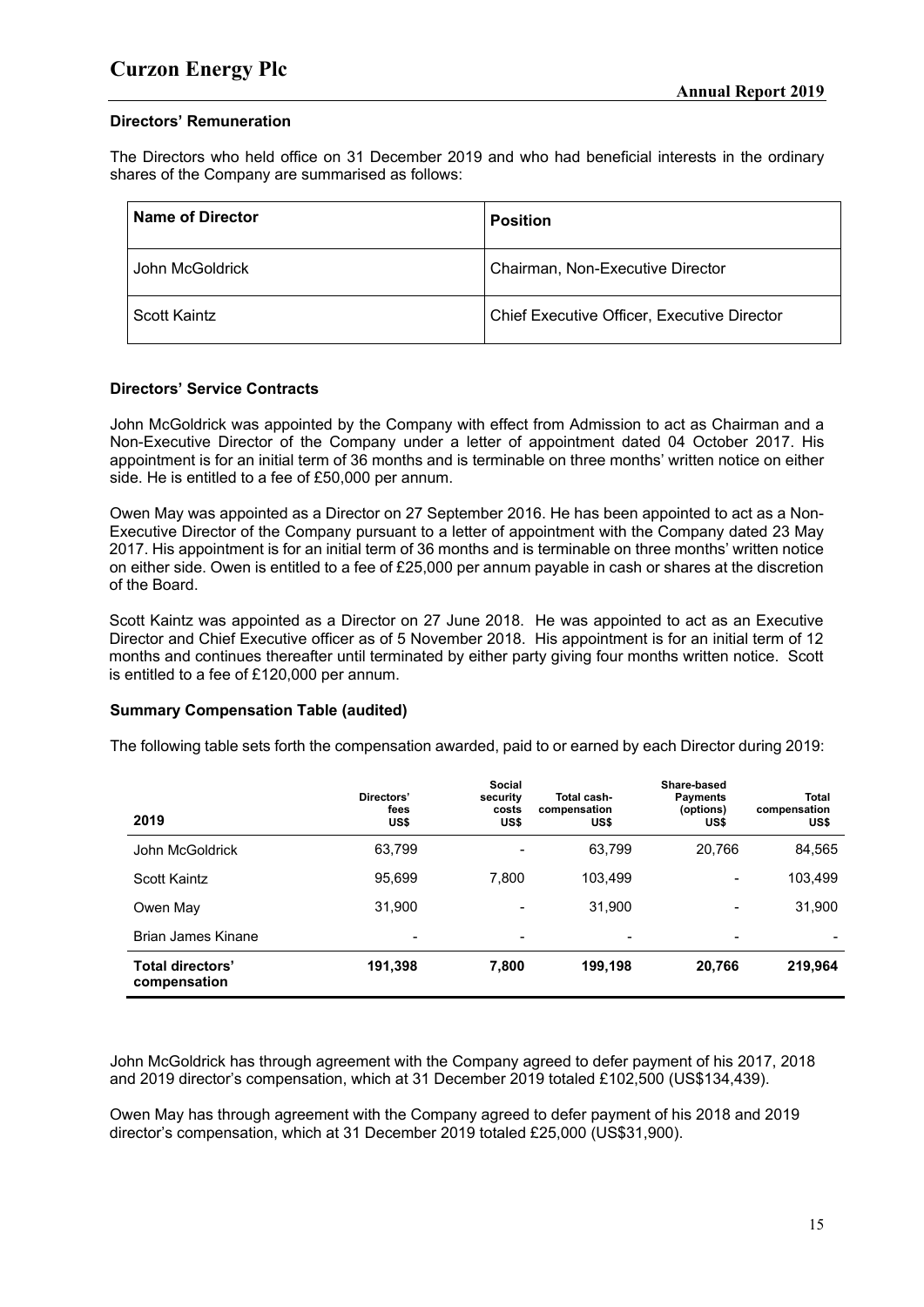## **Summary Compensation Table (audited)**

| 2018                          | Directors'<br>fees<br>US\$ | <b>Social</b><br>security<br>costs<br>US\$ | Total cash-<br>compensation<br>US\$ | Share-based<br><b>Payments</b><br>(options)<br>US\$ | Total<br>compensation<br>US\$ |
|-------------------------------|----------------------------|--------------------------------------------|-------------------------------------|-----------------------------------------------------|-------------------------------|
| John McGoldrick               | 67,178                     |                                            | 67,178                              | 37.149                                              | 104,327                       |
| <b>Scott Kaintz</b>           | 16,148                     | 1,968                                      | 18,116                              |                                                     | 18,116                        |
| Owen May                      |                            |                                            |                                     |                                                     |                               |
| <b>Brian James Kinane</b>     |                            |                                            |                                     | 74,891                                              | 74,891                        |
| Thomas Wagenhofer             | 97,407                     |                                            | 97,407                              | 149,828                                             | 247,235                       |
| Thomas Mazzarisi              | 103,333                    |                                            | 103,333                             | 38,750                                              | 142.083                       |
| Stephen Schoepfer             | 103,333                    |                                            | 103,333                             | 38,750                                              | 142,083                       |
|                               | 387,399                    | 1,968                                      | 389,367                             | 339,368                                             | 728,735                       |
| Total directors' compensation |                            |                                            |                                     |                                                     |                               |

#### **Share-Based Awards (audited)**

The Company has awarded the following share options to the Directors of the Company in accordance with its share option plan:

| <b>Director</b> | Number of<br><b>Options</b> | Exercise<br><b>Price</b> | <b>Vesting</b> | <b>Expiry Date</b> |
|-----------------|-----------------------------|--------------------------|----------------|--------------------|
| John McGoldrick | 280,854                     | £0.10                    | 10 Apr 2018    | 10 Apr 2022        |

There were no awards of annual bonuses or incentive arrangements in the period. All remuneration was therefore fixed in nature and no illustrative table of the application of remuneration policy has been included in this report.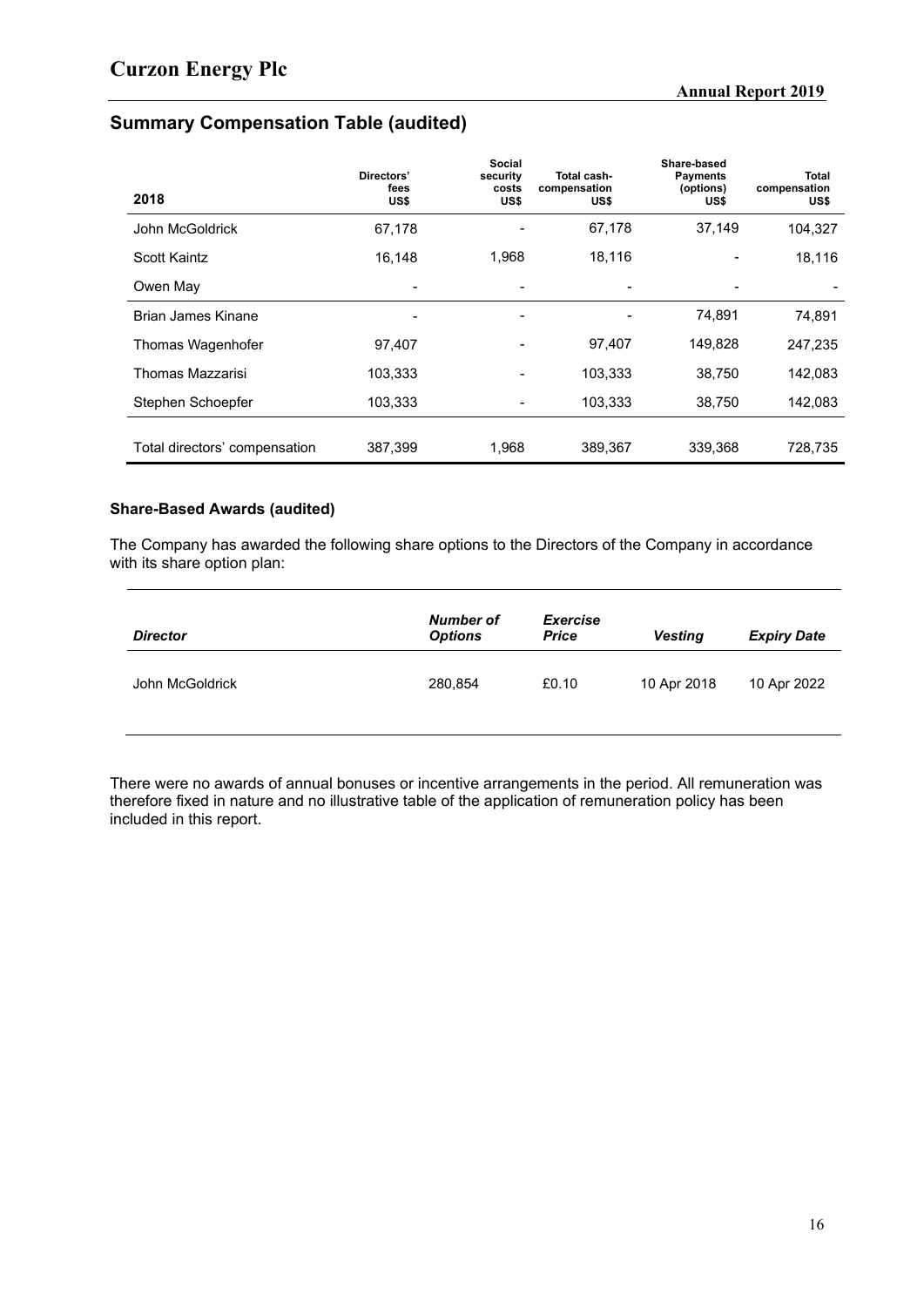#### **Directors' Interests in Shares (audited)**

Directors' interests in the shares of the Company at the date of this report are disclosed below.

| <b>Director</b>     | <b>Ordinary Shares Held</b> |                 |
|---------------------|-----------------------------|-----------------|
|                     |                             |                 |
| John McGoldrick     | 316,455                     | 0.38            |
| <b>Scott Kaintz</b> | 949,367                     | 1.14            |
| Owen May            | $\overline{\phantom{a}}$    | $\qquad \qquad$ |

#### **Other Matters Subject to Audit**

The Company does not currently have any pension plans for any of the Directors and does not pay pension amounts in relation to their remuneration.

#### **Other Matters**

The Company does not currently have any annual or long-term incentive schemes in place for any of the Directors and as such there are no disclosures in this respect.

The performance of the Remuneration Committee is yet to be assessed given the short time frame that it has been operational.

No performance graph has been included here as the Company is in the early stages of its business development.

Signed

**John McGoldrick Chairman of the Remuneration Committee** 18 May 2020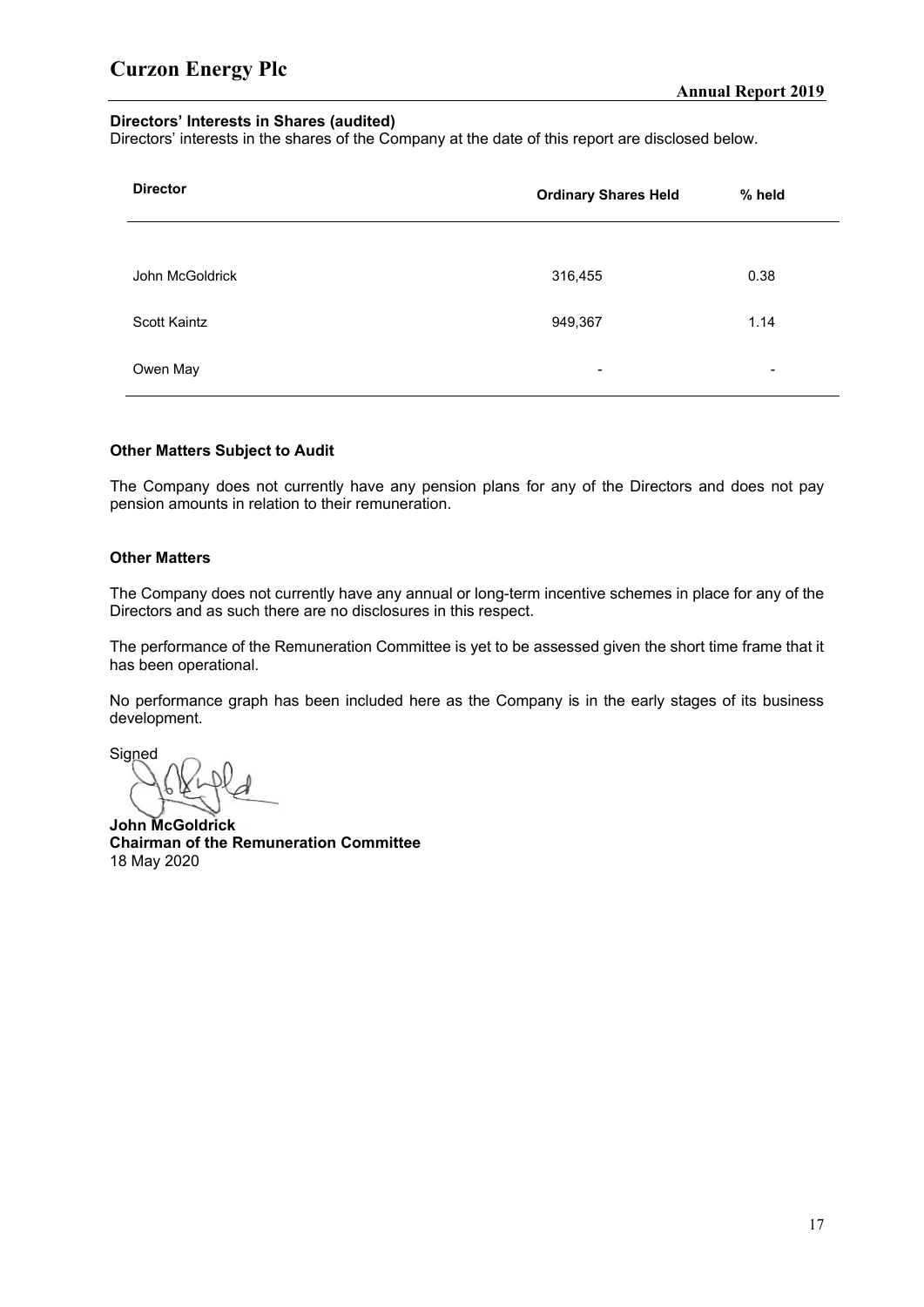## **Statement of Directors' Responsibilities in respect of the Strategic Report, the Directors' Report and the Financial Statements**

The Directors are responsible for preparing the Strategic Report, the Directors' Report and the Financial Statements in accordance with applicable law and regulations.

Company law requires the Directors to prepare financial statements for each financial year. Under that law they have elected to prepare the financial statements in accordance with IFRSs as adopted by the EU and applicable law.

Under company law, the Directors must not approve the financial statements unless they are satisfied that they give a true and fair view of the state of affairs of the Group and of the profit or loss of the Group for that period. In preparing these financial statements, the Directors are required to:

- $\Box$  select suitable accounting policies and then apply them consistently;
- $\Box$  make judgments and estimates that are reasonable and prudent:
- $\Box$  state whether they have been prepared in accordance with IFRSs as adopted by the EU; and
- $\Box$  prepare the financial statements on the going concern basis unless it is inappropriate to presume that the Company will continue in business.

The Directors are responsible for keeping adequate accounting records that are sufficient to show and explain the Company's transactions and disclose with reasonable accuracy at any time the financial position of the Company and enable them to ensure that the financial statements comply with the Companies Act 2006. They have general responsibility for taking such steps as are reasonably open to them to safeguard the assets of the Company and to prevent and detect fraud and other irregularities.

The Directors are responsible for the maintenance and integrity of the corporate and financial information included on the Company's website. Legislation in the UK governing the preparation and dissemination of financial statements may differ from legislation in other jurisdictions.

We confirm that to the best of our knowledge:

- the financial statements, prepared in accordance with International Financial Reporting Standards as adopted by the EU, give a true and fair view of the assets, liabilities, financial position and profit or loss of the Group;
- $\Box$  the Directors report includes a fair review of the development and performance of the business and the position of the company, together with a description of the principal risks and uncertainties that they face.

By Order of the Board

**John McGoldrick, Director** 18 May 2020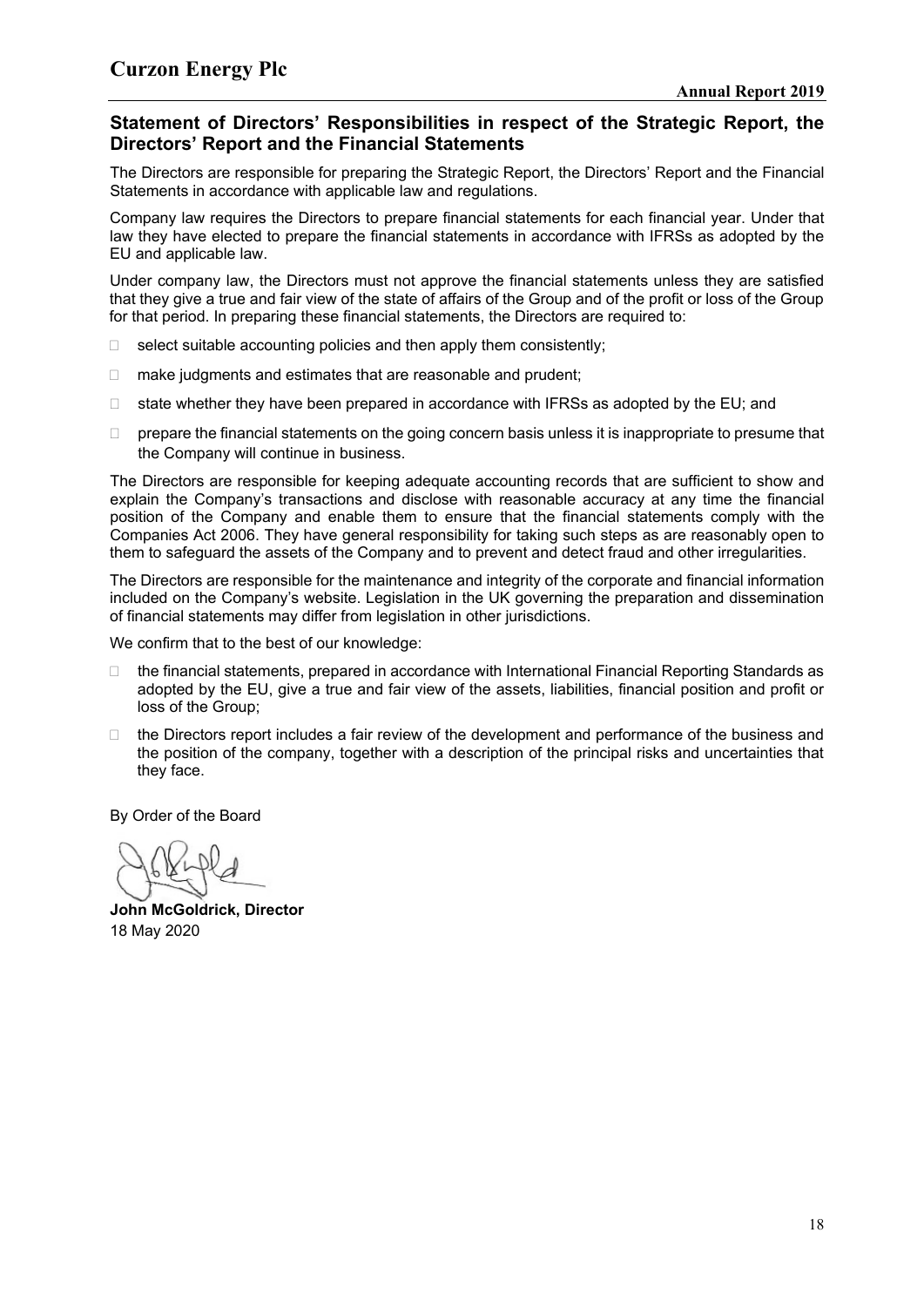## **Independent Auditor's Report to the Members of Curzon Energy Plc**

#### **Opinion**

We have audited the consolidated financial statements of Curzon Energy Plc and its subsidiaries (the "Group") for the year ended 31 December 2019, which comprise the consolidated statement of comprehensive income, the consolidated and company statements of financial position, the consolidated and company statements of cash flows, the consolidated and company statements of changes in equity and notes to the financial statements, including a summary of significant accounting policies. The financial reporting framework that has been applied in their preparation is applicable law and International Financial Reporting Standards (IFRSs) as adopted by the European Union.

In our opinion:

- the financial statements give a true and fair view of the state of the Group's and the Company's affairs as at 31 December 2019 and of its loss for the year then ended;
- have been properly prepared in accordance with International Financial Reporting Standards as adopted by the European Union;
- the company financial statements have been properly prepared in accordance with IFRSs as adopted by the European Union as applied in accordance with the provisions of the Companies Act 2006; and
- the financial statements have been prepared in accordance with the requirements of the Companies Act 2006.

#### **Basis for Opinion**

We conducted our audit in accordance with International Standards on Auditing (UK) (ISAs (UK)) and applicable law. Our responsibilities under those standards are further described in the Auditor's responsibilities for the audit of the financial statements section of our report. We are independent of the Company in accordance with the ethical requirements that are relevant to our audit of the financial statements in the UK, including the FRC's Ethical Standard, and we have fulfilled our other ethical responsibilities in accordance with these requirements. We believe that the audit evidence we have obtained is sufficient and appropriate to provide a basis for our opinion.

#### **Material Uncertainty Related to Going Concern**

We draw attention to note 2 to the financial statements, which details the factors the Company has considered when assessing the going concern position. As detailed in note 2, the uncertainty surrounding the availability of funds to finance ongoing working capital requirements indicates the existence of a material uncertainty that may cast significant doubt on the company's ability to continue as a going concern. Our opinion is not modified in respect of this matter.

#### **Overview of Our Audit Approach**

#### *Materiality*

In planning and performing our audit we applied the concept of materiality. An item is considered material if it could reasonably be expected to change the economic decisions of a user of the financial statements. We used the concept of materiality to both focus our testing and to evaluate the impact of misstatements identified.

Based on our professional judgement, we determined overall materiality for the financial statements as a whole to be £30,000, based on 5% of the adjusted results of the year.

We use a different level of materiality ('performance materiality') to determine the extent of our testing for the audit of the financial statements. Performance materiality is set based on the audit materiality as adjusted for the judgements made as to the entity risk and our evaluation of the specific risk of each audit area having regard to the internal control environment.

Where considered appropriate performance materiality may be reduced to a lower level, such as, for related party transactions and Directors' remuneration.

We agreed with the Audit Committee to report to it all identified errors in excess of £1,500. Errors below that threshold would also be reported to it if, in our opinion as auditor, disclosure was required on qualitative grounds.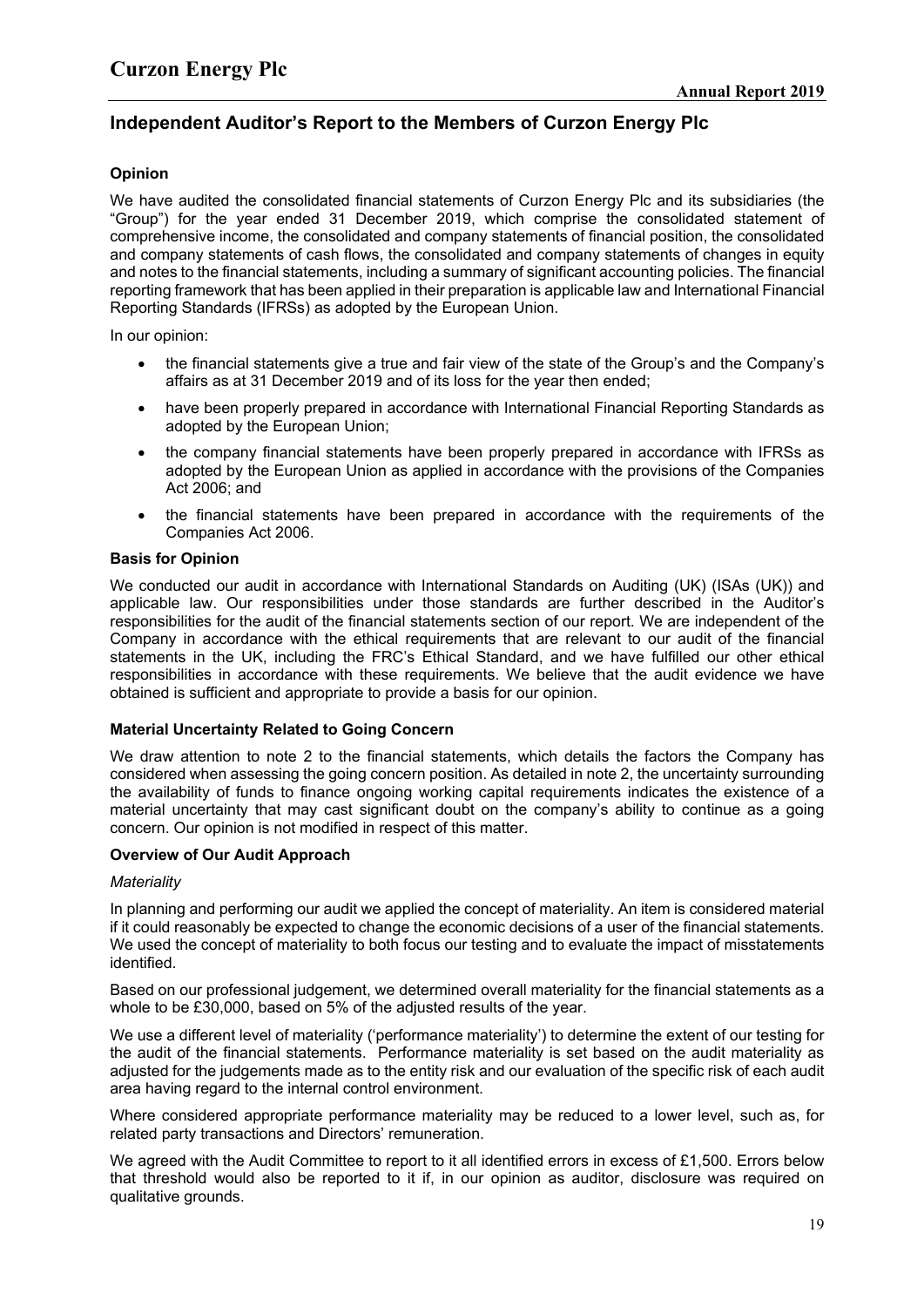#### *Overview of the Scope of Our Audit*

There are two components of the Group, Curzon Energy Plc as an entity and the US Group headed by Coos Bay Energy LLC. The audit of Curzon Energy Plc was conducted from the UK. The accounting records were provided to us by management.

#### *Key Audit Matters*

Key audit matters are those matters that, in our professional judgement, were of most significance in our audit of the financial statements of the current period and include the most significant assessed risks of material misstatement (whether or not due to fraud) that we identified. These matters included those which had the greatest effect on: the overall audit strategy, the allocation of resources in the audit; and directing the efforts of the engagement team. These matters were addressed in the context of our audit of the financial statements as a whole, and in forming our opinion thereon, and we do not provide a separate opinion on these matters.

This is not a complete list of all risks identified by our audit.

| <b>Key audit matter</b>                                                                                                | How the scope of our audit addressed the key audit<br>matter                                                                                   |
|------------------------------------------------------------------------------------------------------------------------|------------------------------------------------------------------------------------------------------------------------------------------------|
| Valuation of Intangible assets                                                                                         |                                                                                                                                                |
| The Group's primary focus is on<br>exploration activities in the Coos Bay                                              | In considering this assessment we carried out the<br>following audit procedures:                                                               |
| Basin. The exploration assets at 31                                                                                    |                                                                                                                                                |
| December 2019 was \$2.6m and an<br>impairment of \$2.6m was recognised in<br>the year as it has not yielded meaningful | Review the board minutes and announcements which<br>indicated that well testing was not carried out during<br>the year ended 31 December 2019. |
| gains in flow rates and well<br>performance. The view has thus been<br>taken that this work may not result in          | Discussions with management regarding the plans<br>and intentions in relation to the existing wells drilled in<br>the Coos Bay Project.        |
| future recoverable economic value.                                                                                     | It was confirmed by management that they were not<br>expecting to carry out drilling operations for                                            |
| Given the impairment recognised, we<br>considered the risk that the residual                                           | foreseeable future.                                                                                                                            |
| intangible assets relating to the Coos<br>Bay Basin was impaired.                                                      | Assessment of the appropriateness of the accounting<br>treatment of the exploration activities in accordance<br>with IFRS 6.                   |
|                                                                                                                        | In addition, we considered the primary lease agreement,<br>which expires during 2020 and has not been renewed to<br>date.                      |
|                                                                                                                        |                                                                                                                                                |
|                                                                                                                        | Key observations                                                                                                                               |
|                                                                                                                        | We concur with management's decision to fully impair                                                                                           |
|                                                                                                                        | the cost of exploration activities capitalised to date.                                                                                        |

Our audit procedures in relation to this matter were designed in the context of our audit opinion as a whole. They were not designed to enable us to express an opinion on these matters individually and we express no such opinion.

#### **Other Information**

The Directors are responsible for the other information. The other information comprises the information included in the annual report, other than the financial statements and our auditor's report thereon. Our opinion on the financial statements does not cover the other information and, except to the extent otherwise explicitly stated in our report, we do not express any form of assurance conclusion thereon.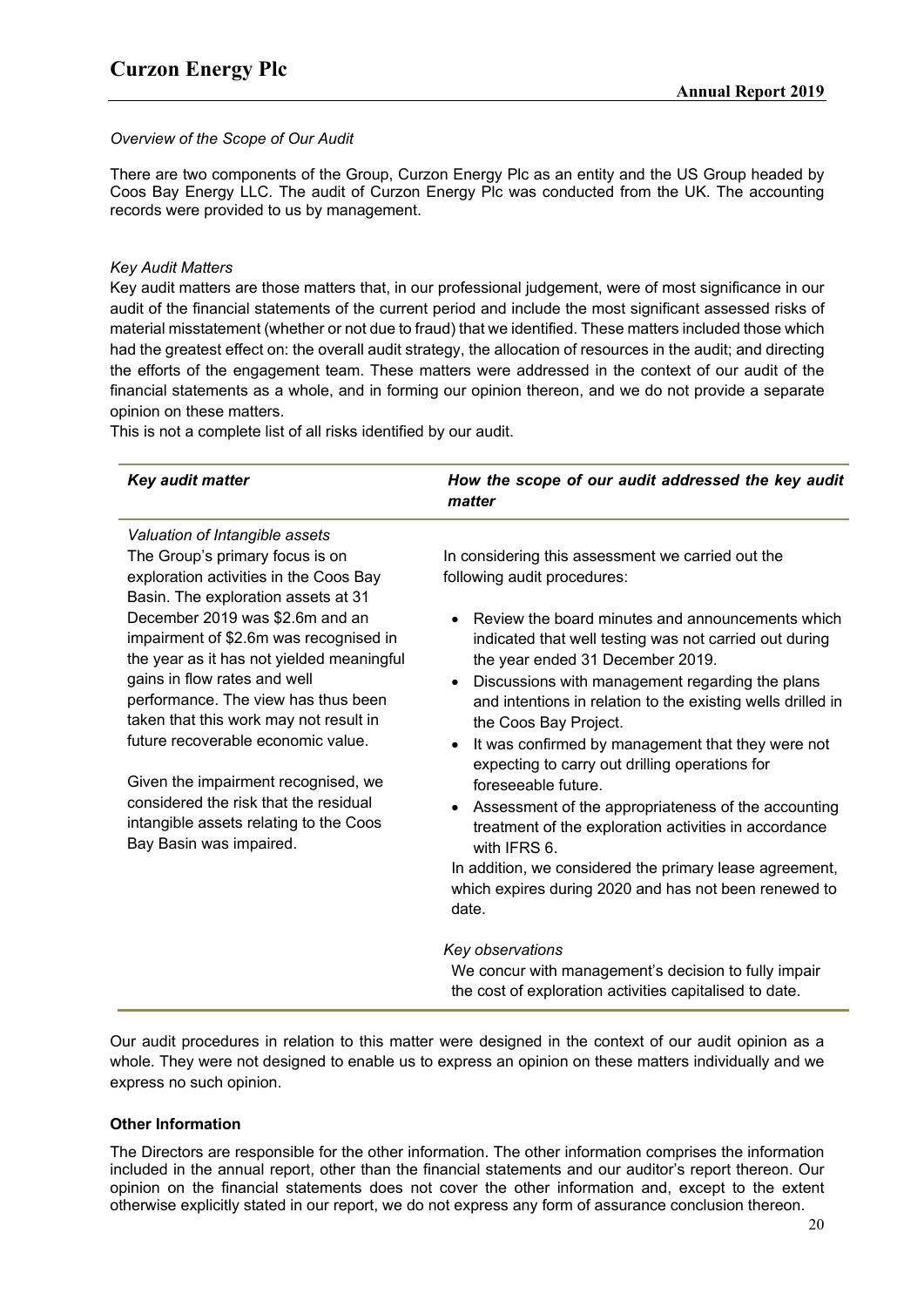In connection with our audit of the financial statements, our responsibility is to read the other information and, in doing so, consider whether the other information is materially inconsistent with the financial statements or our knowledge obtained in the audit or otherwise appears to be materially misstated. If we identify such material inconsistencies or apparent material misstatements, we are required to determine whether there is a material misstatement in the financial statements or a material misstatement of the other information. If, based on the work we have performed, we conclude that there is a material misstatement of this other information, we are required to report that fact. We have nothing to report in this regard.

#### **Opinions on Other Matters Prescribed by the Companies Act 2006**

In our opinion the part of the Directors' remuneration report to be audited has been properly prepared in accordance with the Companies Act 2006.

In our opinion based on the work undertaken in the course of our audit

- the information given in the Strategic Report and the Directors' Report for the financial year for which the financial statements are prepared is consistent with the financial statements; and
- the Directors' Report and Strategic Report have been prepared in accordance with applicable legal requirements.

#### **Matters on Which We are Required to Report by Exception**

In light of the knowledge and understanding of the Group and the parent company and their environment obtained in the course of the audit, we have not identified material misstatements in the Strategic Report or the Directors' Report.

We have nothing to report in respect of the following matters where the Companies Act 2006 requires us to report to you if, in our opinion:

- adequate accounting records have not been kept by the Company, or returns adequate for our audit have not been received from branches not visited by us; or
- the financial statements and the part of the Directors' remuneration report to be audited are not in agreement with the accounting records and returns; or
- certain disclosures of Directors' remuneration specified by law are not made; or
- we have not received all the information and explanations we require for our audit

#### **Responsibilities of the Directors for the Financial Statements**

As explained more fully in the Directors' responsibilities statement set out on page 17, the Directors are responsible for the preparation of the financial statements and for being satisfied that they give a true and fair view, and for such internal control as the Directors determine is necessary to enable the preparation of financial statements that are free from material misstatement, whether due to fraud or error.

In preparing the financial statements, the Directors are responsible for assessing the Company's ability to continue as a going concern, disclosing, as applicable, matters related to going concern and using the going concern basis of accounting unless the directors either intend to liquidate the Company or to cease operations, or have no realistic alternative but to do so.

#### **Auditor's Responsibilities for the Audit of the Financial Statements**

Our objectives are to obtain reasonable assurance about whether the financial statements as a whole are free from material misstatement, whether due to fraud or error, and to issue an auditor's report that includes our opinion. Reasonable assurance is a high level of assurance, but is not a guarantee that an audit conducted in accordance with ISAs (UK) will always detect a material misstatement when it exists. Misstatements can arise from fraud or error and are considered material if, individually or in the aggregate,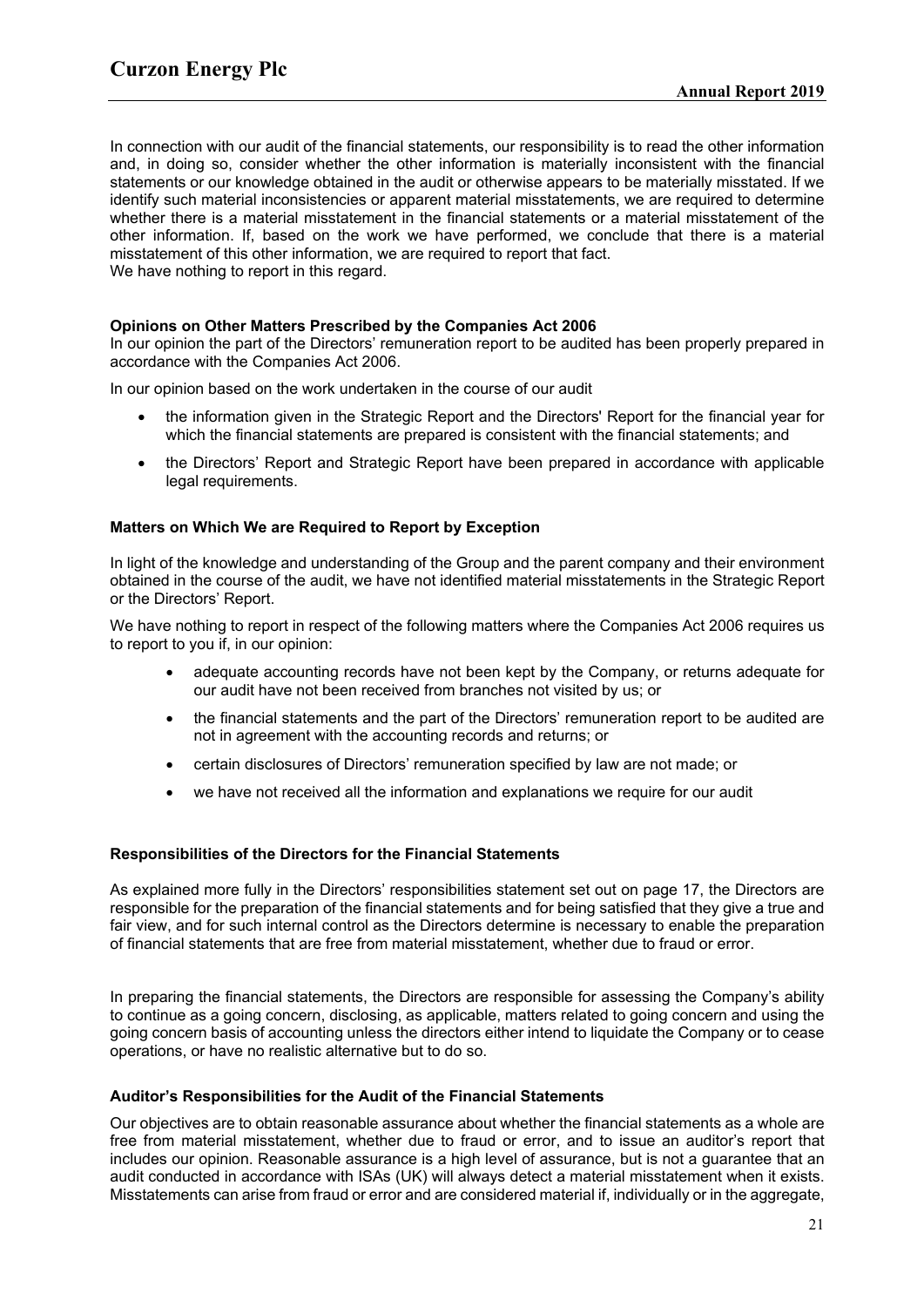they could reasonably be expected to influence the economic decisions of users taken on the basis of these financial statements.

A further description of our responsibilities for the audit of the financial statements is located on the Financial Reporting Council's website at: www.frc.org.uk/auditorsresponsibilities. This description forms part of our auditor's report.

#### **Other Matters Which We are Required to Address**

We were appointed by the Board on 15 April 2020 to audit the financial statements for the year ended 31 December 2019. Our total uninterrupted period of engagement is 4 years, covering the period ended 31 December 2016 to 31 December 2019.

The non-audit services prohibited by the FRC's Ethical Standard were not provided to the Company and we remain independent of the Group and the parent company in conducting our audit.

Our audit opinion is consistent with the additional report to the audit committee.

#### **Use of Our Report**

This report is made solely to the Company's members, as a body, in accordance with Chapter 3 of Part 16 of the Companies Act 2006. Our audit work has been undertaken so that we might state to the Company's members those matters we are required to state to them in an auditor's report and for no other purpose. To the fullest extent permitted by law, we do not accept or assume responsibility to anyone other than the Company and the Company's members as a body, for our audit work, for this report, or for the opinions we have formed.

**Matthew Stallabrass** Senior Statutory Auditor For and on behalf of **Crowe U.K. LLP** Statutory Auditor

**18 May 2020**

**London**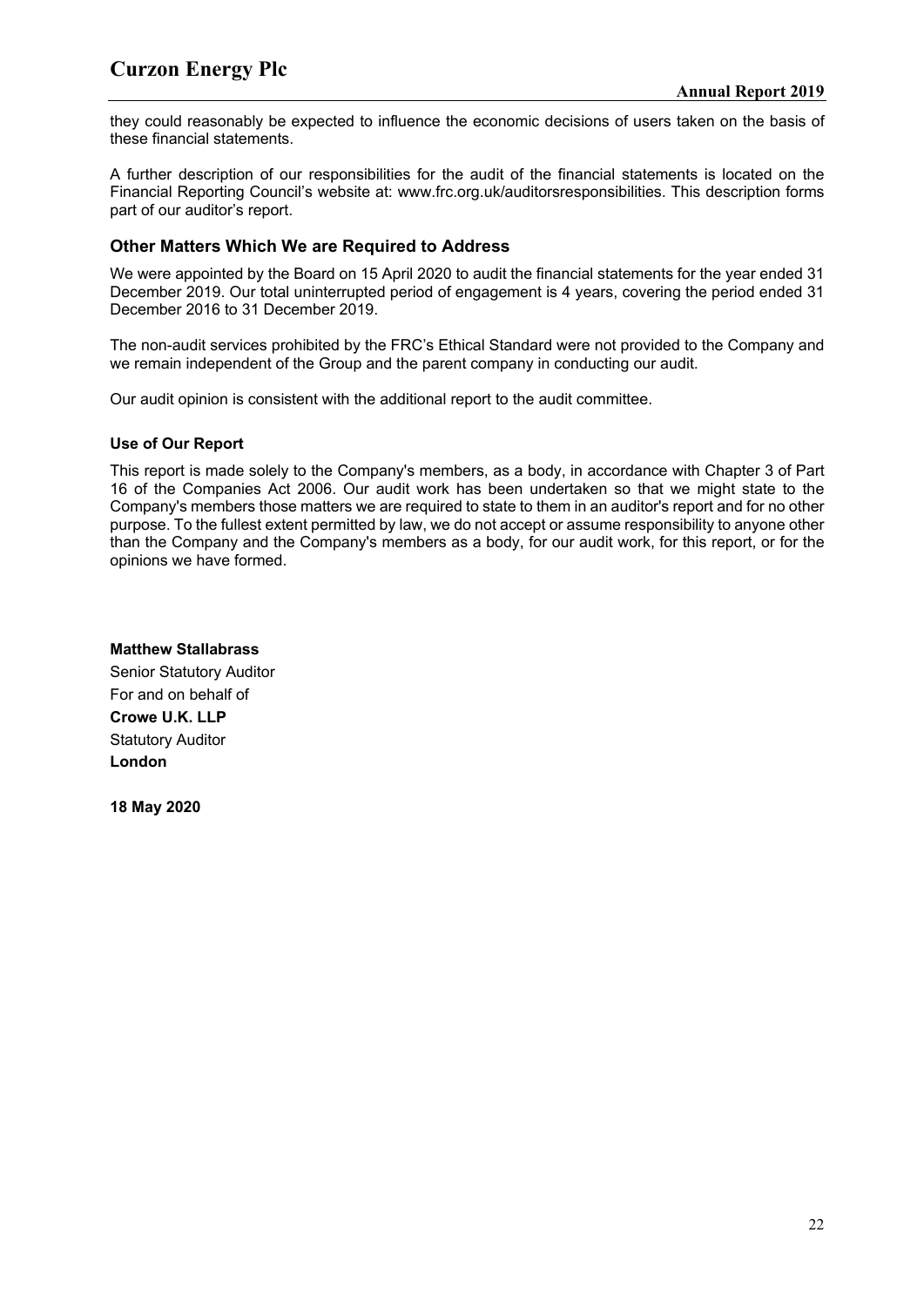## **Consolidated Statement of Comprehensive Income for the year ended 31 December 2019**

|                                                                                                               | <b>Note</b>    | 2019        | 2018          |
|---------------------------------------------------------------------------------------------------------------|----------------|-------------|---------------|
|                                                                                                               |                | US\$        | US\$          |
|                                                                                                               |                |             |               |
| Administrative expenses                                                                                       | 6              | (913, 572)  | (1,363,949)   |
|                                                                                                               |                |             |               |
| Loss from operations                                                                                          |                | (913, 572)  | (1, 363, 949) |
| Finance expense, net                                                                                          | $\overline{7}$ | (108, 178)  | (14, 443)     |
| Impairment of exploration and evaluation assets                                                               | 10             | (2,559,000) | (575, 316)    |
|                                                                                                               |                |             |               |
| Loss before taxation                                                                                          | 4              | (3,580,750) | (1,953,708)   |
| Income tax expense                                                                                            | 8              |             |               |
| Loss for the year attributable to                                                                             |                |             |               |
| equity holders of the parent company                                                                          |                | (3,580,750) | (1,953,708)   |
|                                                                                                               |                |             |               |
| Other comprehensive loss                                                                                      |                |             |               |
|                                                                                                               |                |             |               |
| (Loss) on translation of parent net assets and results<br>from functional currency into presentation currency |                | (39,602)    | (70, 245)     |
| Total comprehensive loss for the year                                                                         |                | (3,620,352) | (2,023,953)   |
|                                                                                                               |                |             |               |
| Loss per share - Basic and diluted, US\$                                                                      | 9              | (0.04)      | (0.03)        |

The notes on pages 28 to 65 form part of these financial statements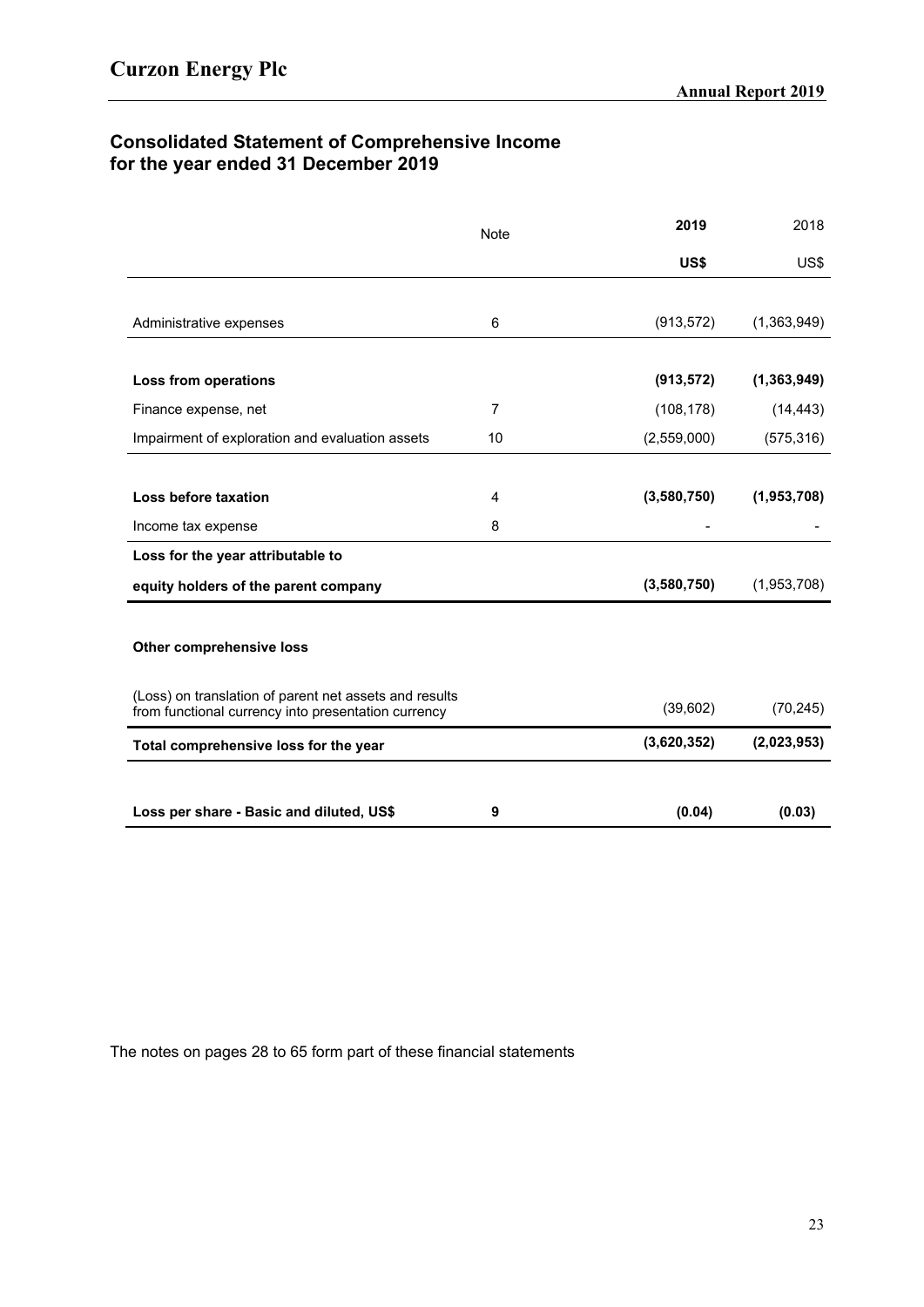## **Consolidated Statements of Financial Position as at 31 December 2019**

|                                                   | Note | 2019           | 2018           |
|---------------------------------------------------|------|----------------|----------------|
|                                                   |      | US\$           | US\$           |
| <b>Assets</b>                                     |      |                |                |
| <b>Non-current assets</b>                         |      |                |                |
| Intangible assets                                 | 10   |                | 2,559,000      |
| Property, plant and equipment                     |      | 683            |                |
| Restricted cash                                   | 12   | 125,000        | 125,000        |
| <b>Total non-current assets</b>                   |      | 125,683        | 2,684,000      |
| <b>Current assets</b>                             |      |                |                |
| Prepayments and other receivables                 | 13   | 31,203         | 36,157         |
| Cash and cash equivalents                         | 14   | 28,709         | 125,621        |
| <b>Total current assets</b>                       |      | 59,912         | 161,778        |
| <b>Total assets</b>                               |      | 185,595        | 2,845,778      |
|                                                   |      |                |                |
| <b>Liabilities</b>                                |      |                |                |
| <b>Current liabilities</b>                        |      |                |                |
| Trade and other payables                          | 15   | 835,826        | 506,894        |
| <b>Borrowings</b>                                 | 16   | 698,798        | 213,812        |
| <b>Total current liabilities</b>                  |      | 1,534,624      | 720,706        |
| <b>Total liabilities</b>                          |      | 1,534,624      | 720,706        |
|                                                   |      |                |                |
| Capital and reserves attributable to shareholders |      |                |                |
| Share capital                                     | 17   | 1,103,457      | 1,024,036      |
| Share premium                                     |      | 3,586,947      | 3,563,122      |
| Share-based payments reserve                      |      | 474,792        | 454,026        |
| Warrants reserve                                  |      | 213,250        | 191,011        |
| Merger reserve                                    |      | 31,212,041     | 31,212,041     |
| Foreign currency translation reserve              |      | (103, 376)     | (63, 774)      |
| <b>Accumulated losses</b>                         |      | (37, 836, 140) | (34, 255, 390) |
| <b>Total capital and reserves</b>                 |      | (1, 349, 029)  | 2,125,072      |
| <b>Total equity and liabilities</b>               |      | 185,595        | 2,845,778      |

The financial statements were approved and authorised for issue by the Board of Directors on 18 May 2020 and were signed on its behalf by:

## **John McGoldrick Director**

The notes on pages 28 to 65 form part of these financial statements.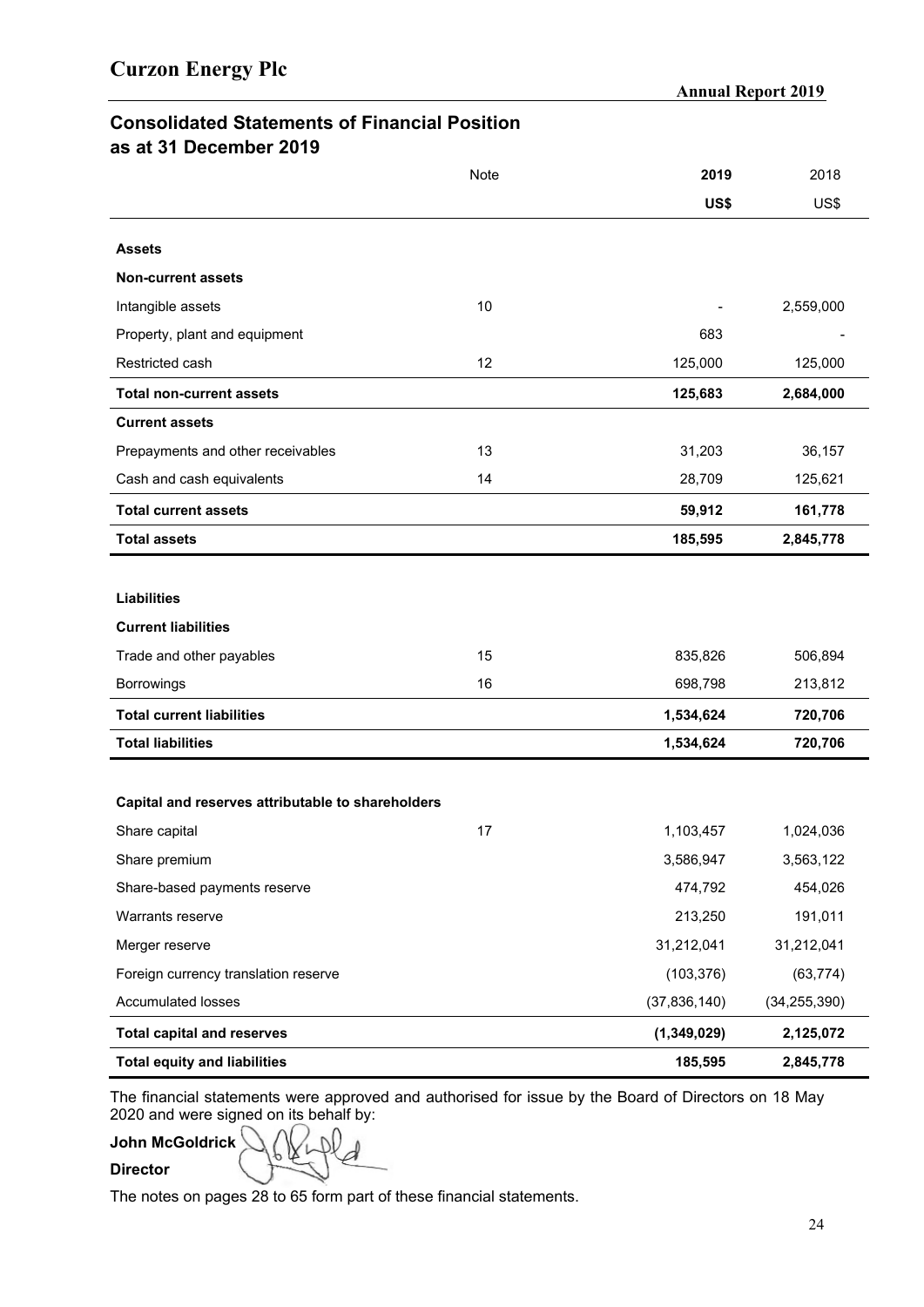| <b>Consolidated Statements of Changes in Equity</b> |  |  |
|-----------------------------------------------------|--|--|
|-----------------------------------------------------|--|--|

|                                                 | Share capital | <b>Share</b><br>premium | <b>Other</b><br>reserves | <b>Accumulated</b><br>losses | <b>Total</b>  |
|-------------------------------------------------|---------------|-------------------------|--------------------------|------------------------------|---------------|
|                                                 | US\$          | US\$                    | US\$                     | US\$                         | US\$          |
| <b>Equity at 1 January 2018</b>                 | 964,575       | 3,199,004               | 31,524,182               | (32, 301, 682)               | 3,386,079     |
| Loss for the year                               |               |                         |                          | (1,953,708)                  | (1,953,708)   |
| Other comprehensive loss<br>for the year        |               |                         | (70, 245)                |                              | (70, 245)     |
| <b>Total comprehensive</b><br>loss for the year |               |                         | (70, 245)                | (1,953,708)                  | (2,023,953)   |
| Issue of shares                                 | 59,461        | 416,223                 |                          |                              | 475,684       |
| Share issue costs                               |               | (52, 105)               |                          |                              | (52, 105)     |
| Issue of share options                          |               |                         | 339,367                  |                              | 339,367       |
| <b>Total transactions with</b><br>shareholders  | 59,461        | 364,118                 | 339,367                  |                              | 762,946       |
| <b>Equity at 31 December</b><br>2018            | 1,024,036     | 3,563,122               | 31,793,304               | (34, 255, 390)               | 2,125,072     |
|                                                 |               |                         |                          |                              |               |
| Loss for the year                               |               |                         |                          | (3,580,750)                  | (3,580,750)   |
| Other comprehensive loss<br>for the year        |               |                         | (39,602)                 |                              | (39,602)      |
| <b>Total comprehensive</b><br>loss for the year |               |                         | (39, 602)                | (3,580,750)                  | (3,620,352)   |
| Issue of shares                                 | 79,421        | 46,064                  |                          |                              | 125,485       |
| Issue of warrants                               |               | (22, 239)               | 22,239                   |                              |               |
| Issue of share options                          |               |                         | 20,766                   |                              | 20,766        |
| <b>Total transactions with</b><br>shareholders  | 79,421        | 23,825                  | 43,005                   |                              | 146,251       |
| <b>Equity at 31 December</b><br>2019            | 1,103,457     | 3,586,947               | 31,796,707               | (37,836,140)                 | (1, 349, 029) |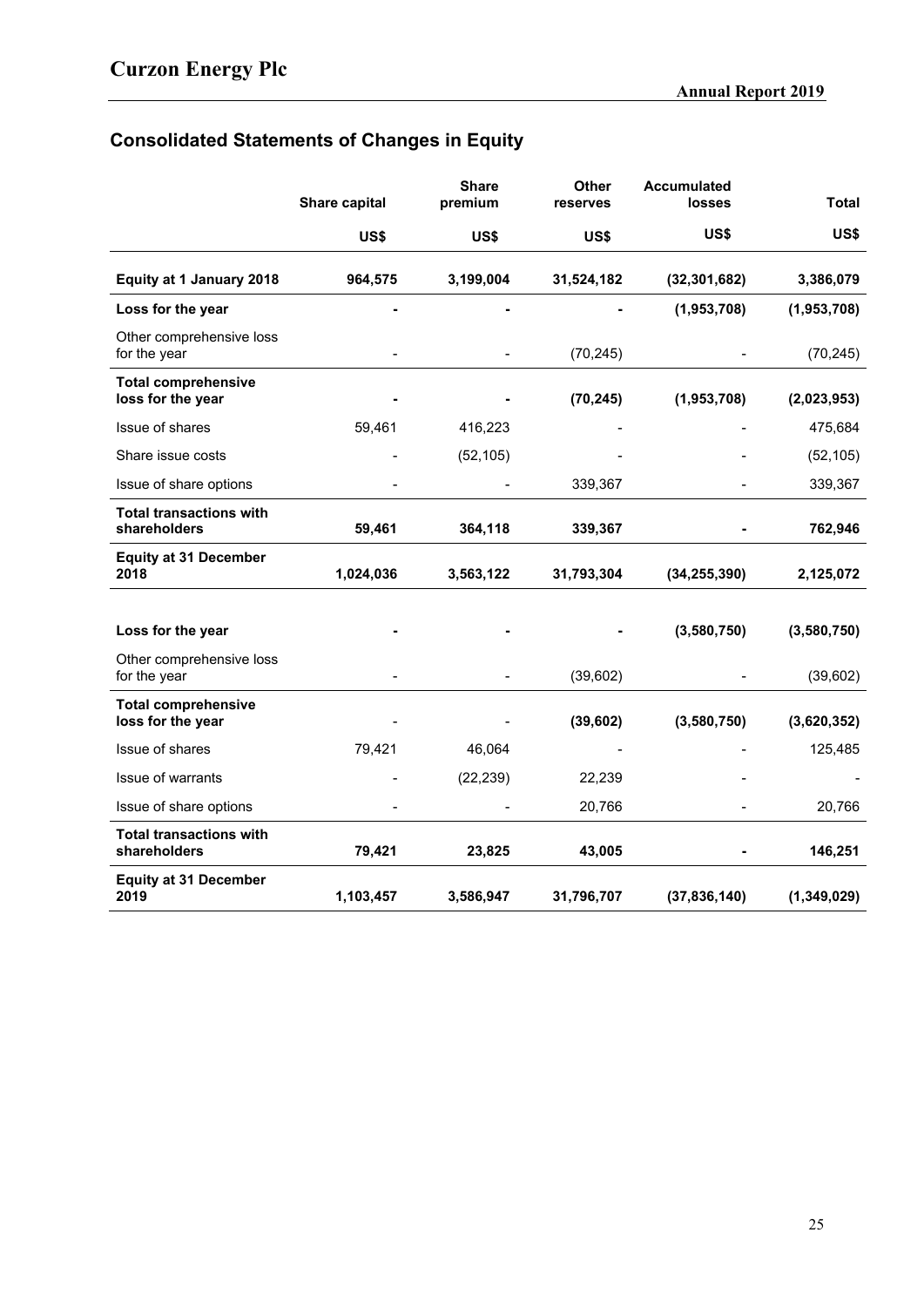## **Other Reserves**

|                                                 | <b>Merger</b><br>reserve | Share-<br>based<br>payments<br>reserve | <b>Warrants</b><br>reserve | Foreign<br>currency<br>translation<br>reserve | <b>Total Other</b><br>reserves |  |
|-------------------------------------------------|--------------------------|----------------------------------------|----------------------------|-----------------------------------------------|--------------------------------|--|
|                                                 | US\$                     | US\$                                   | US\$                       | US\$                                          | US\$                           |  |
| Other reserves as at 1<br>January 2018          | 31,212,041               | 114,659                                | 191,011                    | 6,471                                         | 31,524,182                     |  |
| Other comprehensive<br>loss for the year        |                          |                                        |                            | (70, 245)                                     | (70, 245)                      |  |
| Total comprehensive<br>loss for the year        |                          |                                        |                            | (70, 245)                                     | (70, 245)                      |  |
| Issue of share options                          |                          | 339,367                                |                            |                                               | 339,367                        |  |
| Other reserves at 31<br>December 2018           | 31,212,041               | 454,026                                | 191,011                    | (63, 774)                                     | 31,793,304                     |  |
| <b>Other comprehensive</b><br>loss for the year |                          |                                        |                            | (39,602)                                      | (39,602)                       |  |
| <b>Total comprehensive</b><br>loss for the year |                          |                                        |                            | (39,602)                                      | (39,602)                       |  |
| <b>Issue of warrants</b>                        |                          |                                        | 22,239                     |                                               | 22,239                         |  |
| <b>Issue of share options</b>                   |                          | 20,766                                 |                            |                                               | 20,766                         |  |
| Other reserves at 31<br>December 2019           | 31,212,041               | 474,792                                | 213,250                    | (103, 376)                                    | 31,796,707                     |  |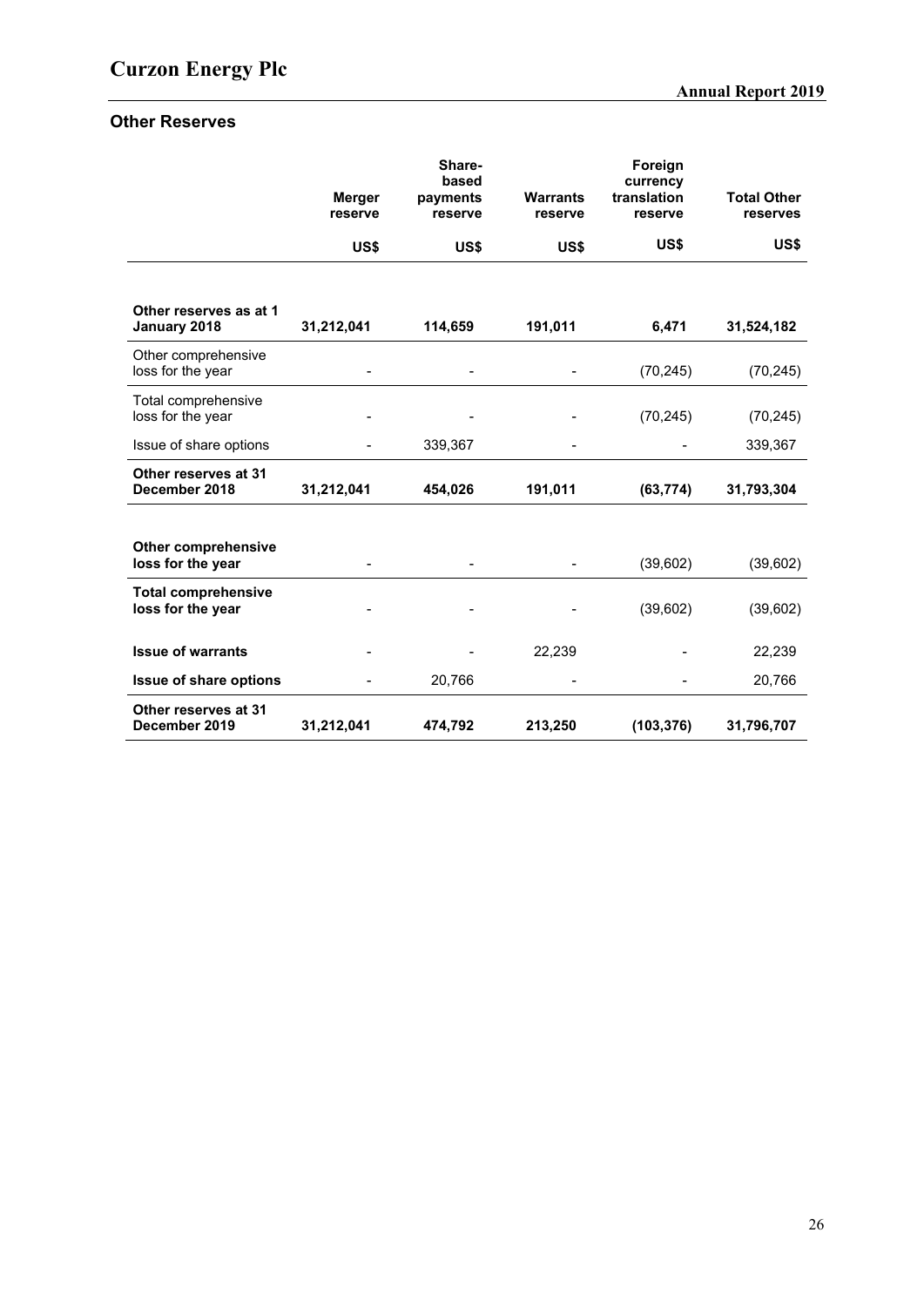## **Consolidated Statement of Cash Flows**

|                                                                                        | <b>Notes</b> | 2019        | 2018        |
|----------------------------------------------------------------------------------------|--------------|-------------|-------------|
|                                                                                        |              | US\$        | US\$        |
| Cash flow from operating activities                                                    |              |             |             |
| Loss before taxation                                                                   |              | (3,580,750) | (1,953,708) |
| Adjustments for:                                                                       |              |             |             |
| Finance expenses                                                                       | 7            | 112,093     | 42,321      |
| Share-based payments charge                                                            | 18           | 20,766      | 339,367     |
| Impairment of exploration assets                                                       |              | 2,559,000   | 575,316     |
| Unrealised foreign exchange movements                                                  |              | (3, 915)    | (27, 878)   |
| Operating cashflows before working capital changes                                     |              | (892, 806)  | (1,024,582) |
| Changes in working capital:                                                            |              |             |             |
| Increase/(decrease) in payables                                                        |              | 309,917     | (22, 541)   |
| Decrease in receivables                                                                |              | 27,084      | 112,461     |
| Net cash used in operating activities                                                  |              | (555, 805)  | (934, 662)  |
| <b>Investing activities</b>                                                            |              |             |             |
| Capitalised exploration costs                                                          |              |             | (575, 316)  |
| Net cash outflow from investing activities                                             |              |             | (575, 316)  |
| <b>Financing activities</b>                                                            |              |             |             |
| Issue of ordinary shares                                                               | 17           | 104,021     |             |
| Costs of share issue                                                                   |              |             | (52, 105)   |
| Proceeds from new borrowings                                                           | 16           | 362,320     | 100,000     |
| Net cash flow from financing activities                                                |              | 466,341     | 47,895      |
| Net (Decrease)/increase in cash and cash equivalents in the period                     |              | (89, 464)   | (1,462,083) |
| Cash and cash equivalents at the beginning of the period                               |              | 125,621     | 1,595,035   |
| Restricted cash held on deposits                                                       | 12           | 125,000     | 125,440     |
| Total cash and cash equivalents at the beginning of the period,                        |              |             |             |
| including restricted cash                                                              |              | 250,621     | 1,720,475   |
| Effect of the translation of cash balances into presentation currency                  |              | (7, 448)    | (7, 331)    |
| (Charge) on restricted cash                                                            |              |             | (440)       |
| Cash and cash equivalents at the end of the period                                     |              | 28,709      | 125,621     |
| Restricted cash held on deposits                                                       | 12           | 125,000     | 125,000     |
| Total cash and cash equivalents at the end of the period, including<br>restricted cash |              | 153,709     | 250,621     |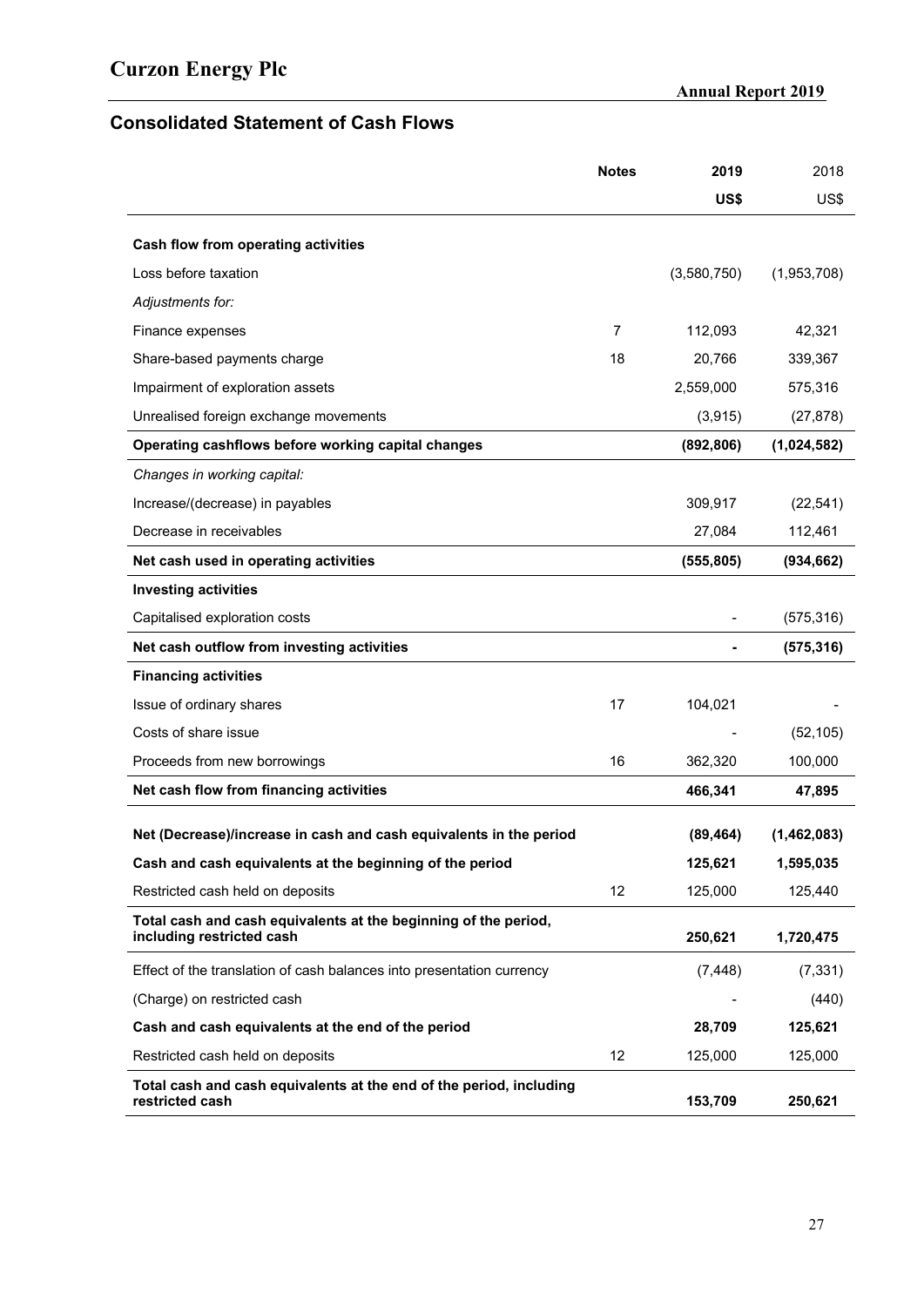#### **NOTES TO THE CONSOLIDATED FINANCIAL INFORMATION**

#### <span id="page-30-0"></span>**1. General Information**

The Company is incorporated and registered in England and Wales as a public limited company. The Company's registered number is 09976843 and its registered office is at Kemp House, 152 City Road, London EC1V 2NX. On 4 October 2017, the Company's shares were admitted to the Official List (by way of Standard Listing) and to trading on the London Stock Exchange's Main Market.

With effect from admission, the Company has been subject to the Listing Rules and the Disclosure Guidance and Transparency Rules (and the resulting jurisdiction of the UK Listing Authority) to the extent such rules apply to companies with a Standard Listing pursuant to Chapter 14 of the Listing Rules.

The principal activity of the Company is that of a holding company for its subsidiaries, as well as performing all administrative, corporate finance, strategic and governance functions of the Group. The Company's investments comprise of subsidiaries operating in the natural gas sector. The USA entities of the Group hold leases to approximately 45,370 acres of prospective coal bed methane ("CBM") lands in the Coos Bay Basin.

#### <span id="page-30-1"></span>**2. Accounting Policies**

The principal accounting policies adopted are set out below.

The Group Financial statements are presented in US Dollars as the entirety of the Company's operations are located in the United States.

#### **Basis of Preparation**

The financial statements have been prepared in accordance with International Financial Reporting Standards and IFRIC interpretations as endorsed by the EU ("IFRS") and the requirements of the Companies Act applicable to companies reporting under IFRS.

The financial statements are prepared on a going concern basis and under the historical cost convention.

The preparation of the Group financial statements in conformity with IFRS requires the use of certain critical accounting estimates. It also requires the Directors to exercise their judgment in the process of applying the Group's accounting policies. The areas involving a higher degree of judgment and complexity, or areas where assumptions and estimates are significant to the Group financial statements are disclosed below.

Current assets and liabilities disclosed in the notes to the accounts are those expected to be settled in less than one year.

#### *a) New standards, interpretations and amendments effective from 1 January 2019*

There were no new standards or interpretations effective for the first time for periods beginning on or after 1 January 2019 that had a significant effect on the Curzon Group's financial statements. The Company adopted IFRS 16 *Leases* and IFRIC 23 *Uncertainty over Income Tax Treatments* from 1 January 2019. Other new and amended standards and Interpretations issued by the IASB did not impact the Group as they are either not relevant to the Group's activities or require accounting, which is consistent with the Group's current accounting policies.

IFRS 16 is effective for periods beginning on or after 1 January 2019. The Group has elected to apply paragraph C5(b) and adopt IFRS 16 retrospectively with the cumulative effect of initially applying IFRS 16 recognised at the date of initial application. Consequently, the comparative period has not been restated. All the exploration areas land lease agreements that the Company has for its areas of interest are outside of IFRS 16 scope.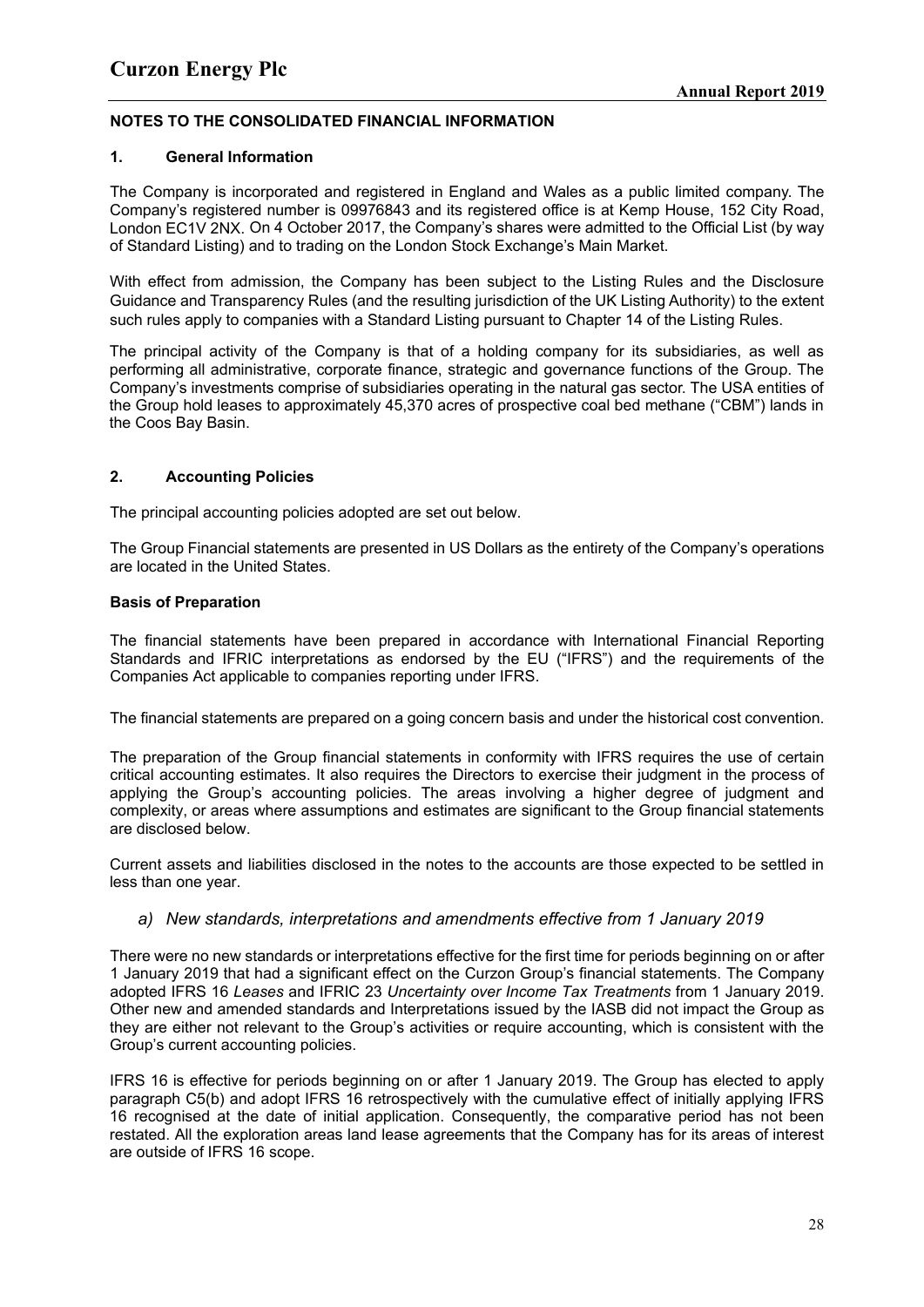## *b) New standards, interpretations and amendments not yet effective*

At the date of authorisation of these financial statements, a number of amendments to existing standards and interpretations, which have not been applied in these financial statements, were in issue but not yet effective for the year presented. The Directors do not expect that the adoption of these standards will have a material impact on the financial information of the Group in future periods.

#### **Basis of Consolidation**

The Company was incorporated on the 29th of January 2016. It acquired Coos Bay Energy, LLC on the 4th of October 2017. At the time of its acquisition by the Company, Coos Bay Energy, LLC consisted of Coos Bay Energy, LLC and its wholly owned US Group. It is the Directors' opinion that the Company at the date of acquisition of Coos Bay Energy, LLC did not meet the definition of a business as defined by IFRS 3 and therefore the acquisition is outside on the IFRS 3 scope.

Where a party to an acquisition fails to satisfy the definition of a business, as defined by IFRS 3, management have decided to adopt a "merger accounting" method of consolidation as the most relevant method to be used.

The Group consistently applies it to all similar transactions in the following way:

- the acquired assets and liabilities are recorded at their existing carrying values rather than at fair value; - no goodwill is recorded;

- all intra-group transactions, balances and unrealised gains and losses on transactions are eliminated from the beginning of the first comparative period or inception, whichever is earlier;

- comparative periods are restated from the beginning of the earliest comparative period presented based on the assumption that the companies have always been together;

- all the pre-acquisition accumulated losses of the legal acquirer are assumed by the Group as if the companies have always been together;

- all the share capital and membership capital contributions of all the companies, included into the legal acquiree sub-group less the Company's cost of investment into these companies, are included into the merger reserve; and

- the Company's called up share capital is restated at the preceding reporting date to reflect the value of the new shares that would have been issued to acquire the merged company had the merger taken place at the first day of the comparative period. Where new shares have been issued during the current period that increased net assets (other than as consideration for the merger), these are recorded from their actual date of issue and are not included in the comparative statement of financial position.

## **Going Concern**

The Group financial statements have been prepared on the going concern basis, which assumes that the Group will continue to be able to meet its liabilities as they fall due for the foreseeable future. The operations of the Company are currently being financed by funds lent to the Company by Sun Stars Investment Group ("SSIG"). In exchange for a period of exclusivity in relation to a potential reverse takeover transaction, SSIG has agreed to loan the Company an initial amount of £125,000 in the form of a one-year loan note carrying an annual interest rate of 10%. In early May 2020, SSIG made available additional funds to the Company in order to progress the transaction. SSIG has agreed to make further funding available on a monthly basis starting on 30 June 2020 in order to further extend the period of exclusivity if required to complete the transaction.

The Company further continues to rely on a \$1,000,000 credit facility provided from a company related to the largest shareholder that provides the Group up to \$500,000 minimum funding, and an additional \$500,000 at the discretion of the lender. On 13 February 2020, the Company was notified that the entire outstanding balance of this loan, constituting US\$200,000 of principal and US\$32,000 of interest was sold to C4 Energy Ltd, a UK incorporated private entity, and was subsequently refinanced to 30 October 2020.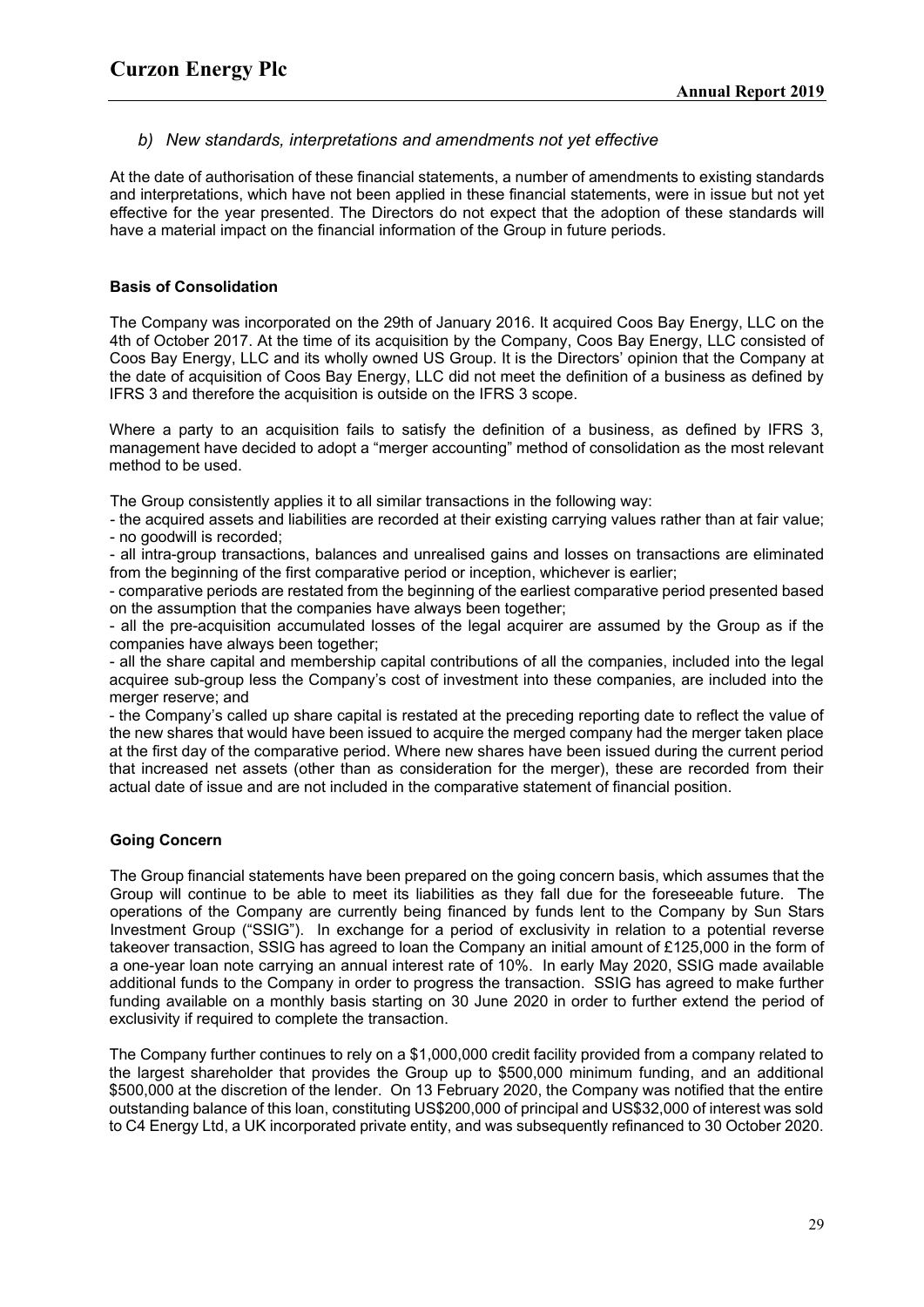## **Curzon Energy Plc** Annual Report 2019

This left US\$800,000 of the underlying facility undrawn with the original lender. If any amounts were to be drawn on this facility, they would be repayable 12 months from the date of drawdown.

The Group believes that, based on the current low overhead expenditure, the proceeds from the loans being provided by SSIG and the undrawn amount of US\$800,000 remaining on the US\$1,000,000 credit facility will be sufficient for the Group to operate for a period of 12 months from the date of these financial statements.

The Group currently has no source of revenue and is reliant on loans to continue to meet its overhead expenditure. The Group held cash balances of US\$28,709 as at 31 December 2019 and has subsequently increased its borrowing capacity and current liquidity through the agreement with SSIG.

The Directors note that the Group will need additional funding to continue operations for the foreseeable future and this means there is a material uncertainty as to the Group's ability to continue as a going concern, however the Directors are confident that the Group will be able to raise, as required, sufficient cash or reduce its commitments to enable it to continue its operations, and to continue to meet, as and when they fall due, its liabilities for at least the next twelve months from the date of approval of the Group financial statements. The Group financial statements have, therefore, been prepared on the going concern basis.

#### **Functional Currency**

#### *Functional and presentation currency*

The individual financial information of each Group entity is measured in the currency of the primary economic environment in which the entity operates (its functional currency). The Company's functional currency is UK Pound Sterling (£). All other companies, belonging to the Curzon Group, have US Dollar as their functional currency. The Group financial statements are presented in US Dollars (\$).

#### *Transactions and balances*

Transactions in foreign currencies are converted into the respective functional currencies on initial recognition, using the exchange rates approximating those ruling at the transaction dates. Monetary assets and liabilities at the end of the reporting period are translated at the rates ruling as of that date. Non-monetary assets and liabilities are translated using exchange rates that existed when the values were determined. All exchange differences are recognised in profit or loss.

On consolidation, the assets and liabilities of the Group's Pound Sterling operations are translated into the Group's presentational currency (US Dollar) at exchange rates prevailing at the reporting date. Income and expense items are translated at the average exchange rates for the period unless exchange rates have fluctuated significantly during the year, in which case the exchange rate at the date of the transaction is used. All exchange differences arising, if any, are recognised as other comprehensive income and are transferred to the Group's foreign currency translation reserve.

Rates applied in these financial statements:

|                                     | 2019   | 2018   |
|-------------------------------------|--------|--------|
| Closing USD/GBP rate at 31 December | 1.3116 | 1.2690 |
| Average USD/GBP rate for the year   | 1.2760 | 1.3436 |

#### **Oil and Gas Exploration and Evaluation Expenditure**

Exploration and evaluation costs incurred or acquired on the acquisition of a subsidiary are accumulated in respect of each identifiable project area. Payments to acquire the legal right to explore, together with the directly related costs of technical services and studies, seismic acquisition, exploratory drilling and testing are capitalised as intangible E&E assets. These costs are only carried forward to the extent that they are expected to be recouped through the successful development of the area or where activities in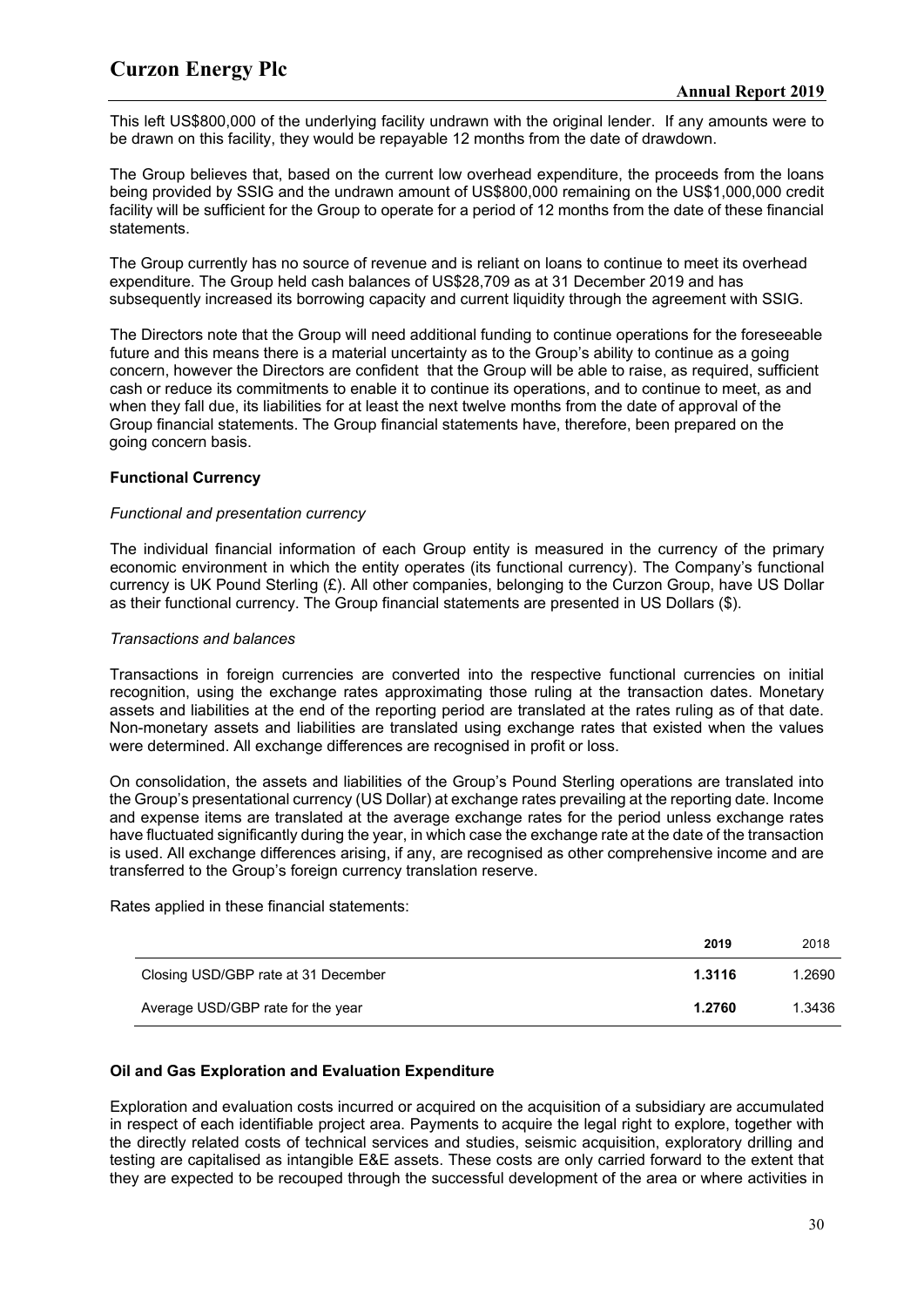## **Curzon Energy Plc** Annual Report 2019

the area have not yet reached a stage, which permits reasonable assessment of the existence of economically recoverable reserves (the "successful efforts'' method).

Under the successful efforts method of accounting, all license acquisition, exploration and appraisal costs are initially capitalised in well, field or specific exploration cost centers as appropriate, pending determination. Expenditure, incurred during the various exploration and appraisal phases, is then written off unless commercial reserves have been established or the determination process has not been completed.

Tangible assets used in E&E activities (such as the Group's drilling rigs, seismic equipment and other property, plant and equipment used by the Company's exploration function) are classified as property, plant and equipment. However, to the extent that such a tangible asset is consumed in developing an intangible E&E asset, the amount reflecting that consumption is recorded as part of the cost of the intangible asset. Such intangible costs include directly attributable overheads, including the depreciation of property, plant and equipment utilised in E&E activities, together with the cost of other materials consumed during the exploration and evaluation phases.

E&E costs are not amortised prior to the conclusion of appraisal activities. The properties are currently unproved and, therefore, capitalised costs are not amortised, but subject to impairment testing.

Other costs are written off unless commercial reserves have been established or the determination process has not been completed. Accumulated costs in relation to an abandoned area are written off in full against profit in the year in which the decision to abandon the area is made. When production commences the accumulated costs for the relevant area of interest are transferred from intangible assets to tangible assets as "Developed Oil and Gas Assets" and amortised over the life of the area according to the rate of depletion of the economically recoverable costs. As no properties have been classified as proved, development activities have not commenced.

#### *Impairment of oil and gas exploration and evaluation assets*

The carrying value of unevaluated areas is assessed when there has been an indication that impairment in value may have occurred. The impairment of unevaluated prospects is assessed based on the Directors' intention with regard to future exploration and development of individual significant areas and the ability to obtain funds to finance such exploration and development.

#### **Decommissioning Costs**

Where a material liability for the removal of production facilities and site restoration at the end of the field life exists, a provision for decommissioning is made. The amount recognised is the present value of estimated future expenditure determined in accordance with local conditions and requirements. An asset of an amount equivalent to the provision is also created and depreciated on a unit of production basis. Changes in estimates are recognised prospectively, with corresponding adjustments to the provision and the associated asset. At 31 December 2019 and 31 December 2018, no provisions were deemed necessary.

#### **Impairment**

#### *Impairment of financial assets*

All financial assets are assessed at the end of each reporting period as to whether there is any objective evidence of impairment as a result of one or more events having an impact on the estimated future cash flows of the asset. For an equity instrument, a significant or prolonged decline in the fair value below its cost is considered to be objective evidence of impairment.

An impairment loss in respect of financial assets carried at amortised cost is recognised in profit or loss and is measured as the difference between the asset's carrying amount and the present value of estimated future cash flows, discounted at the financial asset's original effective interest rate.

If, in a subsequent period, the amount of the impairment loss decreases and the decrease can be related objectively to an event occurring after the impairment was recognised, the previously recognised impairment loss is reversed through profit or loss to the extent that the carrying amount of the financial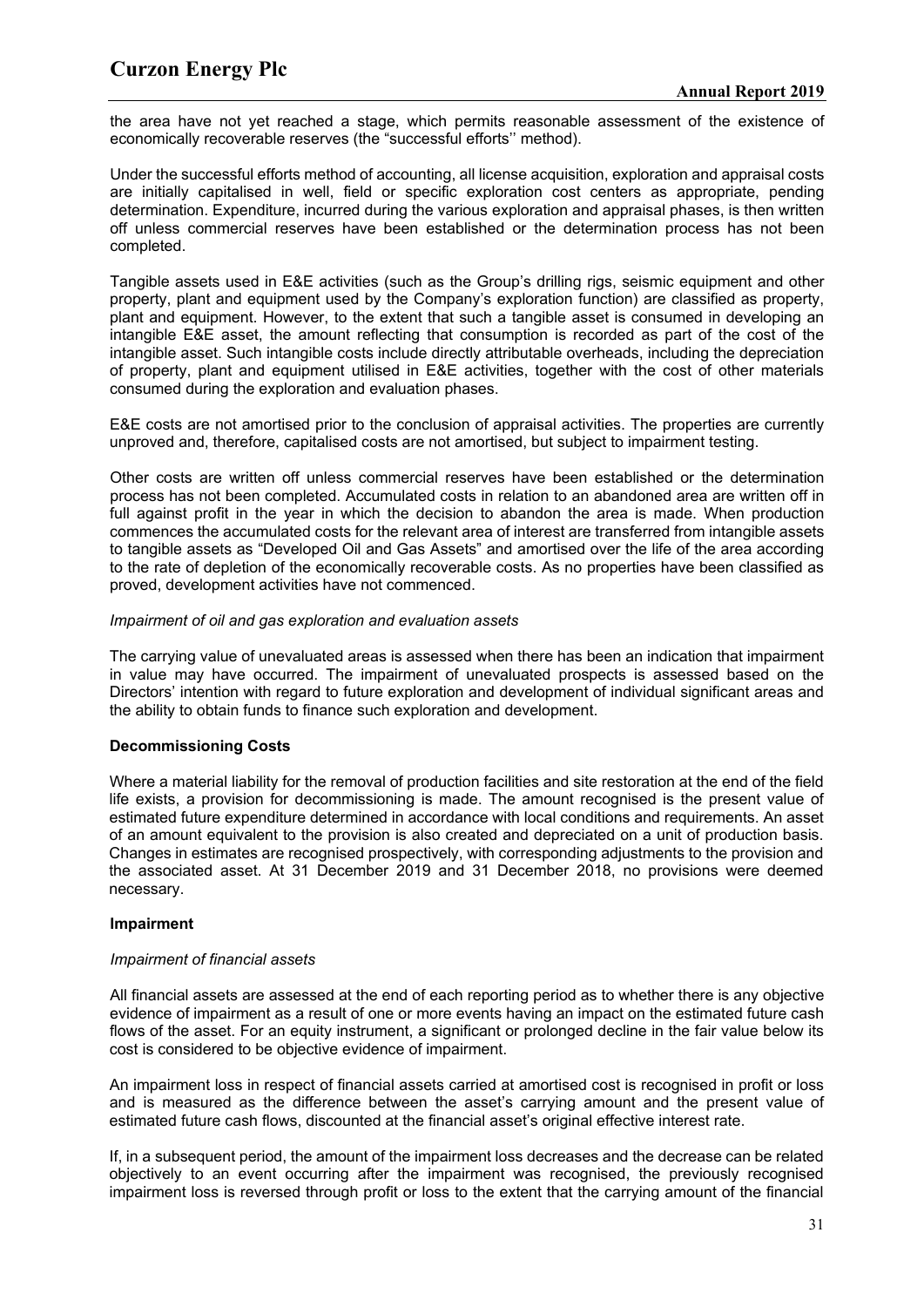asset at the date the impairment is reversed does not exceed what the amortised cost would have been had the impairment not been recognised.

#### *Impairment of non-financial assets*

The carrying values of assets, other than those to which IAS 36 "Impairment of Assets" does not apply, are reviewed at the end of each reporting period for impairment when there is an indication that the assets might be impaired. Impairment is measured by comparing the carrying values of the assets with their recoverable amounts. The recoverable amount of the assets is the higher of the assets' fair value less costs to sell and their value-in-use, which is measured by reference to discounted future cash flow.

An impairment loss is recognised in profit or loss immediately.

When there is a change in the estimates used to determine the recoverable amount, a subsequent increase in the recoverable amount of an asset is treated as a reversal of the previous impairment loss and is recognised to the extent of the carrying amount of the asset that would have been determined (net of amortisation and depreciation) had no impairment loss been recognised. The reversal is recognised in profit or loss immediately, unless the asset is carried at its revalued amount, in which case the reversal of the impairment loss is treated as a revaluation increase.

#### **Financial Instruments**

Financial instruments are recognised in the statements of financial position when the Group has become a party to the contractual provisions of the instruments.

#### *Financial assets*

The Group classifies its financial assets as financial assets carried at amortised cost, cash and cash equivalents and restricted cash.

Financial assets are derecognised when the contractual rights to receive cash flows from the financial assets have expired or have been transferred and the Group has transferred substantially all the risks and rewards of ownership. On de-recognition of a financial asset in its entirety, the difference between the carrying amount and the sum of the consideration received and any cumulative gain or loss that had been recognised in other comprehensive income is recognised in profit or loss.

#### *Amortised cost*

These assets incorporate such types of financial assets where the objective is to hold these assets in order to collect contractual cash flows and the contractual cash flows are solely payments of principal and interest. They are initially recognised at fair value plus transaction costs that are directly attributable to their acquisition or issue and are subsequently carried at amortised cost using the effective interest rate method, less provision for impairment. Impairment provisions receivables are recognised based on the simplified approach within IFRS 9 using a provision matrix in the determination of the lifetime expected credit losses. During this process the probability of the non-payment of the receivables is assessed. This probability is then multiplied by the amount of the expected loss arising from default to determine the lifetime expected credit loss for the receivables. On confirmation that the receivable will not be collectable, the gross carrying value of the asset is written off against the associated provision.

Impairment provisions for receivables from related parties and loans to related parties are recognised based on a forward-looking expected credit loss model. The methodology, used to determine the amount of the provision, is based on whether there has been a significant increase in credit risk since initial recognition of the financial asset. For those where the credit risk has not increased significantly since initial recognition of the financial asset, twelve month expected credit losses along with gross interest income are recognised. For those for which credit risk has increased significantly but not determined to be credit impaired, lifetime expected credit losses along with the gross interest income are recognised.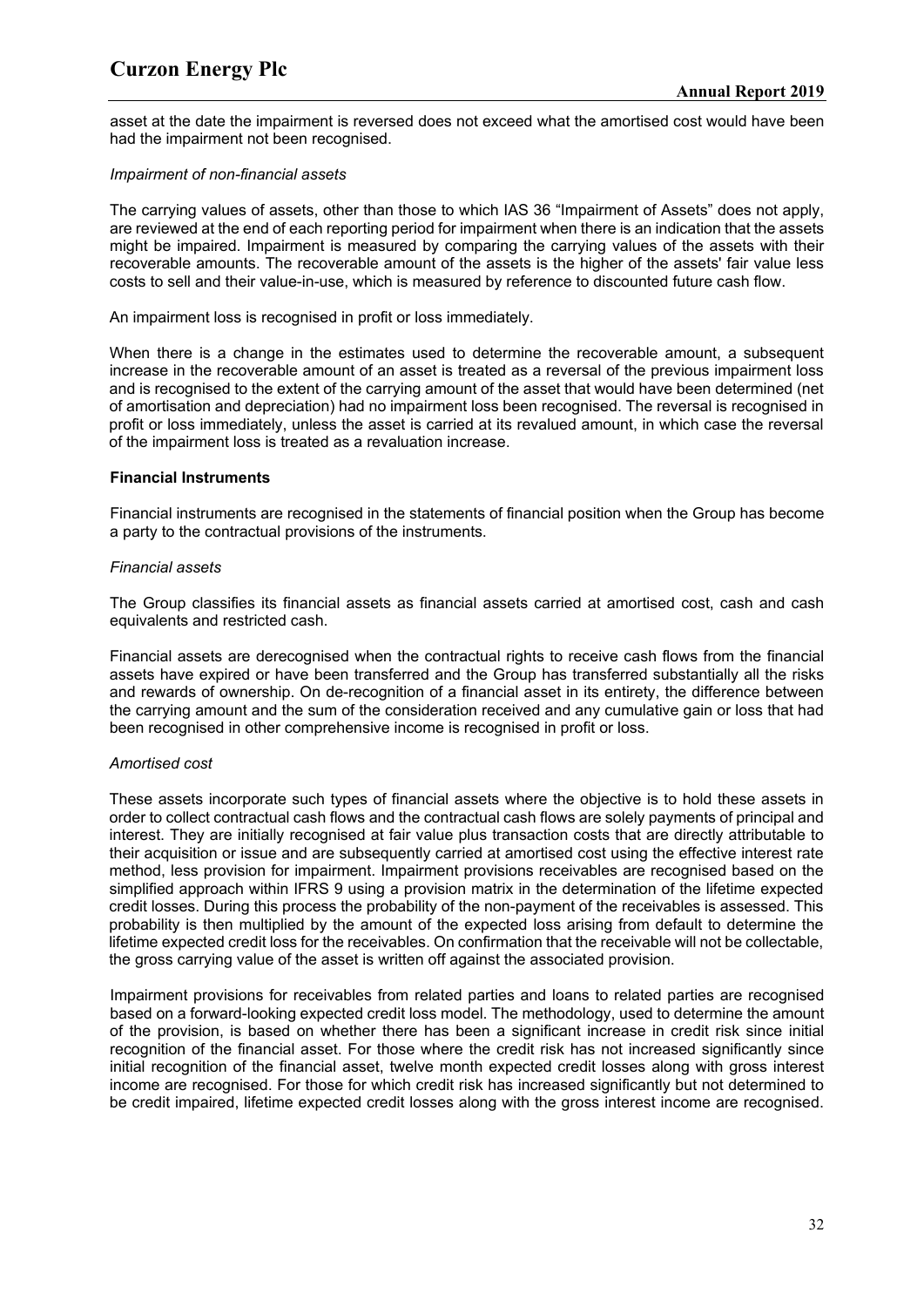For those that are determined to be credit impaired, lifetime expected credit losses along with interest income on a net basis are recognised.

The Group's financial assets measured at amortised cost comprise other receivables and cash and cash equivalents in the consolidated statement of financial position.

#### *Cash and cash equivalents*

Cash and cash equivalents comprise cash in hand, bank balances, bank overdrafts, deposits with financial institutions and short-term, highly liquid investments that are readily convertible to known amounts of cash and which are subject to an insignificant risk of changes in value.

#### *Restricted cash*

Restricted cash are funds held as a collateral related to stand-by letters of credit related to the Group's oil and gas properties. Such deposits are classified as non-current assets and are not classified as part of cash and cash equivalents as these deposits are not accessible by the Company for unrestricted use and are not accessible for more than 3 months. More details on the Group's restricted cash are given in the note [12](#page-45-0).

#### *Financial liabilities*

Financial liabilities are recognised when the Group becomes a party to the contractual provisions of the financial instrument.

Financial instruments are classified as liabilities or equity in accordance with the substance of the contractual arrangement. Interest, dividends, gains and losses relating to a financial instrument classified as a liability are reported as an expense or income. Distributions to holders of financial instruments classified as equity are charged directly to equity.

All financial liabilities are recognised initially at fair value less financial costs and subsequently measured at amortised cost using the effective interest method other than those categorised as fair value through the Statement of Comprehensive Income.

A financial liability is derecognised when the obligation under the liability is discharged, cancelled or expires. When an existing financial liability is replaced by another from the same party on substantially different terms, or the terms of an existing liability are substantially modified, such an exchange or modification is treated as a de-recognition of the original liability and the recognition of a new liability, and the difference in the respective carrying amounts is recognised in the income statement.

Financial liabilities include the following items:

- Bank borrowings are initially recognised at fair value net of any transaction costs directly attributable to the issue of the instrument. Such interest-bearing liabilities are subsequently measured at amortised cost using the effective interest rate method, which ensures that any interest expense over the period to repayment is at a constant rate on the balance of the liability carried in the consolidated statement of financial position. For the purposes of each financial liability, interest expense includes initial transaction costs and any premium payable on redemption, as well as any interest or coupon payable while the liability is outstanding.

- Liability components of convertible loan notes are measured as described further below.

- Trade payables and other short-term monetary liabilities, which are initially recognised at fair value and subsequently carried at amortised cost using the effective interest method.

#### *Convertible debt*

The proceeds received on issue of the Group's convertible debt are allocated into their liability and equity components. The amount initially attributed to the debt component equals the discounted cash flows using a market rate of interest that would be payable on a similar debt instrument that does not include an option to convert. Subsequently, the debt component is accounted for as a financial liability measured at amortised cost until extinguished on conversion or maturity of the bond. The remainder of the proceeds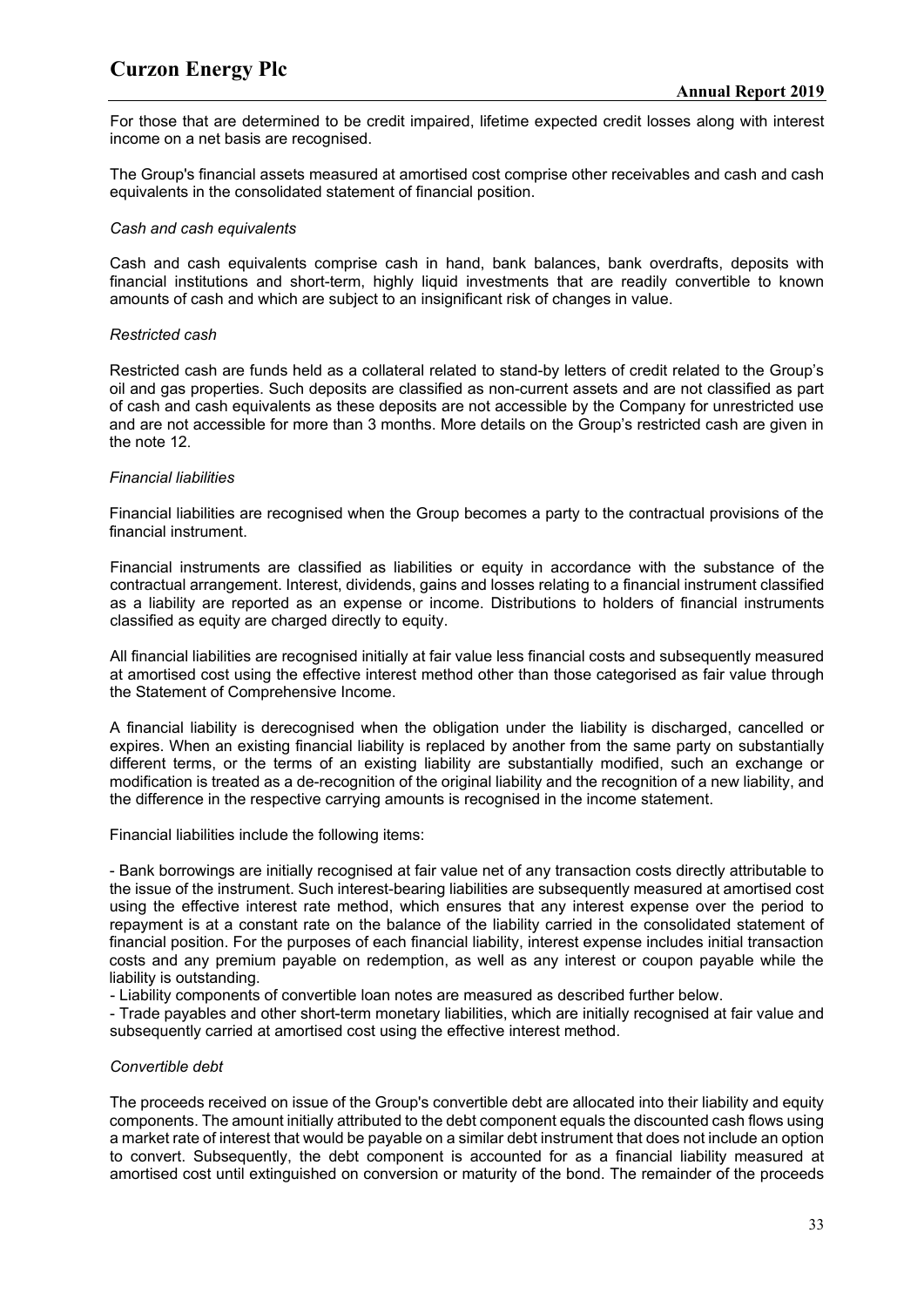is allocated to the conversion option and is recognised as a separate equity component within shareholders' equity, net of income tax effects.

#### *Equity instruments*

#### *Ordinary Shares*

Ordinary shares are classified as equity. Incremental costs directly attributable to the issue of new shares are shown in Share Premium account as a deduction, net of tax, from proceeds. Dividends on ordinary shares are recognised as liabilities when approved for distribution.

#### *Warrants*

Warrants classified as equity are recorded at fair value as of the date of issuance on the Company's consolidated balance sheets and no further adjustments to their valuation are made. Management estimates the fair value of these liabilities using option pricing models and assumptions that are based on the individual characteristics of the warrants or instruments on the valuation date, as well as assumptions for future financings, expected volatility, expected life, yield and risk-free interest rate.

#### *Taxation*

Income tax for each reporting period comprises current and deferred tax.

Current tax is the expected amount of income taxes payable in respect of the taxable profit for the year and is measured using the tax rates that have been enacted or substantively enacted at the end of the reporting period.

Deferred tax is provided in full, using the liability method, on temporary differences arising between the tax bases of assets and liabilities and their carrying amounts in the Group financial statements.

Deferred tax assets are recognised for all deductible temporary differences, unused tax losses and unused tax credits to the extent that it is probable that future taxable profits will be available against which the deductible temporary differences, unused tax losses and unused tax credits can be utilised. The carrying amounts of deferred tax assets are reviewed at the end of each reporting period and reduced to the extent that it is no longer probable that sufficient future taxable profits will be available to allow all or part of the deferred tax assets to be utilised.

Deferred tax liabilities are recognised for all taxable temporary differences other than those that arise from goodwill or excess of the Group's interest in the net fair value of the acquired Company's identifiable assets, liabilities and contingent liabilities over the business combination costs or from the initial recognition of an asset or liability in a transaction which is not a business combination and at the time of the transaction, affects neither accounting profit nor taxable profit.

Deferred tax assets and liabilities are measured at the tax rates that are expected to apply in the period when the asset is realised or the liability is settled, based on the tax rates that have been enacted or substantively enacted at the end of the reporting period.

Deferred tax assets and liabilities are offset when there is a legally enforceable right to set off current tax assets against current tax liabilities and when the deferred income taxes relate to the same taxation authority.

Unrecognised deferred tax assets are reassessed at each reporting date and are recognised to the extent that it has become probable that future taxable profit will allow deferred tax assets to be recovered.

Deferred tax relating to items recognised outside profit or loss is recognised outside profit or loss. Deferred tax items are recognised in correlation to the underlying transactions either in other comprehensive income or directly in equity.

Deferred tax assets and liabilities are recognised where the carrying amount of an asset or liability in the consolidated statement of financial position differs from its tax base, except for differences arising on the initial recognition of goodwill, the initial recognition of an asset or liability in a transaction, which is not a business combination and at the time of the transaction affects neither accounting or taxable profit, and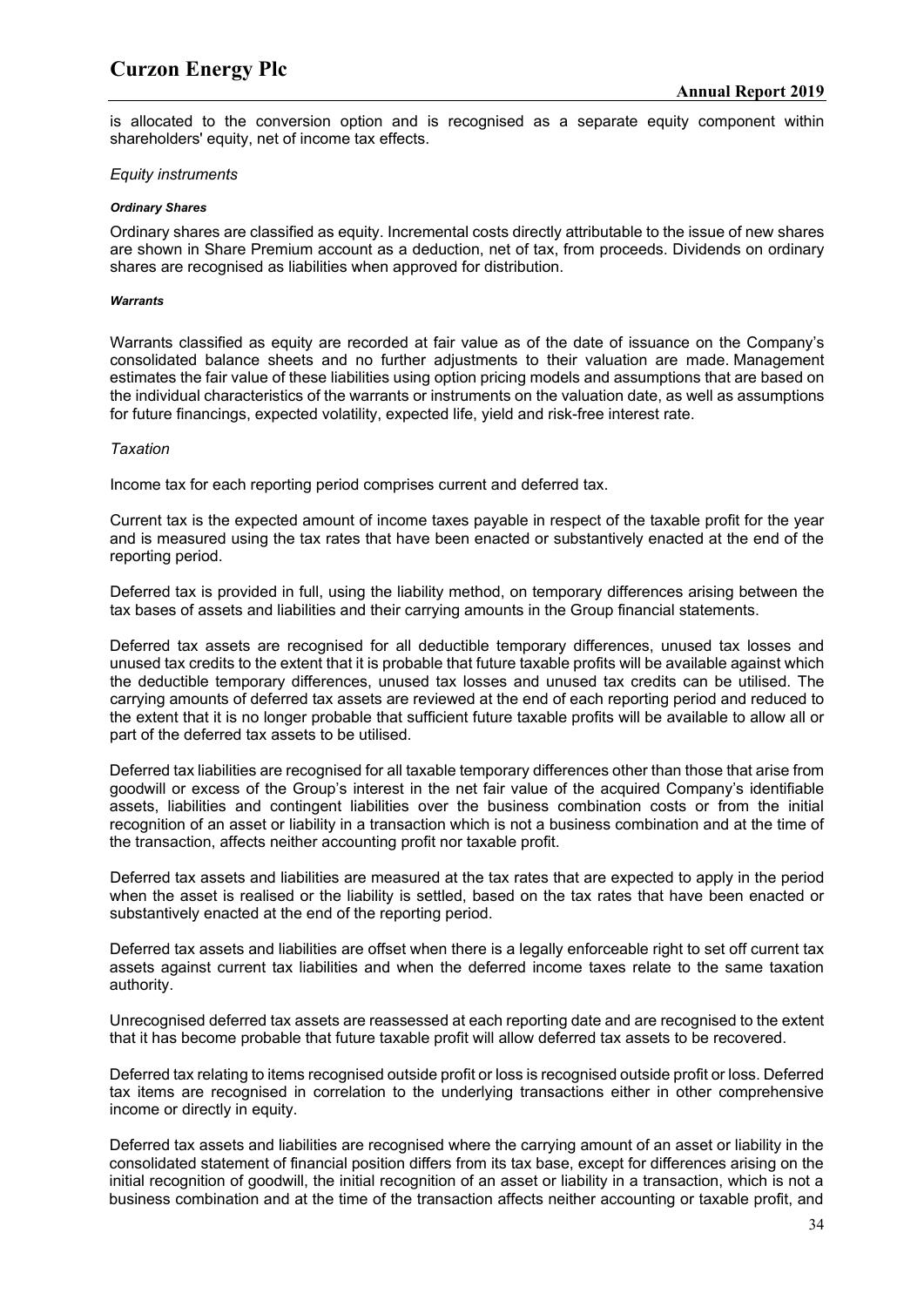investments in subsidiaries and joint arrangements where the Group is able to control the timing of the reversal of the difference and it is probable that the difference will not reverse in the foreseeable future.

#### **Leases**

The Group holds leases to approximately 45,370 acres of prospective coalbed methane lands in the Coos Bay Basin. These leases are outside of IFRS16 scope. The annual rental payments under these operating leases are recognised as an expense on a straight-line basis over the lease term.

#### **Employee Benefits**

#### *Short-term benefits*

Wages, salaries, paid annual leave and sick leave, bonuses and non-monetary benefits are accrued in the period in which the associated services are rendered by employees of the Group.

#### *Post-employment benefits*

The Group does not currently make provision for post-employment benefits by way of pension plans or similar arrangements.

#### **Provisions, Contingent Liabilities and Contingent Assets**

Provisions are recognised when the Group has a present or constructive obligation as a result of past events, when it is probable that an outflow of resources embodying economic benefits will be required to settle the obligation, and when a reliable estimate of the amount can be made. Provisions are reviewed at the end of each financial reporting period and adjusted to reflect the current best estimate. Where the effect of the time value of money is material, the provision is the present value of the estimated expenditure required to settle the obligation.

A contingent liability is a possible obligation that arises from past events and whose existence will only be confirmed by the occurrence of one or more uncertain future events not wholly within the control of the Group. It can also be a present obligation arising from past events that is not recognised because it is not probable that an outflow of economic resources will be required, or the amount of obligation cannot be measured reliably.

A contingent liability is not recognised but is disclosed in the notes to the financial statements. When a change in the probability of an outflow occurs so that the outflow is probable, it will then be recognised as a provision.

A contingent asset is a probable asset that arises from past events and whose existence will be confirmed only by the occurrence or non-occurrence of one or more uncertain events not wholly within the control of the Group. The Group does not recognise contingent assets but discloses its existence where inflows of economic benefits are probable, but not virtually certain.

#### **Share-Based Payment Arrangements**

Equity-settled share-based payments to employees and others providing similar services are measured at the fair value of the equity instruments at the grant date. Details regarding the determination of the fair value of equity-settled share-based transactions are set out in note [18](#page-50-0) to the Group financial statements.

The fair value determined at the grant date of the equity-settled share-based payments is expensed on a straight-line basis over the vesting period, based on the Directors' estimate of equity instruments that will eventually vest, with a corresponding increase in equity. Where the conditions are non-vesting, the expense and equity reserve arising from share-based payment transactions is recognised in full immediately on grant.

At the end of each reporting period, the Directors revise their estimate of the number of equity instruments expected to vest. The impact of the revision of the original estimates, if any, is recognised in profit or loss such that the cumulative expense reflects the revised estimate, with a corresponding adjustment to other reserves.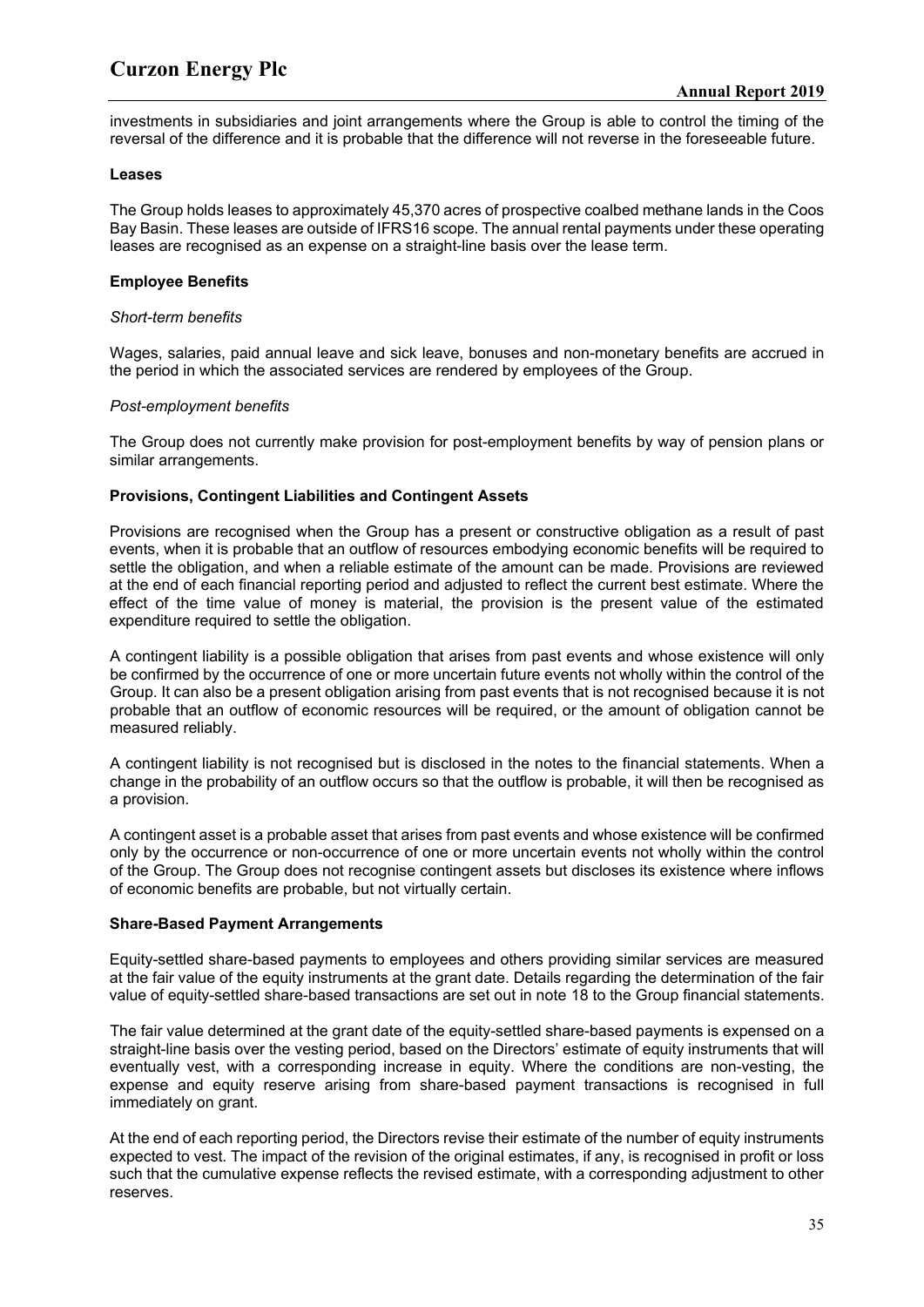#### **Operating Segments**

An operating segment is a component of the Group that engages in business activities from which it may earn revenues and incur expenses. The results of an operating segment are reviewed regularly by the chief operating decision maker to make decisions about resources to be allocated to the segment and assess its performance, and for which discrete financial information is available.

#### **Summary of Critical Accounting Estimates and Judgments**

The preparation of the Group financial statements in conformity with IFRS requires the use of certain critical accounting estimates. It also requires the Directors to exercise their judgment in the process of applying the accounting policies, which are detailed above. These judgments are continually evaluated by the Directors and management and are based on historical experience and other factors, including expectations of future events that are believed to be reasonable under the circumstances.

The key estimates and underlying assumptions concerning the future and other key sources of estimation uncertainty at the Statement of Financial Position date, that have a significant risk of causing a material adjustment to the carrying amounts of assets and liabilities within the next financial period are reviewed on an ongoing basis. Revisions to accounting estimates are recognised in the period in which the estimate is revised if the revision affects only that period or in the period of the revision and future periods if the revision affects both current and future periods.

The prime areas involving a higher degree of judgment or complexity, where assumptions and estimates are significant to the financial statements, are as follows:

#### *Going concern*

The Group financial statements have been prepared on a going concern basis as the Directors have assessed the Group's ability to continue in operational existence for the foreseeable future. The operations are currently being financed by third party loans. See Going Concern section on page 29 for more details.

The Group is reliant on the continuing support from its shareholders and the expected support of future shareholders.

The Group financial statements do not include the adjustments that would result if the Group were not to continue as a going concern.

#### *Areas of Uncertainty*

On 18 March 2020, the Company announced that it had signed a letter of intent with Sun Seven Stars Investment Group to potentially acquire a 100% interest in London Critical Metals Market, the first unified global metals trading exchange. At this stage there can be no assurance that this transaction will be completed.

As of H1 2020, the COVID-19 pandemic continued to cause significant economic disruption across nearly all aspects of the global economy. While the direct material effects on Curzon Energy were not clear at the time of writing, the potential for significant ongoing uncertainties due to the Pandemic were expected to continue to exist for the foreseeable future.

#### *Impairment of capitalised exploration and evaluation expenditure*

Exploration and evaluation assets are assessed for impairment when facts and circumstances suggest the carrying value may exceed its recoverable amount. Full impairment of the Company's Coos Bay exploration assets was made for the year ended 31 December 2019, following the Board's concerns regarding the midterm viability of the coal bed methane project in Oregon given the ongoing downturn in the worldwide oil and gas sector, exacerbated by the turmoil caused by the COVID-19 pandemic, which was further expected to depress both demand and capital available to develop projects across the sector.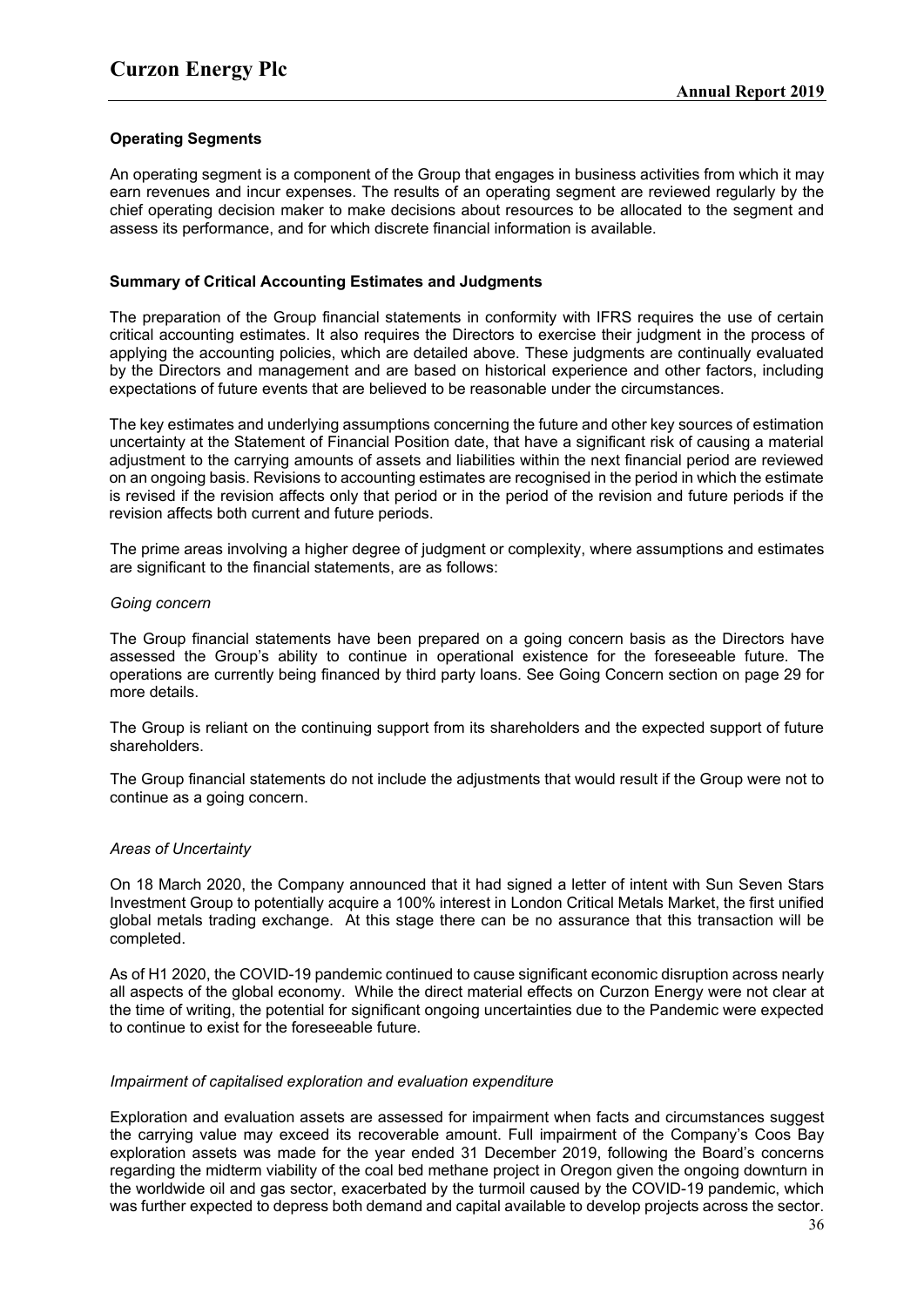#### **3. Segmental Analysis**

IFRS 8 "Operating Segments" requires operating segments to be identified on the basis of internal reports about components of the Group that are regularly reviewed by the chief operating decision maker (which takes the form of the Directors) as defined in IFRS 8 "Operating Segments", in order to allocate resources to the segment and to assess its performance.

The Group's business involves exploring for hydrocarbon liquids and gas. At 31 December 2019 and 31 December 2018, the Directors consider there is one reportable operating segment.

Accordingly, an analysis of segment profit or loss, segment assets, segment liabilities and other material items has not been presented.

The Group operates in one geographic area, being the USA. All intangible assets and operating assets and liabilities are located in the USA, excluding cash and cash equivalents, which are currently kept and managed from the UK head office. The management does not consider the UK to be a separate operating segment. The Group has not yet commenced production and therefore has no revenue.

#### <span id="page-39-0"></span>**4. Loss for the Year Before Taxation**

Loss before tax is stated after charging / (crediting):

|                                                                                                                                         | 2019      | 2018      |
|-----------------------------------------------------------------------------------------------------------------------------------------|-----------|-----------|
|                                                                                                                                         | US\$      | US\$      |
| Impairment of exploration and evaluation expenditure<br>Auditor's remuneration:                                                         | 2,559,000 | 575,316   |
| fees payable to the Company's auditor for the audit of the<br>$\overline{\phantom{a}}$<br>consolidated and Company financial statements | 32,538    | 33.074    |
| fees payable to the Company's auditor for other services:<br>$\overline{\phantom{a}}$<br>corporate finance services                     | 29,048    |           |
| Share-based payments                                                                                                                    | 20,766    | 339,367   |
| Foreign currency translation loss/(gain)                                                                                                | (3,916)   | (27, 878) |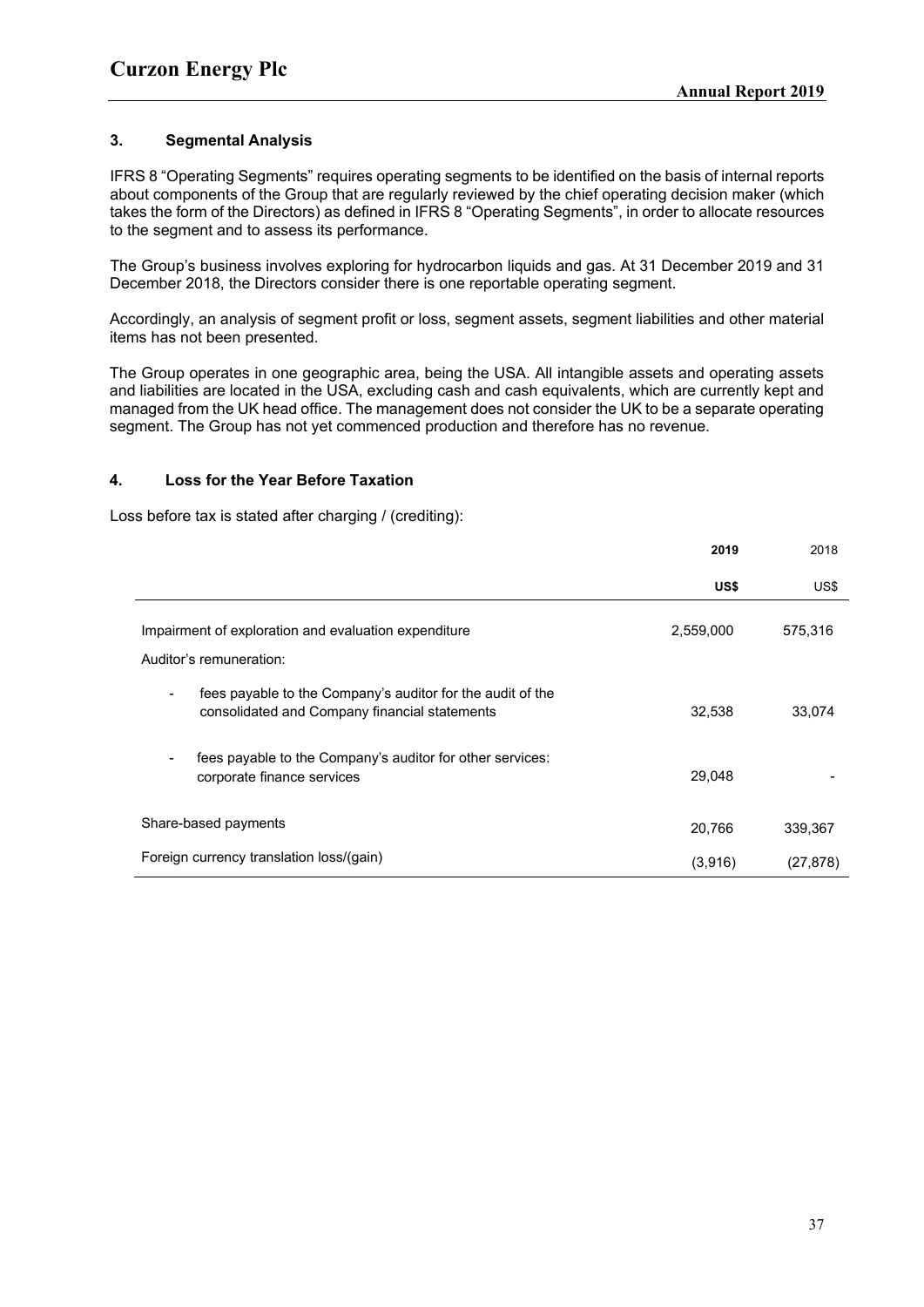#### <span id="page-40-0"></span>**5. Directors and Staff**

There were no staff employed by the Group during the two years ended 31 December 2019, except for one Director, Mr Scott Kaintz, who was employed by the Company from 27 June 2018.

#### **Remuneration of Key Management Personnel**

Directors' emoluments and benefits as follows:

| 2019                             | Directors'<br>fees<br>US\$ | <b>Social</b><br>security<br>costs<br>US\$ | Total cash-<br>compensation<br>US\$ | Share-based<br><b>Payments</b><br>(options)<br>US\$ | Total<br>compensation<br>US\$ |
|----------------------------------|----------------------------|--------------------------------------------|-------------------------------------|-----------------------------------------------------|-------------------------------|
| John McGoldrick                  | 63,799                     |                                            | 63,799                              | 20,766                                              | 84,565                        |
| <b>Scott Kaintz</b>              | 95,699                     | 7,800                                      | 103,499                             |                                                     | 103,499                       |
| Owen May                         | 31,900                     | $\overline{\phantom{a}}$                   | 31,900                              |                                                     | 31,900                        |
| Brian James Kinane               | $\,$                       | $\overline{\phantom{a}}$                   | -                                   | $\overline{\phantom{a}}$                            |                               |
| Total directors'<br>compensation | 191,398                    | 7,800                                      | 199,198                             | 20,766                                              | 219,964                       |

| 2018                             | Directors'<br>fees<br>US\$ | Social<br>security<br>costs<br>US\$ | Total cash-<br>compensation<br>US\$ | Share-based<br><b>Payments</b><br>(options)<br>US\$ | Total<br>compensation<br>US\$ |
|----------------------------------|----------------------------|-------------------------------------|-------------------------------------|-----------------------------------------------------|-------------------------------|
| John McGoldrick                  | 67,178                     |                                     | 67,178                              | 37,149                                              | 104,327                       |
| <b>Scott Kaintz</b>              | 16,148                     | 1,968                               | 18,116                              |                                                     | 18,116                        |
| Owen May                         |                            |                                     | ٠                                   |                                                     |                               |
| Brian James Kinane               |                            | ٠                                   | -                                   | 74,891                                              | 74,891                        |
| Thomas Wagenhofer                | 97,407                     | -                                   | 97,407                              | 149,828                                             | 247,235                       |
| Thomas Mazzarisi                 | 103,333                    |                                     | 103,333                             | 38,750                                              | 142,083                       |
| Stephen Schoepfer                | 103,333                    |                                     | 103,333                             | 38,750                                              | 142,083                       |
| Total directors'<br>compensation | 387,399                    | 1,968                               | 389,367                             | 339,368                                             | 728,735                       |

The Directors' emoluments are paid from Coos Bay Energy LLC and the Company.

John McGoldrick has through agreement with the Company agreed to defer payment of his 2017, 2018 and 2019 director's compensation, which at 31 December 2019 totaled £102,500 (US\$134,439).

Owen May has through agreement with the Company agreed to defer payment of his 2018 and 2019 director's compensation, which at 31 December 2019 totaled £25,000 (US\$31,900).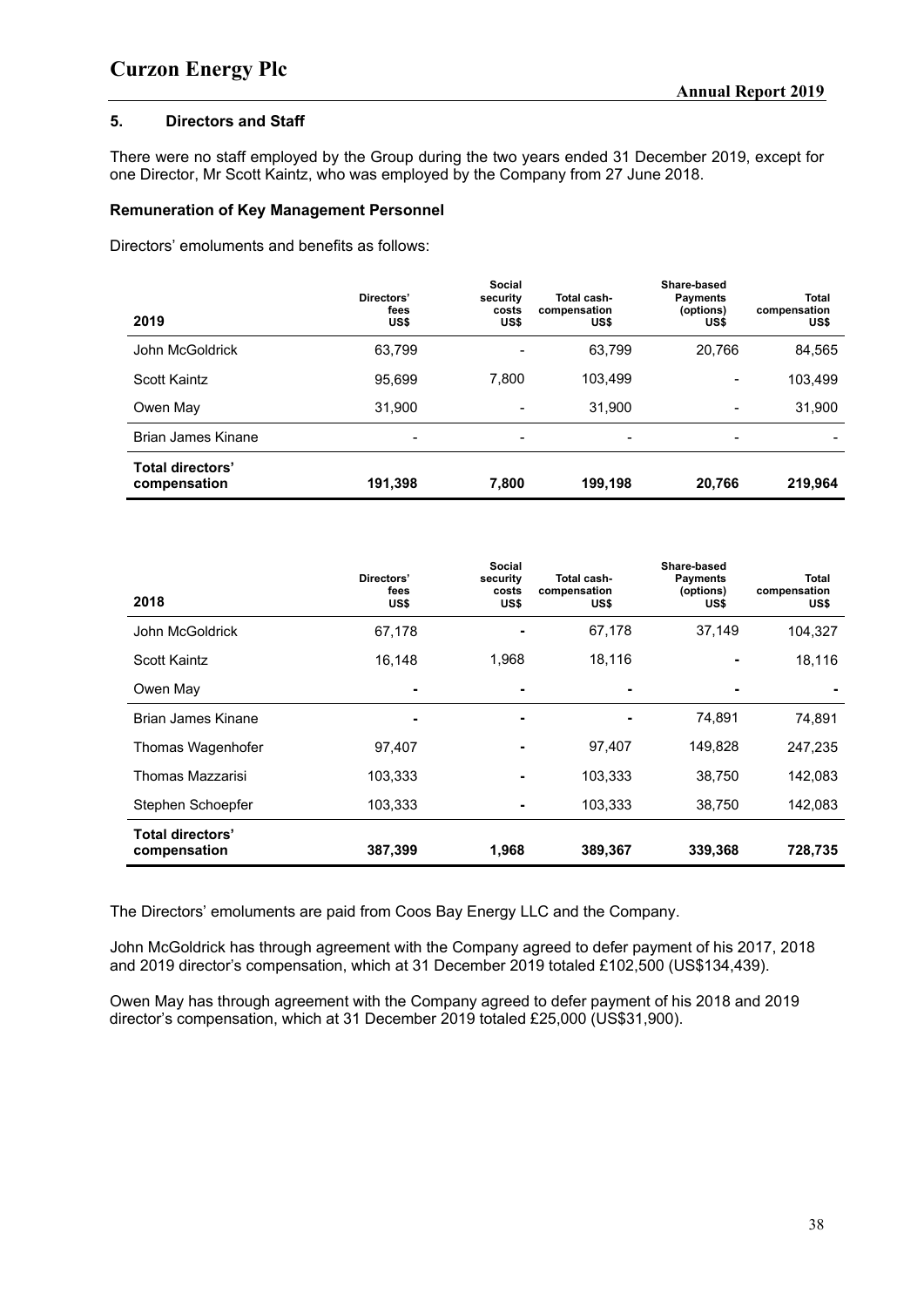## <span id="page-41-0"></span>**6. Administrative Expenses**

|                                                 | 2019    | 2018      |
|-------------------------------------------------|---------|-----------|
|                                                 | US\$    | US\$      |
| <b>Staff costs</b>                              |         |           |
| Directors' salaries                             | 212,164 | 726,767   |
| <b>Employers NI</b>                             | 7,800   | 1,968     |
| Consultants                                     | 66,943  | 64,965    |
| <b>Professional services</b>                    |         |           |
| Accounting, audit & taxation                    | 87,927  | 98,356    |
| Legal                                           | 5,684   | 68,655    |
| Marketing                                       | 29,647  | 57,422    |
| Other                                           | 20,757  | 31,202    |
| <b>Regulatory compliance</b>                    | 101,471 | 130,830   |
| <b>Standard Listing Regulatory Costs</b>        | 260,281 |           |
| <b>Travel</b>                                   | 14,306  | 41,614    |
| <b>Business development</b>                     | 29,345  |           |
| <b>Office and Admin</b>                         |         |           |
| General                                         | 6,329   | 64,165    |
| IT related costs                                | 2,355   | 2,379     |
| Mineral rights lease (outside of IFRS 16 scope) | 32,049  | 28,971    |
| Temporary storage and office rent               | 17,545  | 12,581    |
| Insurance                                       | 18,969  | 34,074    |
| <b>Total administrative costs</b>               | 913,572 | 1,363,949 |

## <span id="page-41-1"></span>**7. Finance Expense (net)**

|                                                                 | 2019    | 2018      |
|-----------------------------------------------------------------|---------|-----------|
|                                                                 | US\$    | US\$      |
| Foreign exchange loss/(gain)                                    | (3,915) | (27, 878) |
| Interest expense on promissory notes and other short-term loans | 112.093 | 42,321    |
| Total finance expense                                           | 108,178 | 14,443    |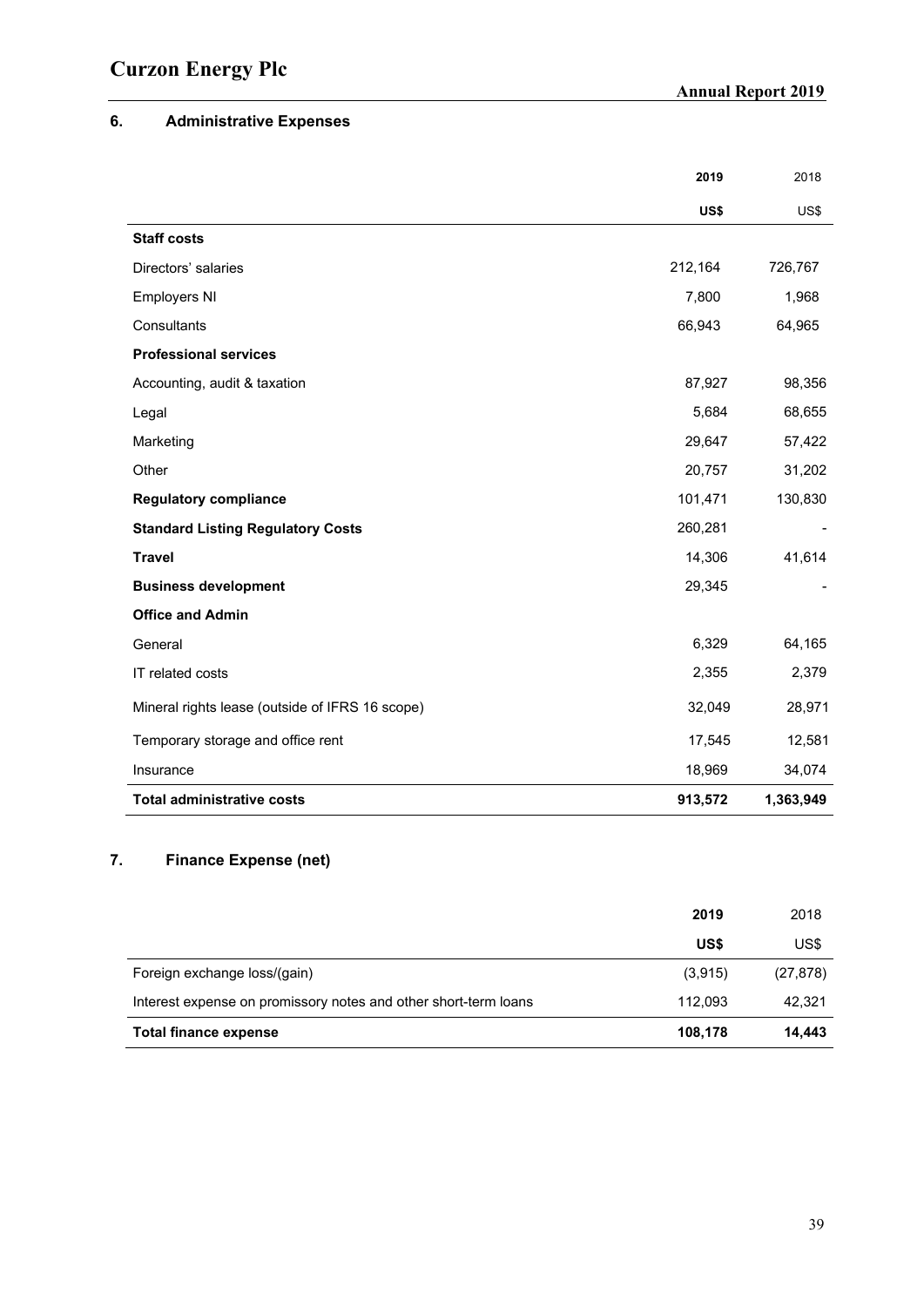#### <span id="page-42-0"></span>**8. Taxation**

The Group has made no provision for taxation as it has not yet generated any taxable income. A reconciliation of income tax expense applicable to the loss before taxation at the statutory tax rate to the income tax expense at the effective tax rate of the Group is as follows:

|                                                    | 2019        | 2018        |
|----------------------------------------------------|-------------|-------------|
|                                                    | US\$        | US\$        |
|                                                    |             |             |
| Loss before tax                                    | (3,580,750) | (1,953,708) |
| UK corporation tax credit at 19.00% (2018: 19.00%) | (680, 342)  | (371,205)   |
| Effect of non-deductible expense                   | 501,265     | 77,384      |
| Differences in overseas tax rates                  | (3, 140)    | (21, 307)   |
| Effect of tax benefit of losses carried forward    | 182,217     | 315,127     |
| <b>Current tax (credit)</b>                        |             |             |

As at 31 December 2019, the tax effects of temporary timing differences, giving rise to deferred tax assets, was US\$1,309,344 (2018: US\$1,127,127).

A deferred tax asset in respect of these losses and temporary differences has not been established as the Group has not yet generated any revenues and the Directors have therefore assessed the likelihood of future profits being available to offset such deferred tax assets to be uncertain.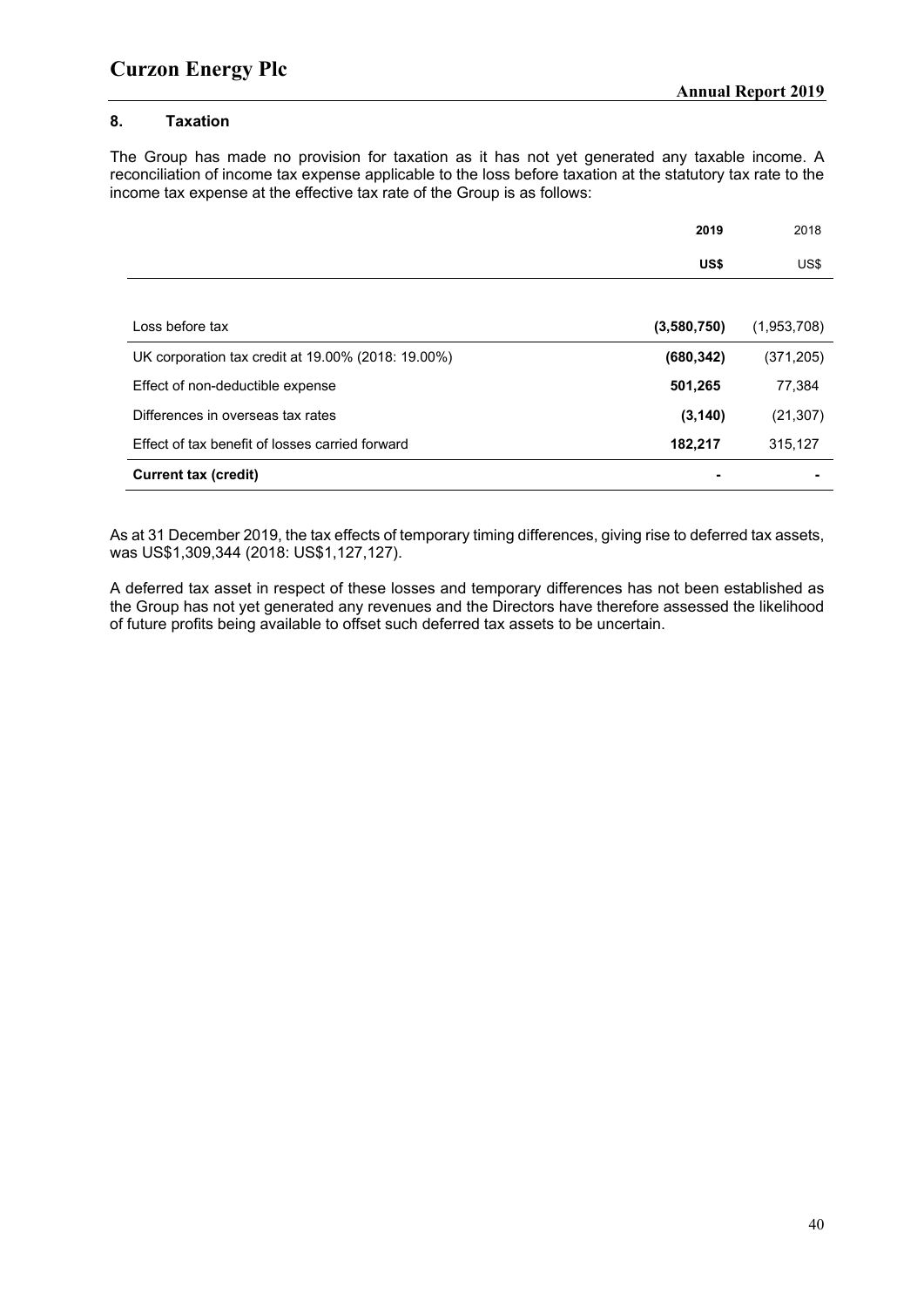#### <span id="page-43-0"></span>**9. Loss Per Share**

The basic loss per share is derived by dividing the loss for the year attributable to ordinary shareholders of the Company by the weighted average number of shares in issue.

Diluted loss per share is derived by dividing the loss for the year attributable to ordinary shareholders of the Company by the weighted average number of shares in issue plus the weighted average number of ordinary shares that would be issued on conversion of all dilutive potential ordinary shares into ordinary shares.

The following reflects the loss and share data used in the basic and diluted loss per share computations:

|                                                                                                                        | 2019        | 2018        |
|------------------------------------------------------------------------------------------------------------------------|-------------|-------------|
|                                                                                                                        |             |             |
| (Loss) after tax attributable to the shareholders of the parent (US\$)                                                 | (3,580,750) | (1,953,708) |
| Weighted average number of ordinary shares of £0.01 in issue                                                           | 81,185,175  | 74.449.821  |
| Effect of dilutive options and warrants                                                                                |             |             |
| Weighted average number of ordinary shares of £0.01 in issue<br>inclusive of outstanding dilutive options and warrants | 81.185.175  | 74.449.821  |
| (Loss) per share - basic and fully diluted (US\$)                                                                      | (0.04)      | (0.03)      |

Options and warrants with all conditions met at the end of each respective period:

|                                                                                                                              | 2019          | 2018      |
|------------------------------------------------------------------------------------------------------------------------------|---------------|-----------|
|                                                                                                                              | <b>Number</b> | Number    |
| Share options granted to employees - fully vested at the end of the<br>respective period                                     | 280,854       | 2,386,872 |
| Warrants given to shareholders as a part of placing equity<br>instruments - fully vested at the end of the respective period | 5,636,531     | 3,630,200 |
| Total instruments fully vested                                                                                               | 5,917,385     | 6,017,072 |

At 31 December 2019, the effect was anti-dilutive as it would lead to a further reduction of loss per share, therefore. they were not included into the diluted loss per share calculation.

Options and warrants with conditions not met at the end of the period, that could potentially dilute basic EPS in the future, but were not included in the calculation of diluted EPS for the periods presented:

|                                                                                                                                                    | 2019          | 2018       |
|----------------------------------------------------------------------------------------------------------------------------------------------------|---------------|------------|
|                                                                                                                                                    | <b>Number</b> | Number     |
| Share options granted to employees - not vested at the end of the<br>respective period                                                             |               | 5.246.832  |
| Total options and warrants with conditions not all met                                                                                             |               | 5.246.832  |
| Total number of instruments and potentially issuable instruments<br>(vested and not vested) not included into the fully diluted EPS<br>calculation | 5,917,385     | 11.263.904 |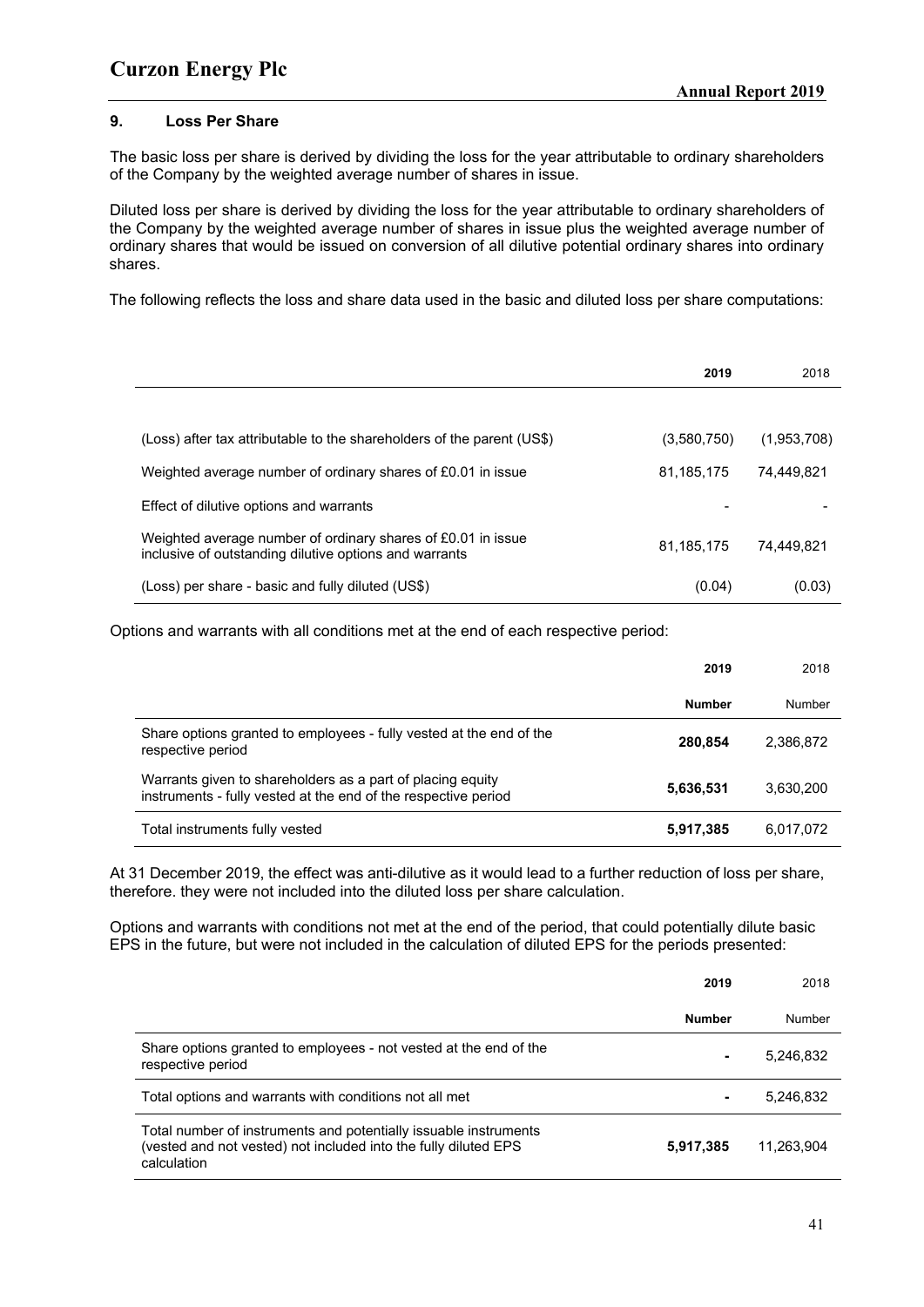#### <span id="page-44-0"></span>**10. Intangible Assets**

|                                               | 2019           | 2018           |
|-----------------------------------------------|----------------|----------------|
| <b>Exploration and evaluation expenditure</b> | US\$           | US\$           |
| Cost:                                         |                |                |
| At the beginning of the year                  | 24,716,316     | 24,141,000     |
| Additions – exploration costs capitalised     |                | 575,316        |
| At the end of the year                        | 24,716,316     | 24,716,316     |
|                                               |                |                |
| Impairment provision:                         |                |                |
| At the beginning of the year                  | (22, 157, 316) | (21, 582, 000) |
| Provision for the year                        | (2,559,000)    | (575, 316)     |
| At end of the year                            | (24, 716, 316) | (22, 157, 316) |
| <b>Net Book Value</b>                         |                | 2,559,000      |

The oil and gas properties are currently unproven and any additional activities will require additional significant expenditures. These exploration activities could include formation stimulation and production testing of wells to be drilled at the Coos Bay project. If additional exploration and development activities on the Coos Bay Project's unproved properties are undertaken, an assessment will be made upon completion of that phase as to whether a reclassification of a portion of the unproved reserves to proven reserves should be made. Once properties have been classified as proven, they are transferred from intangible assets to tangible assets as "Developed Oil and Gas Assets" and amortised over the life of the area according to the rate of depletion of the economically recoverable costs.

#### **Impairment**

In accordance with IFRS 6 "Exploration and Evaluation of Mineral Resources", the Directors have assessed whether any indication of impairment exists in respect of these intangible assets as follows:

During the year ended 31 December 2019, the carrying value of the Company's exploration assets at Coos Bay was deemed to be zero and was written off in full. The Directors made this decision following a decline in the US oil and gas industry and coming to the view that raising additional capital in the UK to advance the project would be unlikely. As such the Directors took the view that the Coos Bay assets should be written off in full pending an improvement to this situation.

#### **Environmental Matters**

The Group has established procedures for a continuing evaluation of its operations to identify potential environmental exposures and to assure compliance with regulatory policies and procedures. The Directors monitor these laws and regulations and periodically assesses the propriety of its operational and accounting policies related to environmental issues. The nature of the Group's business requires routine day-to-day compliance with environmental laws and regulations. The Group has incurred no material environmental investigation, compliance or remediation costs for each of the years ended 31 December 2019 and 31 December 2018. The Directors are unable to predict whether the Group's future operations will be materially affected by these laws and regulations. It is believed that legislation and regulations relating to environmental protection will not materially affect the results of operations of the Group.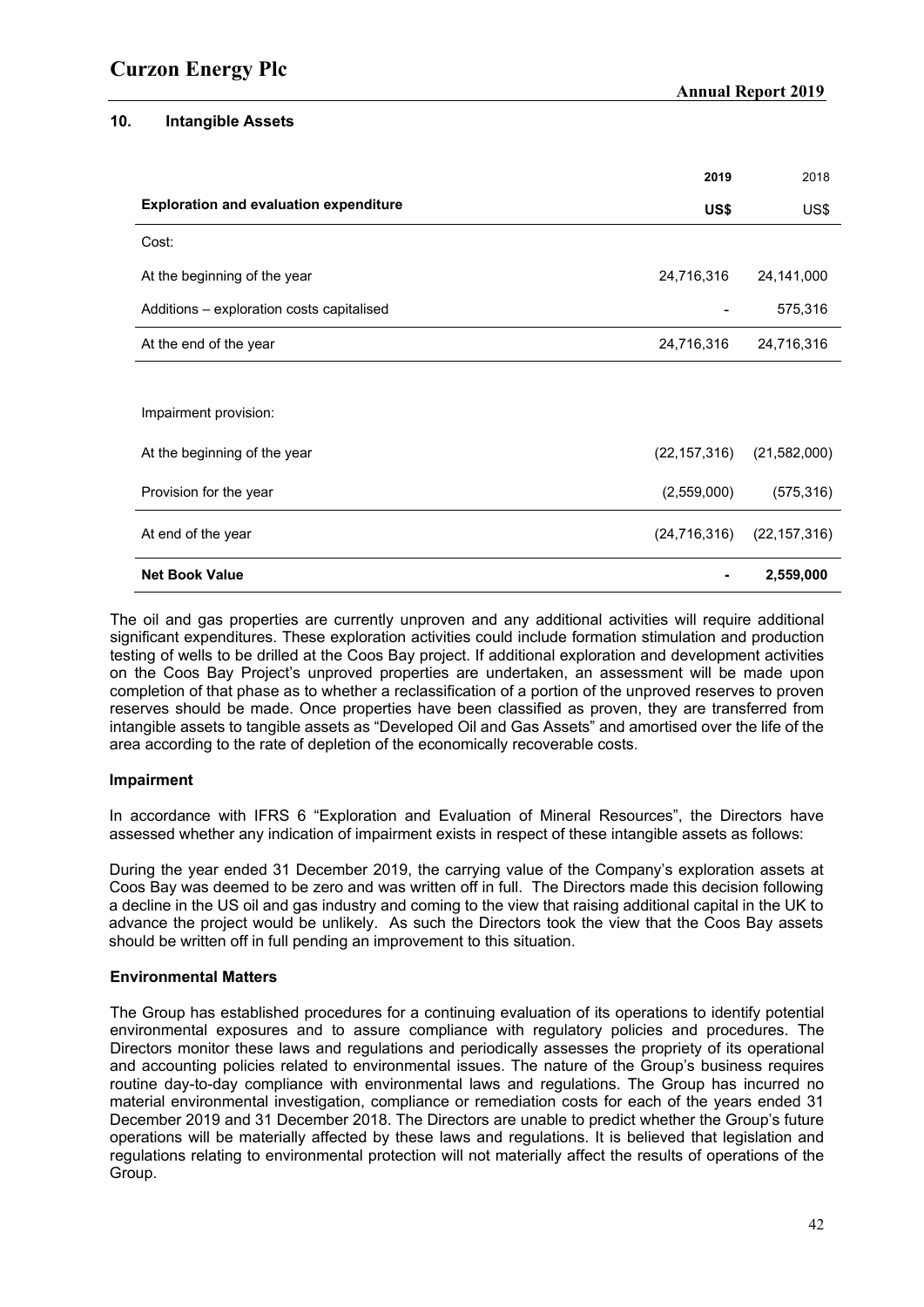#### **11. Subsidiary Undertakings**

The Group has the following subsidiary undertakings:

| <b>Name</b>                                  | Country of<br>incorporation | <b>Issued capital</b>   | <b>Proportion held</b><br>by Group | <b>Activity</b>         |
|----------------------------------------------|-----------------------------|-------------------------|------------------------------------|-------------------------|
| Coos Bay Energy, LLC                         | <b>USA</b>                  | Membership<br>interests | 100%                               | Holding company         |
| <b>Westport Energy</b><br>Acquisitions, Inc. | <b>USA</b>                  | <b>Shares</b>           | 100%                               | Holding company         |
| Westport Energy, LLC                         | <b>USA</b>                  | Membership<br>interests | 100%                               | Oil and gas exploration |
| Curzon Energy, Inc.*                         | <b>USA</b>                  | <b>Shares</b>           | 100%                               | Holding company         |
| Rigel Energy, LLC**                          | <b>USA</b>                  | Membership<br>interests | 100%                               | Holding company         |

\* Incorporated on 1 May 2019 and dissolved on 26 February 2020 as related transaction did not complete.

\*\* Incorporated on 1 May 2019 and dissolved on 27 February 2020 as related transaction did not complete.

Coos Bay Energy, LLC is a limited liability corporation incorporated in Nevada, USA whose registered office is 1370 Crowley Avenue SE, Portland, Oregon 97302, USA.

Westport Energy Acquisition, Inc., was incorporated in May 2010 in Delaware, USA. Its registered office is located at 100 Overlook Center, 2nd Floor, Princeton Junction, NJ 08540, USA.

Westport Energy, LLC was incorporated in December 2008 in Delaware, USA. Its registered office is located at 100 Overlook Center, 2nd Floor, Princeton Junction, NJ 08540, USA.

#### <span id="page-45-0"></span>**12. Restricted Cash**

Restricted cash includes funds held as a collateral to support stand-by letters of credit related to the Group's oil and gas properties. The letters of credit secure the Group's reclamation obligations under the leases and state law. The cash can be taken by Umpqua Bank in the event the letters of credit are drawn on by the State of Oregon, Department of Geology & Mineral Industries (DOGAMI). The cash is held in the form of a Certificate of Deposit.

#### <span id="page-45-1"></span>**13. Prepayments and Other Receivables**

|                                         | 2019   | 2018   |
|-----------------------------------------|--------|--------|
|                                         | US\$   | US\$   |
| VAT recoverable                         | 4,503  | 23,213 |
| Other debtors                           | 26.700 | 12,944 |
| Total prepayments and other receivables | 31,203 | 36,157 |

The fair value of receivables and deposits approximates their carrying amount as the impact of discounting is not significant. The receivables are not impaired and are not past due.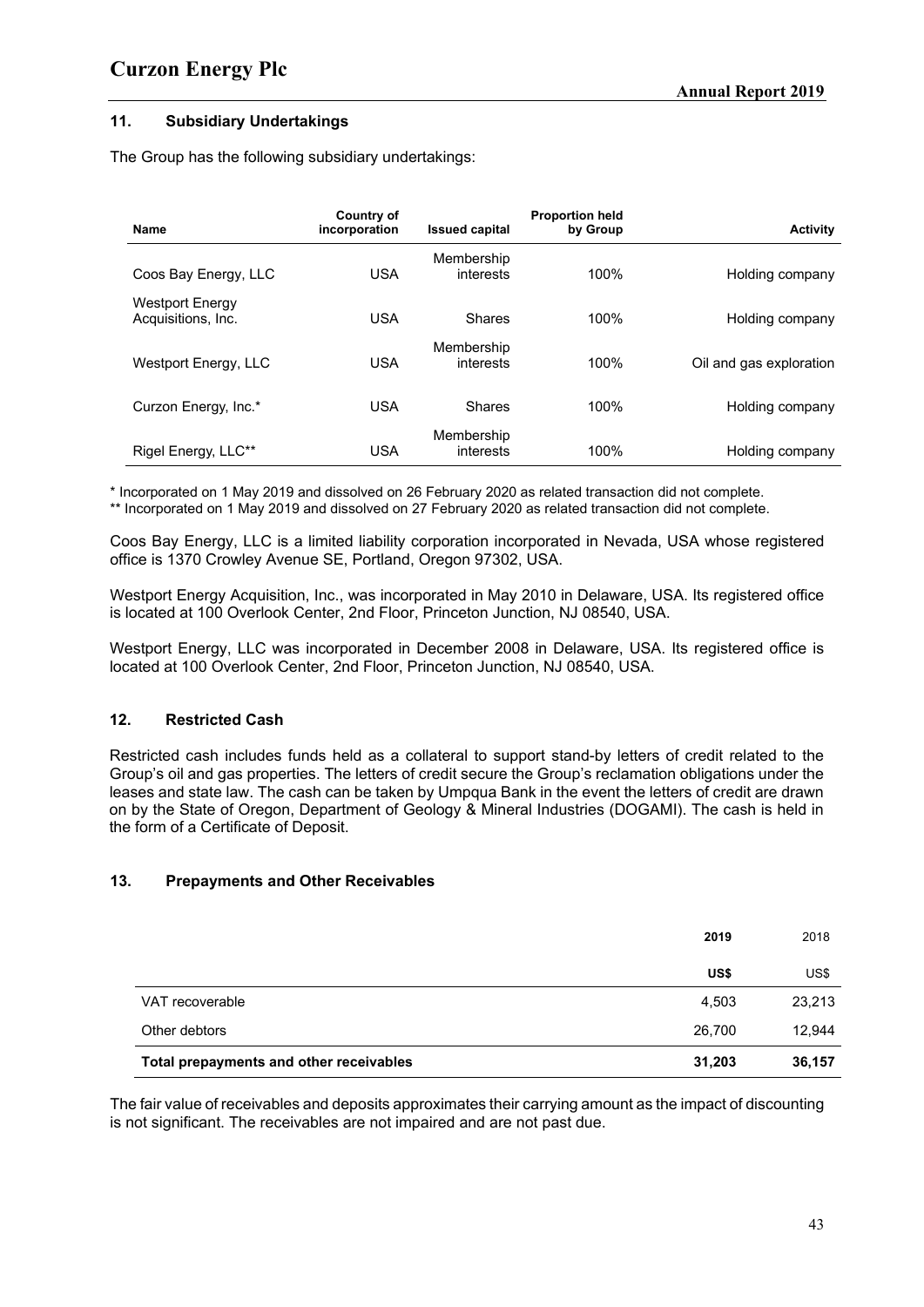## **Curzon Energy Plc** Annual Report 2019

## <span id="page-46-0"></span>**14. Cash and Cash Equivalents**

For the purpose of the statements of financial position, cash and cash equivalents comprise the following:

|                          | 2019   | 2018    |
|--------------------------|--------|---------|
|                          | US\$   | US\$    |
| Cash in hand and at bank | 28,709 | 125,621 |

## <span id="page-46-1"></span>**15. Trade and Other Payables**

|                                                                                                                                | 2019    | 2018    |
|--------------------------------------------------------------------------------------------------------------------------------|---------|---------|
|                                                                                                                                | US\$    | US\$    |
| Trade and other payables                                                                                                       | 508,259 | 370,646 |
| Accruals                                                                                                                       | 327,567 | 127.216 |
| Total financial liabilities, excluding loans and borrowings, classified as<br>financial liabilities measured at amortised cost | 835,826 | 497,862 |
| Other payables - tax and social security payments                                                                              |         | 9,032   |
| Total trade and other payables                                                                                                 | 835,826 | 506.894 |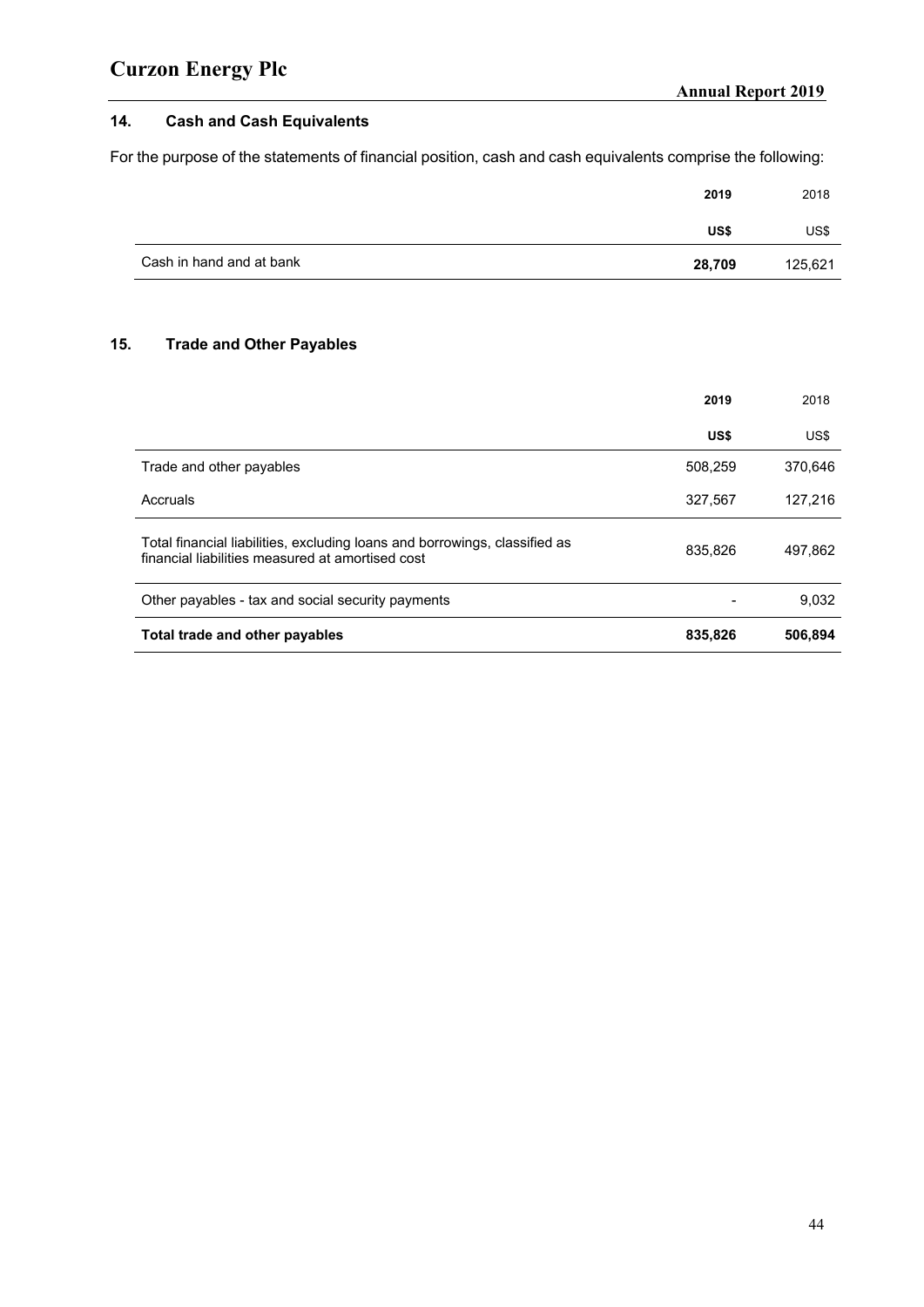## <span id="page-47-0"></span>**16. Borrowings**

Details of the notes and borrowings originated by the Group are disclosed in the table below:

|                              | Origination<br>date | Contractual<br>settlement date | Original note<br>value in<br>original<br>currency | Annual<br>interest<br>rate | <b>Security</b>                               | <b>Status at 31</b><br><b>December</b><br>2019 |
|------------------------------|---------------------|--------------------------------|---------------------------------------------------|----------------------------|-----------------------------------------------|------------------------------------------------|
| C4 Energy Ltd                | 22 Sept 2017        | 1 Oct 2020                     | \$200,000                                         | 15%                        | unsecured                                     | Outstanding                                    |
| <b>Bruce Edwards</b>         | 1 Sep 2017          | Conversion at<br>RTO date      | \$100,000                                         | 15%                        | unsecured                                     | Outstanding                                    |
| <b>HNW Investor</b><br>Group | 1 July 2019*        | 1 Oct 2020                     | £200,000                                          | 13%                        | 100%<br>interest in<br>Coos Bay<br><b>LLC</b> | Outstanding                                    |

\*Please refer to Note 36 Post Balance Sheet Events for more information

No interim payments are required under the promissory notes, as the payment terms require the original principal amount of each note and all accrued interest thereon, to be paid in single lump payments on the respective contractual settlement dates.

|                                                         | 2019    | 2018       |
|---------------------------------------------------------|---------|------------|
|                                                         | US\$    | US\$       |
| At 1 January                                            | 213,812 | 578,599    |
| Received during the year                                | 362.320 | 100,000    |
| Interest accrued during the year                        | 110.700 | 42,321     |
| Exchange rate differences                               | 11.966  | (31, 424)  |
| Discharged during the year by issue of shares in Curzon | ٠       | (475, 684) |
| Short-term loans and borrowings 31 December             | 698,798 | 213,812    |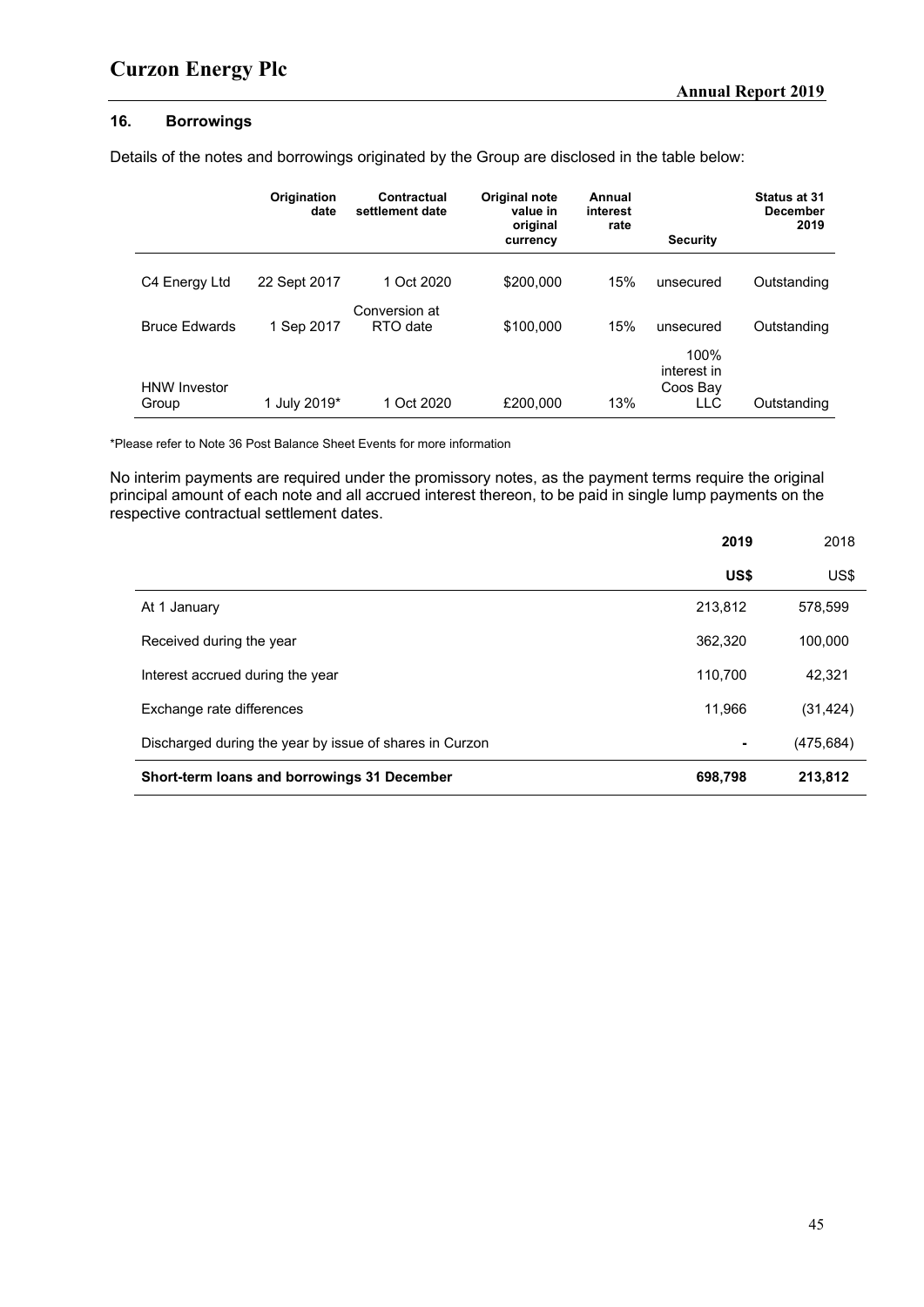# **Curzon Energy Plc** Annual Report 2019

## *Reconciliation of liabilities arising from financing activities*

|                                                       | 31 Dec 2018                  | <b>Cash flows</b><br><b>Proceeds from</b><br>new<br>borrowings | Non-cash flow<br><b>Forex movement</b> | Non-cash flow<br>Interest accrued | 31 Dec<br>2019 |
|-------------------------------------------------------|------------------------------|----------------------------------------------------------------|----------------------------------------|-----------------------------------|----------------|
| <b>HNW Investor Group</b>                             | $\qquad \qquad \blacksquare$ | 262,320                                                        | 1,948                                  | 69,802                            | 334,070        |
| C4 Energy Ltd.                                        | 100.433                      | 100.000                                                        | 5,459                                  | 26.486                            | 232.378        |
| <b>Bruce Edwards</b>                                  | 113.379                      | $\blacksquare$                                                 | 4,559                                  | 14.412                            | 132,350        |
| <b>Total liabilities from</b><br>financing activities | 213,812                      | 362,320                                                        | 11,966                                 | 110.700                           | 698,798        |

|                                                          | 31 Dec 2017              | Cash flows<br><b>Proceeds</b><br>from new<br>borrowings | Non cash flow<br>Forex<br>movement | Non cash flow<br><b>Conversion</b> | Non cash flow<br>Interest accrued | 31 Dec<br>2018 |
|----------------------------------------------------------|--------------------------|---------------------------------------------------------|------------------------------------|------------------------------------|-----------------------------------|----------------|
| Cuart<br>Investments<br>PCC. Ltd.                        | 473.667                  | -                                                       | (22, 167)                          | (475, 684)                         | 24,184                            |                |
| YA Global                                                | $\overline{\phantom{a}}$ | 100.000                                                 | (2, 167)                           |                                    | 2.600                             | 100,433        |
| <b>Bruce Edwards</b>                                     | 104.932                  |                                                         | (7,090)                            | ٠                                  | 15.537                            | 113,379        |
| <b>Total liabilities</b><br>from financing<br>activities | 578,599                  | 100.000                                                 | (31,424)                           | (475, 684)                         | 42.321                            | 213,812        |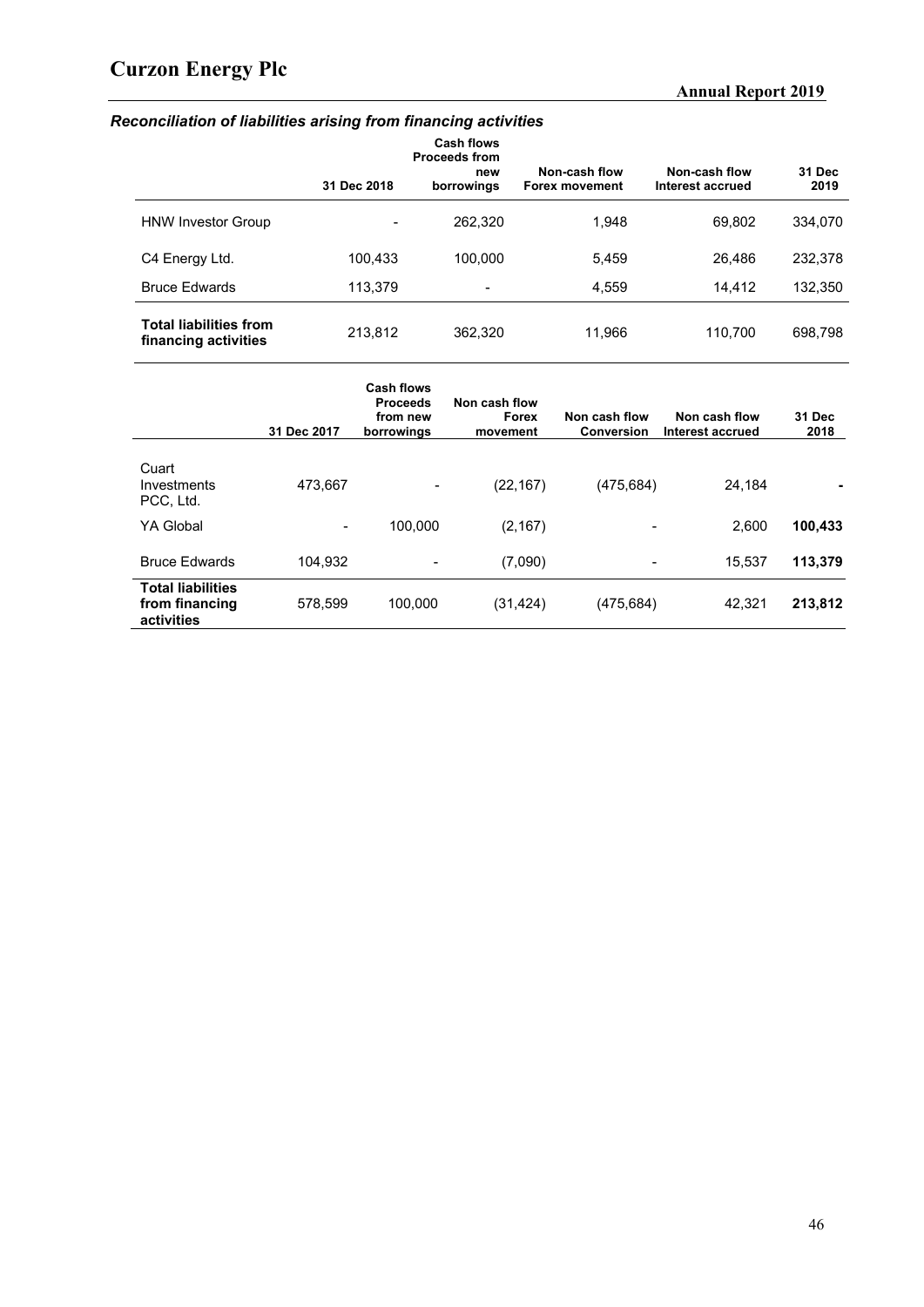#### <span id="page-49-0"></span>**17. Share Capital**

#### **Authorised Share Capital**

As permitted by the Companies Act 2006, the Company does not have an authorised share capital. The Company has one class of Ordinary shares which carry no right to fixed income. The ordinary shares carry the right to one vote per share at General Meetings of the Company and the rights to share in any distribution of profits or returns of capital and to share in any residual assets available for distribution in the event of a winding up.

| <b>Issued equity share capital</b>                            | 2019          |           | 2018          |           |
|---------------------------------------------------------------|---------------|-----------|---------------|-----------|
|                                                               | <b>Number</b> | US\$      | <b>Number</b> | US\$      |
| <b>Issued and fully paid</b>                                  |               |           |               |           |
| Ordinary shares of £0.01 each at the beginning<br>of the year | 77,020,316    | 1,024,036 | 72,594,700    | 964,575   |
| Ordinary shares of £0.01 each issued during the<br>year       | 6,012,655     | 79.421    | 4,425,616     | 59.460    |
| Total ordinary shares of £0.01 each                           | 83,032,971    | 1,103,457 | 77,020,316    | 1,024,036 |

|                                                                                | Ordinary shares of £0.01 each,<br>number |
|--------------------------------------------------------------------------------|------------------------------------------|
| At 31 December 2017                                                            | 72,594,700                               |
| Issue of shares at £0.08 per share on loan conversion loan on 31 July 2018     | 4,425,616                                |
| At 31 December 2018                                                            | 77,020,316                               |
| Issue of shares at £0.0158 per share via placement on 1 March 2019 for<br>cash | 6,012,655                                |
| At 31 December 2019                                                            | 83,032,971                               |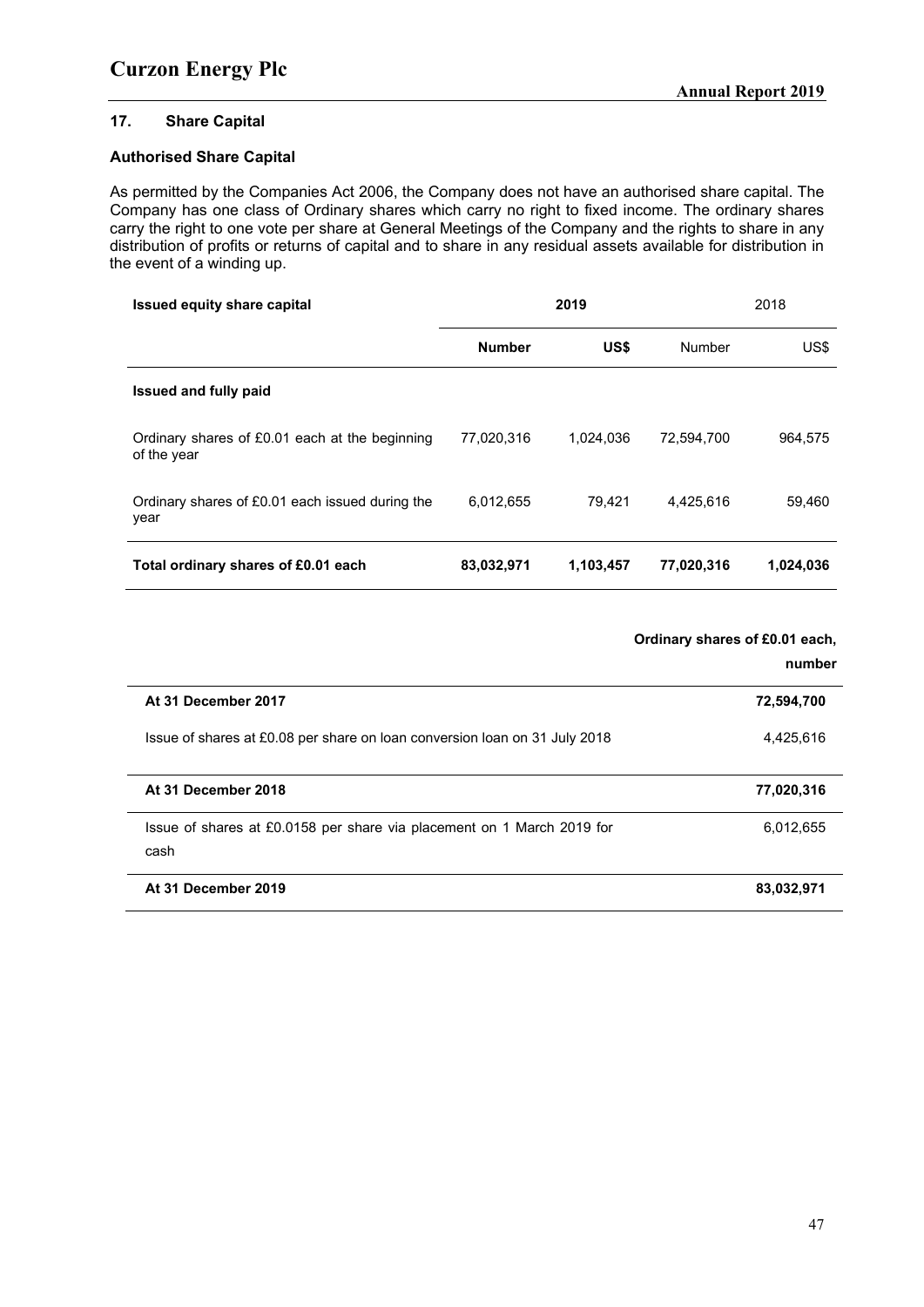#### <span id="page-50-0"></span>**18. Share Based Payments**

#### *Employee share options*

At 31 December 2019, the Company had outstanding options to subscribe for Ordinary shares as follows:

| Option exercise price                            | Number of<br>options granted | <b>Vesting date</b>         |                                               | <b>Expiry date</b>   | Fair value of<br>individual option            |
|--------------------------------------------------|------------------------------|-----------------------------|-----------------------------------------------|----------------------|-----------------------------------------------|
| £0.10                                            | 280,854                      | 4 Oct 2018                  |                                               | 4 Oct 2022           | £0.074                                        |
| Total options outstanding at<br>31 December 2019 | 280,854                      |                             |                                               |                      |                                               |
|                                                  |                              | 2019                        |                                               |                      | 2018                                          |
|                                                  |                              | <b>Number of</b><br>options | Weighted<br>average<br>exercise<br>price<br>£ | Number of<br>options | Weighted<br>average<br>exercise<br>price<br>£ |
| Outstanding at the beginning of the period       |                              | 7,633,704                   | 0.17                                          | 4,633,704            | 0.18                                          |
| Granted during the period                        |                              |                             | ۰                                             | 3,000,000            | 0.15                                          |
| Forfeited during the period                      |                              | (6,089,394)                 | 0.16                                          |                      |                                               |
| Exercised during the period                      |                              |                             |                                               |                      |                                               |
| Lapsed during the period                         |                              | (1, 263, 456)               | 0.18                                          |                      |                                               |
| Outstanding at the end of the period             |                              | 280,854                     | 0.10                                          | 7,633,704            | 0.17                                          |

Vested and exercisable at the end of the period **280,854 0.10** 2,386,872 0.13

During the financial year, no options (2018: 3,000,000) were granted. In the year ended 31 December 2018, 3,000,000 options were granted to the former Directors to release all other liabilities arising on the termination of their contract. The options granted in 2018, were valued based on the value of the discharged liabilities, which arose on the termination of the former Directors' contracts.

The weighted average fair value of each option granted during the year was £nil (2018: £0.019).

The exercise price of options outstanding on 31 December 2019 is £0.1 (2018: ranged between £0.1 and £0.30). Their weighted average remaining contractual life was 1.45 years (2018: 2.45 years).

No options were exercised during the reporting year (2018: nil).

Share-based remuneration expense, related to the share options granted during the comparative period and part of the charge relating to the options granted in 2017, is included in the administration expenses line in the consolidated income statement in the amount of US\$20,766 (2018: US\$339,367).

## *Warrants*

On 31 December 2019, the following warrants were in issue: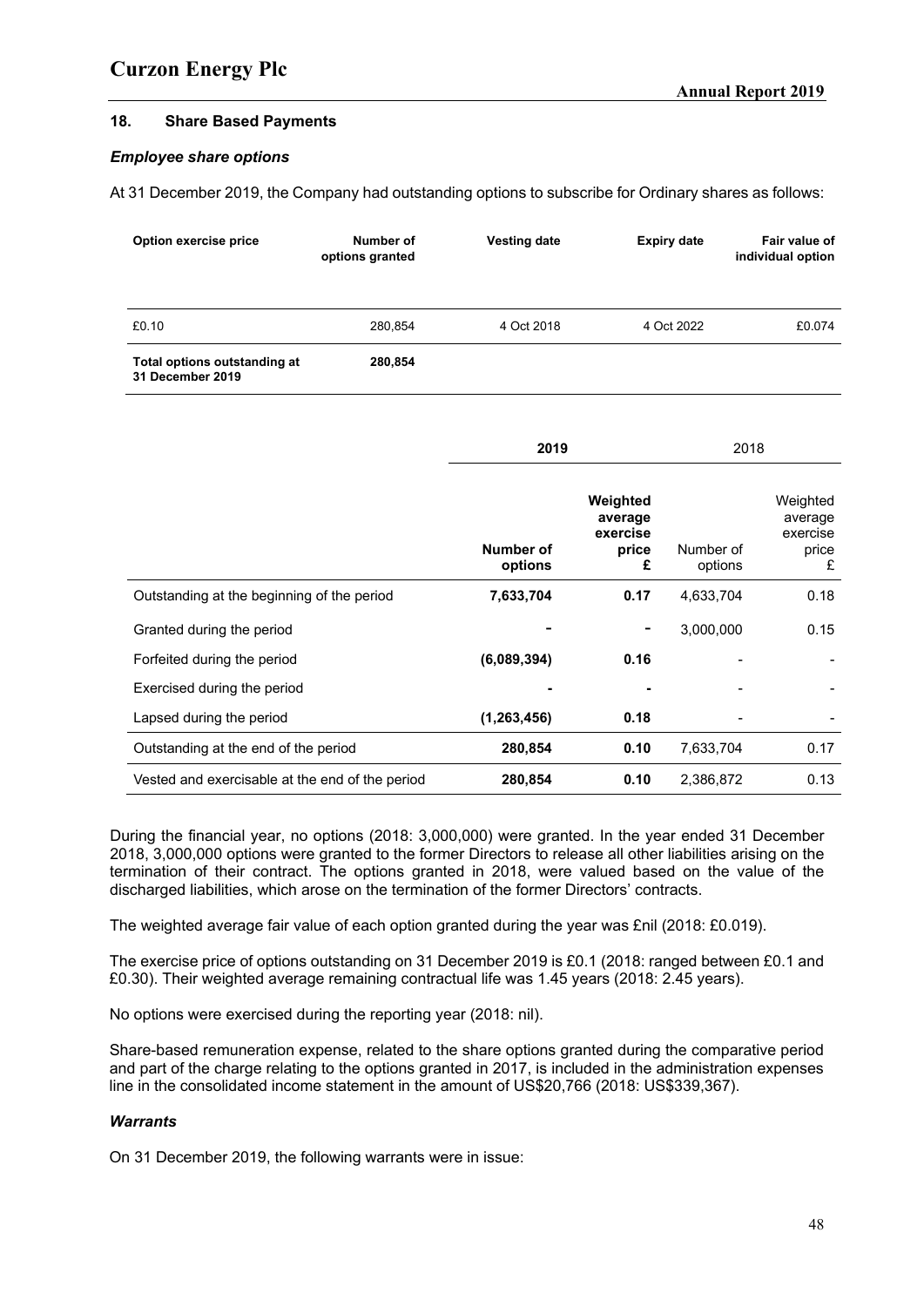| <b>Warrant exercise price</b>                  | Number of<br>warrants granted | <b>Expiry date</b>            | <b>Fair value of</b><br>individual option |
|------------------------------------------------|-------------------------------|-------------------------------|-------------------------------------------|
|                                                |                               |                               |                                           |
| £0.10                                          | 130,200                       | 4 Oct 2020                    | £0.061                                    |
| £0.125                                         | 1,500,000                     | 4 Oct 2020                    | £0.056                                    |
| £0.0158                                        | 3,006,331                     | 5 Mar 2021                    | £0.0056                                   |
| £0.02                                          | 1,000,000                     | 31 Dec 2020                   | £0.0001                                   |
| Total warrants in issue at 31<br>December 2019 | 5,636,531                     |                               |                                           |
|                                                |                               | 2019<br>Number of<br>warrants | 2018<br>Number of<br>warrants             |
| Outstanding at the beginning of the period     |                               | 3,630,200                     | 3,630,200                                 |
| Granted during the period                      |                               | 4,006,331                     |                                           |
| Lapsed during the period                       |                               | (2,000,000)                   |                                           |

| Exercised during the period                     |           |           |
|-------------------------------------------------|-----------|-----------|
| Outstanding at the end of the period            | 5.636.531 | 3.630.200 |
| Vested and exercisable at the end of the period | 5.636.531 | 3.630.200 |

The exercise price of warrants, outstanding on 31 December 2019, ranged between £0.0158 and £0.1 (2018: ranged between £0.1 and £0.125). Their weighted average remaining contractual life was 0.93 years (2018: 0.65 years).

The weighted average share price (at the date of exercise) of warrants exercised during the year was nil (2018: nil) as no warrants were exercised.

The aggregate fair value related to the share warrants granted to shareholders acting in the capacity of shareholders during the reporting period has been allocated to share premium as directly attributable share issue cost in the amount of US\$22,239 (2018: US\$ nil).

#### **19. Reserves**

#### *Share premium*

The share premium account represents the excess of consideration received for shares issued above their nominal value net of transaction costs.

#### *Foreign currency translation reserve*

The translation reserve represents the exchange gains and losses that have arisen from the retranslation of operations with a functional currency, which differs to the presentation currency.

#### *Retained earnings*

Retained earnings represent the cumulative profit and loss net of distributions to owners.

#### *Warrants reserve*

The warrants reserve represents the cumulative fair value of the warrants, granted to the investors together with placement shares, still outstanding and not exercised.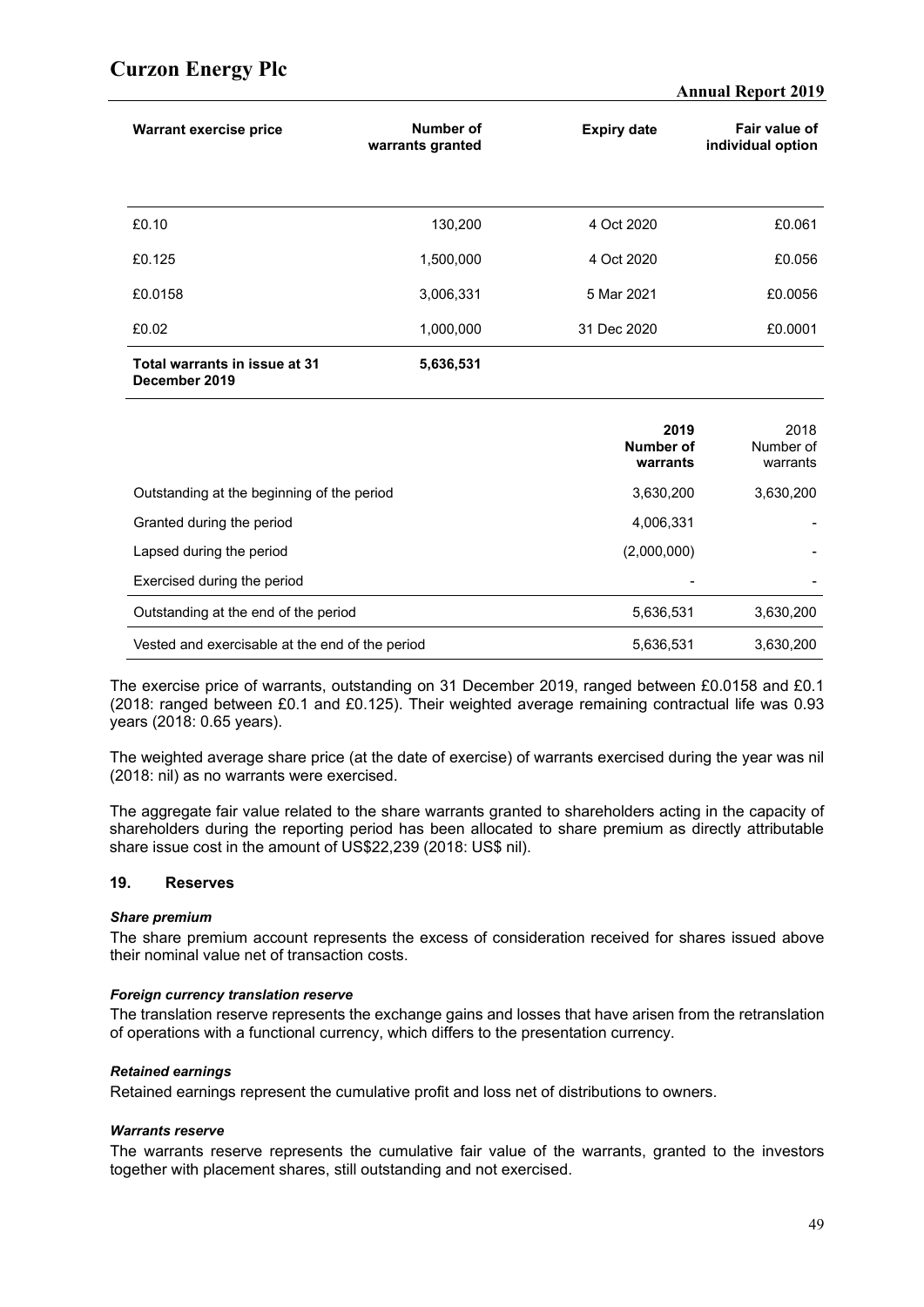#### *Share-based payment reserve*

The share-based payment reserve represents the cumulative charge for options granted, still outstanding and not exercised.

#### *Merger reserve*

The merger reserve represents the cumulative share capital and membership capital contributions of all the companies included into the legal acquire sub-group less cost of investments into these legal acquirees.

#### <span id="page-52-0"></span>**20. Financial Instruments – Risk Management**

#### **General Objectives, Policies and Processes**

The overall objective of the Directors is to set policies that seek to reduce risk as far as possible without unduly affecting the Group's competitiveness and flexibility. Further details regarding these policies are set out below.

The Directors review the Group's monthly reports through which they assess the effectiveness of the processes put in place and the appropriateness of the objectives and policies it sets.

#### **Categories of Financial Assets and Liabilities**

The Group's activities are exposed to a variety of market risk (including currency risk) and liquidity risk. The Group's overall financial risk management policy focuses on the unpredictability of financial markets and seeks to minimise potential adverse effects on its financial performance.

The principal financial instruments used by the Group, from which financial instrument risk arises, are as follows:

- Other receivables;
- cash and cash equivalents;
- trade and other payables; and
- borrowings.

Other receivables are initially measured at fair value and subsequently carried at amortised cost.

The carrying value of financial assets and financial liabilities, maturing within the next 12 months, approximates their fair value due to the relatively short-term maturity of the financial instruments.

The Group had no financial assets or liabilities carried at fair values at the end of each reporting date.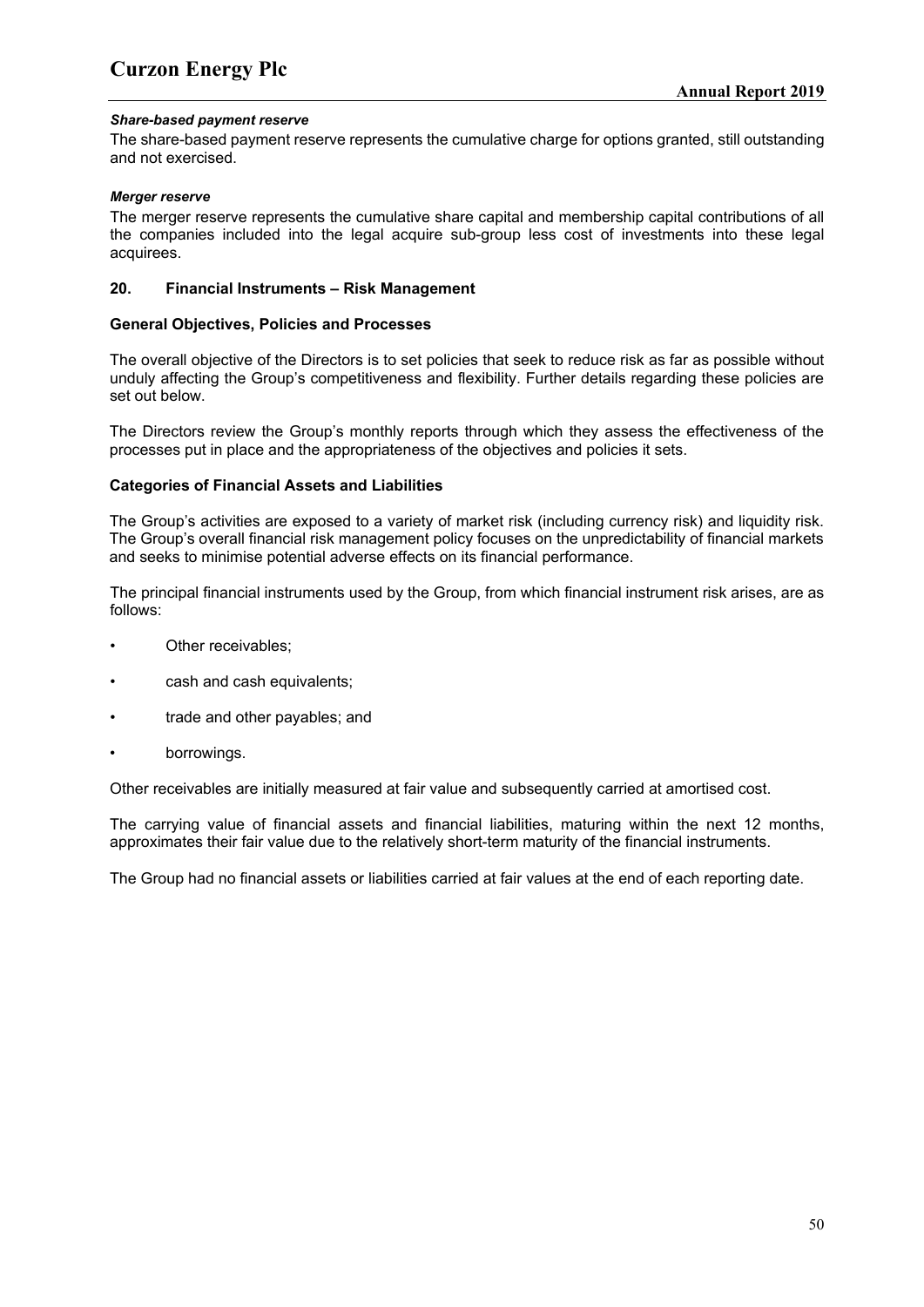A summary of the financial instruments held by category is provided below:

|                              | 2019    | 2018    |
|------------------------------|---------|---------|
|                              | US\$    | US\$    |
| <b>Financial assets</b>      |         |         |
| Cash and cash equivalents    | 28,708  | 125,621 |
| Other receivables            | 1,245   |         |
| Restricted cash              | 125,000 | 125,000 |
|                              |         |         |
| <b>Financial liabilities</b> |         |         |
| Trade payables               | 508,259 | 370,646 |
| Accruals                     | 327,567 | 127,216 |
| Short-term borrowings        | 698,798 | 213,812 |

## **Credit Risk**

The Group's exposure to credit risk, or the risk of counterparties defaulting, arises mainly from notes and other receivables. The Directors manage the Group's exposure to credit risk by the application of monitoring procedures on an ongoing basis. For other financial assets (including cash and bank balances), the Directors minimise credit risk by dealing exclusively with high credit rating counterparties.

#### **Credit Risk Concentration Profile**

The Group's receivables do not have significant credit risk exposure to any single counterparty or any group of counterparties having similar characteristics. The Directors define major credit risk as exposure to a concentration exceeding 10% of a total class of such asset.

| The Company maintains its cash reserves in Barclays Bank UK PLC, which maintains the following credit |  |
|-------------------------------------------------------------------------------------------------------|--|
| ratings:                                                                                              |  |

| <b>Credit Agency</b>                                                     | <b>Standard and Poor's</b> | Moody's   | <b>Fitch</b>   | R&I       |
|--------------------------------------------------------------------------|----------------------------|-----------|----------------|-----------|
| Long Term                                                                | A/Stable                   | A1/Stable | A+             | A-/Stable |
| <b>Short Term</b>                                                        | $A-1$                      | $P-1$     | F <sub>1</sub> | N/A       |
| Unsupported Group Credit /Baseline<br>Credit Assessment/Viability Rating | bbb+                       | baa3      | a              | N/A       |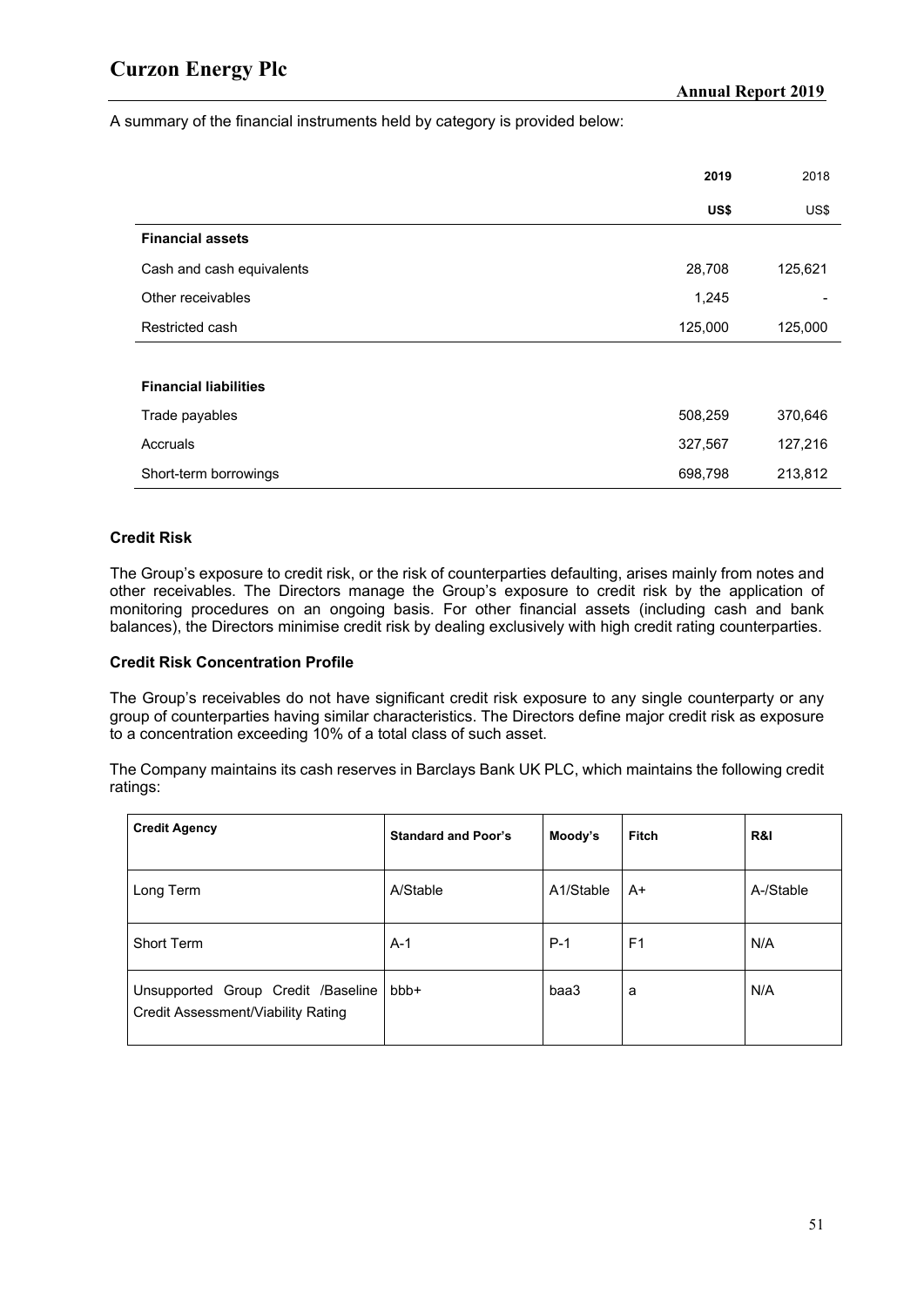#### **Exposure to Credit Risk**

The Group is exposed to the credit risk of the US Specialty Insurance Company, currently holding a \$125,000 bond on behalf of the Company's Coos Bay Energy LLC subsidiary.

#### **Market Risk - Interest Rate Risk**

Borrowings issued at fixed rates expose the Group to fair value interest rate risk. The Directors' policy is to maintain a majority of the Group's borrowings in fixed rate instruments. The Directors have analysed the Group's interest rate exposure on a dynamic basis. This takes into consideration refinancing, renewal of existing positions and alternative financing. Based on these considerations, the Directors believe the Group's exposure to cash flow and fair value interest rate risk is not significant.

#### **Market Risk - Currency Risk**

Currency risk is the risk that the value of financial instruments will fluctuate due to changes in foreign exchange rates. Currency risk arises when future commercial transactions and recognised assets and liabilities are denominated in a currency that is not the Group's measurement currency. The Group is exposed to foreign exchange risk arising from currency exposures primarily with respect to the UK Pound Sterling  $(E)$ . The Directors monitor the exchange rate fluctuations on a continuous basis and act accordingly. The following sensitivity analysis shows the effects on loss before tax of 10% increase/decrease in the exchange rates of the US\$ versus closing exchange rates of UK Pound Sterling as at 31 December 2019:

|                                                                                         |                              |                          |                                   | $+10%$         |                                   | $-10%$        |
|-----------------------------------------------------------------------------------------|------------------------------|--------------------------|-----------------------------------|----------------|-----------------------------------|---------------|
|                                                                                         |                              |                          |                                   | US\$           |                                   | US\$          |
| Loss before tax                                                                         |                              |                          | Increase in loss by<br>US\$86,476 |                | Decrease in loss by<br>US\$86,476 |               |
|                                                                                         | 2019                         | 2019                     | 2019                              | 2018           | 2018                              | 2018          |
| Assets and liabilities by currency of<br>denomination, al numbers are presented in US\$ | US\$                         | £                        | <b>Total</b><br>US\$              | US\$           | £                                 | Total<br>US\$ |
| <b>Financial assets</b>                                                                 |                              |                          |                                   |                |                                   |               |
| Cash and cash equivalents                                                               | 118                          | 28,590                   | 28,708                            | 810            | 124,811                           | 125,621       |
| Other receivables                                                                       | $\qquad \qquad \blacksquare$ | 1,245                    | 1,245                             | $\blacksquare$ |                                   |               |
| Restricted cash                                                                         | 125,000                      | $\overline{\phantom{a}}$ | 125,000                           | 125,000        | $\overline{\phantom{a}}$          | 125,000       |
|                                                                                         |                              |                          |                                   |                |                                   |               |
| <b>Financial liabilities</b>                                                            |                              |                          |                                   |                |                                   |               |
| Trade payables                                                                          | 210,577                      | 297,682                  | 508,259                           | 210,577        | 160,069                           | 370,646       |
| Accruals                                                                                | 29,721                       | 297,846                  | 327,567                           | 14,485         | 112,731                           | 127,216       |
| Short-term borrowings                                                                   | 364,727                      | 334,071                  | 698,798                           | 213,812        |                                   | 213,812       |

#### **Liquidity Risk**

The Group currently holds cash balances to provide funding for normal trading activity. Trade and other payables are monitored as part of normal management routine and all amounts outstanding fall due in one year or less.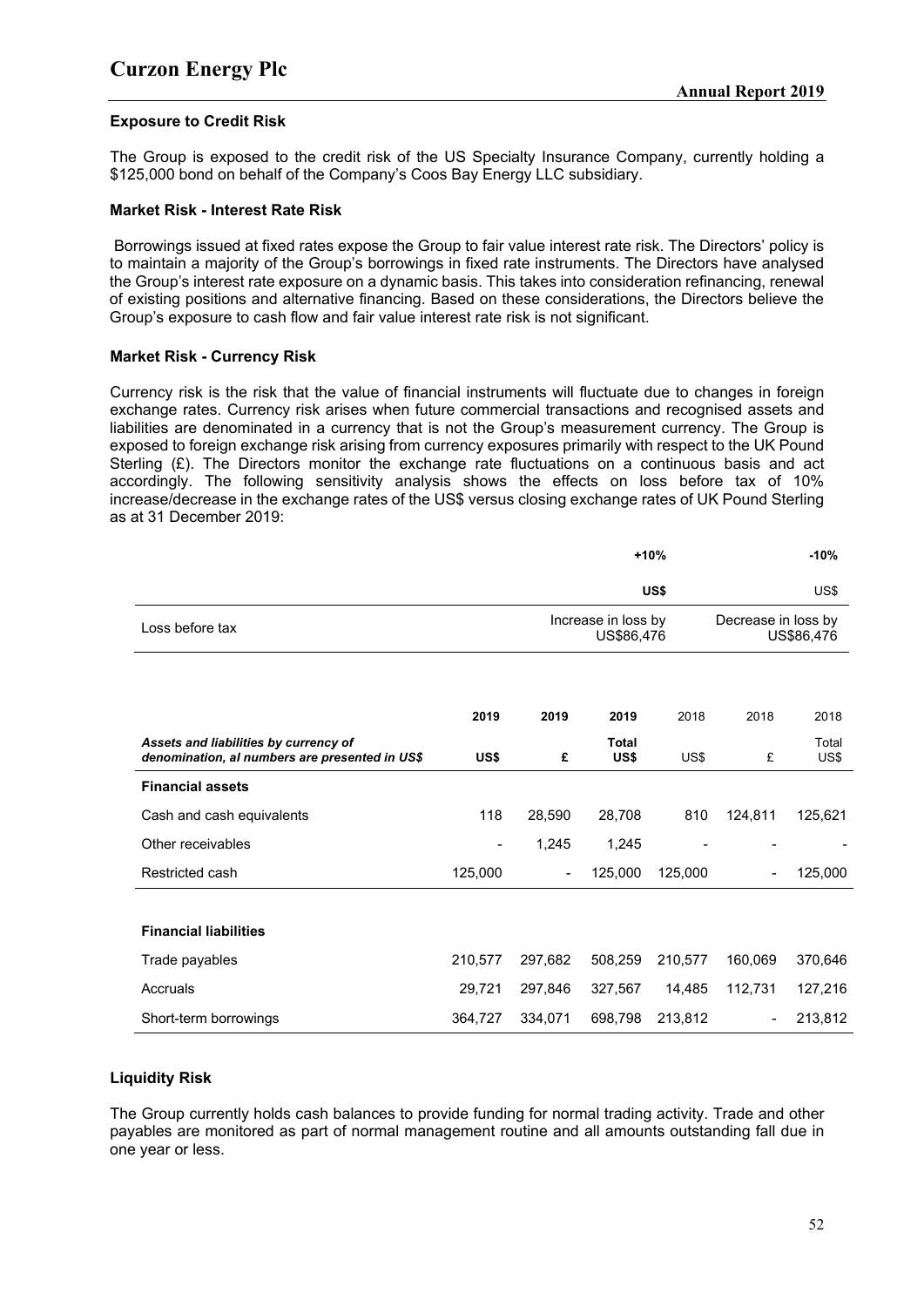#### **Capital Management**

The Group defines capital as the total equity of the Group. The Directors' objectives when managing capital are to safeguard its ability to continue as a going concern in order to provide returns for shareholders and benefits for other stakeholders and to maintain an optimal capital structure to reduce the cost of capital.

To meet these objectives, the Directors review the budgets and projections on a regular basis to ensure there is sufficient capital to meet the needs of the Group through to profitability and positive cash flow.

The capital structure of the Group consists of shareholders' equity as set out in the consolidated statement of changes in equity. All working capital requirements are financed from existing cash resources and borrowings.

Whilst the Group does not currently have distributable profits, it is part of the capital strategy to provide returns for shareholders and benefits for members in the future.

Capital for further development of the Group's activities will, where possible, be achieved by share issues or other finance as appropriate.

In order to maintain or adjust the capital structure, the Directors may return capital to shareholders, issue new shares or sell assets to reduce debt. It also ensures that distributions to shareholders do not exceed working capital requirements.

#### **Fair Value Hierarchy**

All the financial assets and financial liabilities recognised in the Group financial statements are shown at the carrying value, which also approximates the fair values of those financial instruments. Therefore, no separate disclosure for fair value hierarchy is required.

#### **21. Operating Leases**

All the Group's leases are short-term leases, which are month-to-month obligations (i.e., US administrative storage operating lease). There are no future minimum lease payments under noncancellable operating leases to disclose.

All operating land lease agreements for the mineral exploration areas are outside of the scope of IFRS16. Coos County annual lease payment is US\$28,971 and is payable bi-annual instalments with payment due in April and October.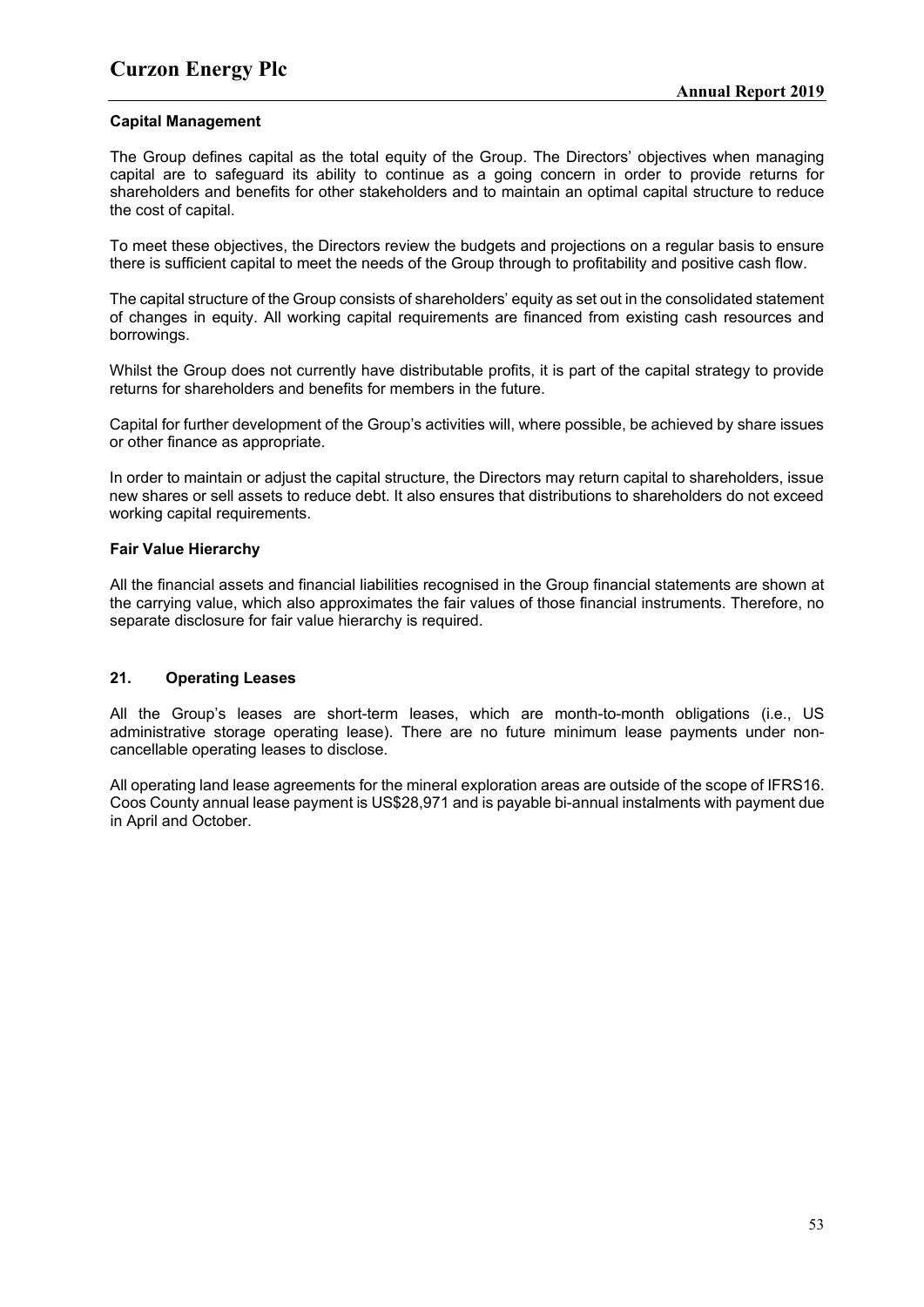#### **22. Related Party Transactions**

Balances and transactions between the Company and its subsidiaries, Coos Bay Energy LLC, Westport Energy Acquisition, Inc., and Westport Energy LLC are eliminated on consolidation and are not disclosed in this note. Balances and transactions between the Group and other related parties are disclosed below.

#### *Promissory notes*

During the year ended 31 December 2019, US\$100,000 of promissory notes were issued to YA Global Investments LP, a company that is also the majority shareholder of the business, see note 16 for further information.

On 13 February 2020, the Company announced that it had been informed by YA Global Investments LP of the sale of its outstanding debt due to YA Global to C4 Energy Ltd, a UK incorporated private Company. The balance of the loan agreement at that time was US\$200,000, with approximately US\$32,000 of accrued interest.

#### *Remuneration of Directors*

The remuneration of the senior Executive Management Committee members, who are the key management personnel of the Group, is set out in aggregate for each of the categories specified in IAS 24 "Related Party Disclosures" in note [5](#page-40-0).

#### **23. Events After the Reporting Period**

#### **Sale of Corporate Debt and Corporate Update**

On 13 February 2020, the Company announced that it had been informed by YA Global Investments LP of the sale of its outstanding debt due to YA Global to C4 Energy Ltd, a UK incorporated private Company. The balance of the loan agreement at that time was US\$200,000, with approximately US\$32,000 of accrued interest. The Company further announced that it had terminated discussions with Pared Energy around a potential oil and gas transaction in Texas and that the Company would be exploring opportunities outside of the oil and gas sector.

#### **Letter of Intent Executed on Potential RTO**

On 18 March 2020, the Company announced that it had executed a letter of intent with the Sun Seven Stars Investment Group ("SSSIG") to potentially acquire a 100% interest in London Critical Metals Market ("LCMM"), the first unified global metals trading exchange for critical metals that have few or no direct investment or trading options elsewhere in the World. The Company indicated that it would now enter an initial period of exclusivity with SSSIG during which each party would conduct due diligence on the other. The parties have agreed that during this period they will work towards the execution and delivery of a definitive purchase agreement, contemplating a reverse takeover of Curzon by LCMM ("RTO"), including receipt of the required regulatory approvals from the FCA and its primary market functions. The due diligence period was expected to last approximately 1 month. For providing SSSIG with an initial period of exclusivity lasting through to 30 June 2020, SSSIG will lend the Company an initial amount of £125,000 in the form of a one-year loan note carrying an annual interest rate of 10% per annum, convertible at the price of any subsequent share issue in the contemplated RTO transaction. After 30 April 2020, further loan funds may be made available by SSSIG to the Company if the envisaged transaction continues to progress, or in order to extend the initial period of exclusivity beyond 30 June 2020.

#### **Notice of General Meeting**

On 17 April 2020, the Company announced that it would be holding a general meeting on Wednesday 6 May 2020.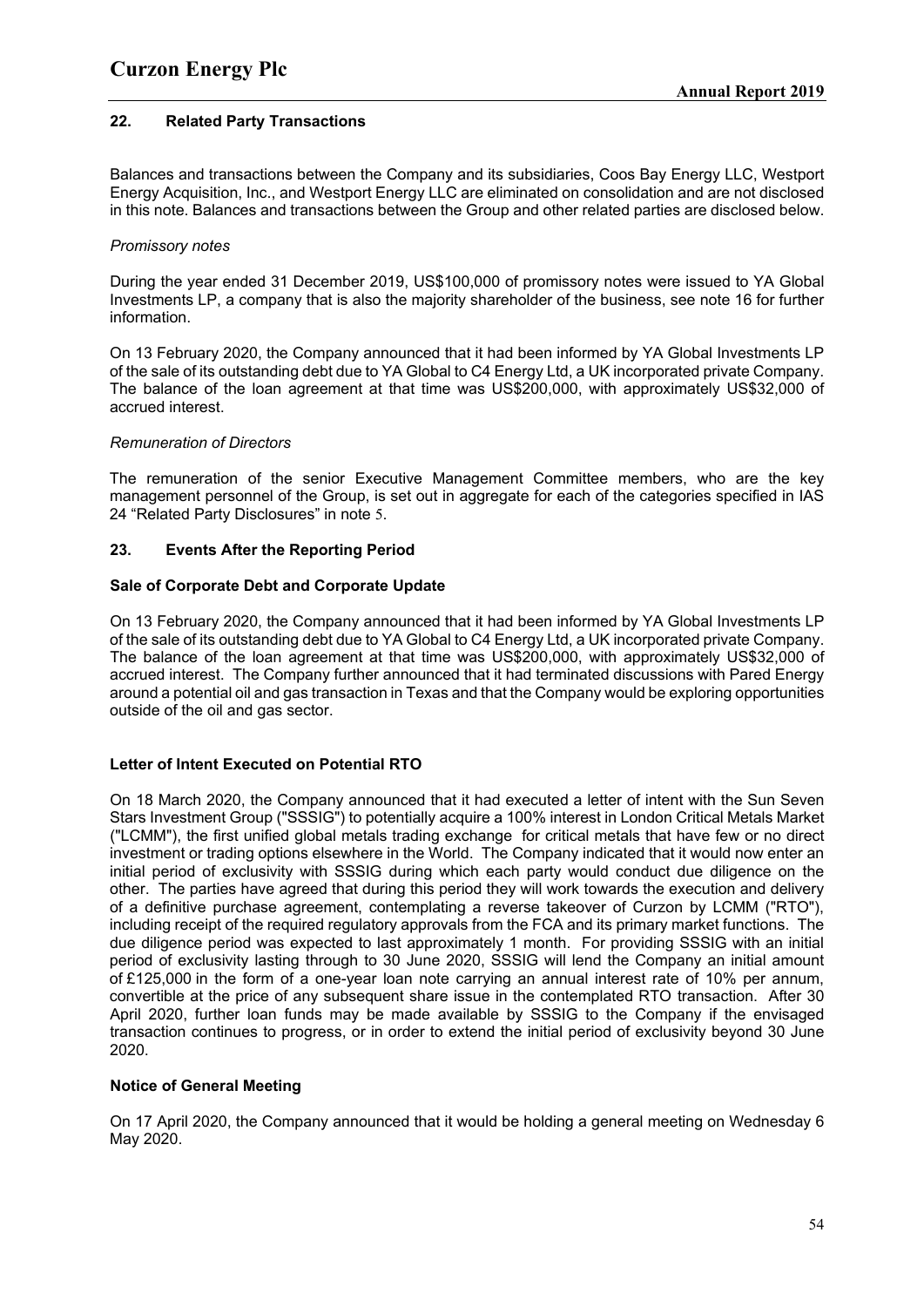#### **Loan Facilities Refinanced**

On 1 May 2020, the Company announced that it had agreed to refinance its outstanding secured loan notes of £216,553 and its unsecured loan notes of US\$200,000.

As previously announced on 13 February 2020, the Company has further agreed with the Secured Note lenders to capitalize the amounts due to date into a new principal amount of £263,265 as of 1 April 2020. The interest rate is to remain the same at 13% per annum. The maturity date of the Secured Loan notes has been extended and is now the sooner of the completion of a reverse takeover, or 1 October 2020.

As previously announced on 13 February 2020, the Company has agreed with the Unsecured Note lenders to refinance by extending the existing balance to 1 October 2020. The interest rate is to remain the same at 15% per annum, and the total outstanding principal and interest is approximately US\$238,918.

#### **Results of General Meeting and Share Reorganization**

On 6 May 2020, the Company announced that at the General Meeting held earlier, all resolutions were passed unanimously on a show of hands.

At the General Meeting of the Company held on 6 May 2020, the Company sought shareholder approval for the subdivision and re-designation of the 83,032,971 Existing Ordinary Shares ("Existing Ordinary Shares") of £0.01 each in the capital of the Company into (i) 83,032,971 New Ordinary Shares ("New Ordinary Shares") of £0.0001 each and (ii) 83,032,971 Deferred Shares ("Deferred Shares") of £0.0099 each in the capital of the Company, and to amend the Company's Articles of Association accordingly.

The proposed share capital reorganisation was passed at the General Meeting and amendments will be made to the Company's Articles of Association in respect of the Deferred Shares and the subdivision and re-designation of the Existing Ordinary Shares.

Each New Ordinary Share will carry the same rights in all respects under the amended Articles of Association as each Existing Ordinary Share does at present under the existing Articles of Association, including the rights in respect of voting and the entitlement to receive dividends.

Each Deferred Share will have very limited rights and will effectively be valueless. CREST accounts of Shareholders will not be credited in respect of any entitlement to Deferred Shares and the Company will not issue any share certificates in respect of Deferred Shares. The Deferred Shares shall have the rights and restrictions as set out in the amended Articles of Association and shall not entitle the holder thereof to receive notice of or attend and vote at any General Meeting of the Company or to receive a dividend or other distribution.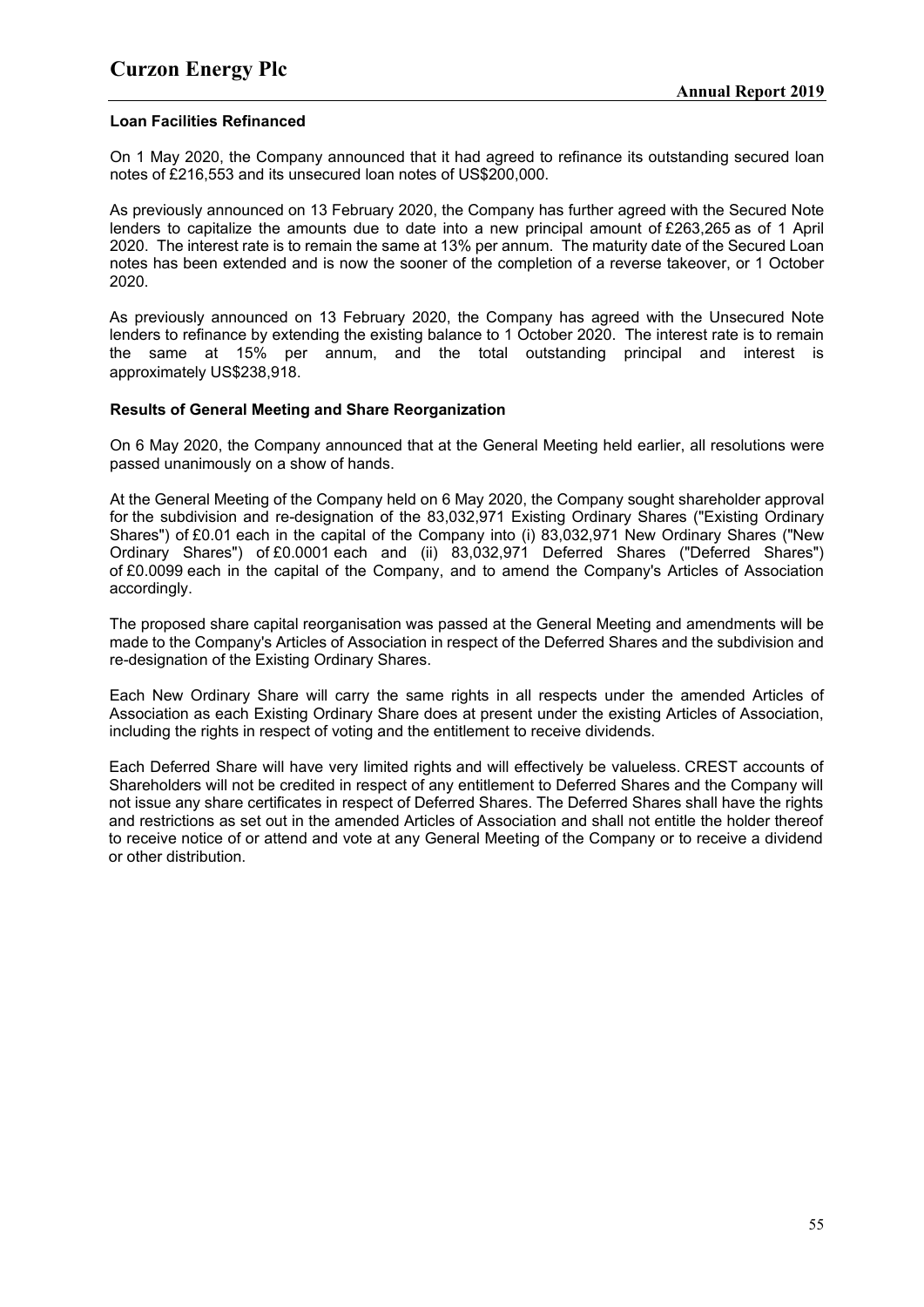#### **Company Statement of Financial Position as at 31 December 2019**

|                                                   | Note | 2019          | 2018        |
|---------------------------------------------------|------|---------------|-------------|
|                                                   |      | £             | £           |
| <b>Assets</b>                                     |      |               |             |
| <b>Non-current assets</b>                         |      |               |             |
| Property, plant and equipment                     |      | 521           |             |
| Investments in subsidiaries                       | 28   |               | 2,800,275   |
| Amounts receivable from subsidiary undertakings   | 29   |               | 1,602,227   |
| <b>Total non-current assets</b>                   |      | 521           | 4,402,502   |
| <b>Current assets</b>                             |      |               |             |
| Trade and other receivables                       | 30   | 23,790        | 28,490      |
| Cash and cash equivalents                         | 31   | 21,888        | 98,991      |
| <b>Total current assets</b>                       |      | 45,678        | 127,481     |
| <b>Total assets</b>                               |      | 46,199        | 4,529,983   |
| <b>Liabilities</b>                                |      |               |             |
| <b>Current liabilities</b>                        |      |               |             |
| Trade and other payables                          | 32   | 454,048       | 222,087     |
| <b>Borrowings</b>                                 | 33   | 532,783       | 168,486     |
| <b>Total liabilities</b>                          |      | 986,831       | 390,573     |
| Capital and reserves attributable to shareholders |      |               |             |
| Share capital                                     | 34   | 830,330       | 770,203     |
| Share premium                                     | 34   | 2,693,194     | 2,675,156   |
| Merger relief reserve                             |      | 2,800,000     | 2,800,000   |
| Warrants reserve                                  |      | 160,777       | 143,942     |
| Share-based payments reserve                      |      | 355,269       | 338,995     |
| Accumulated losses brought forward                |      | (2,588,886)   | (996, 104)  |
| Loss for the year                                 |      | (5, 191, 316) | (1,592,782) |
| <b>Total capital and reserves</b>                 |      | (940, 632)    | 4,139,410   |
| <b>Total equity and liabilities</b>               |      | 46,199        | 4,529,983   |

The financial statements were approved by the Board of Directors and authorised for issue on 18 May 2020 and are signed on its behalf by:

#### **John McGoldrick Director**

The notes to the Company statement of financial position form part of these financial statements.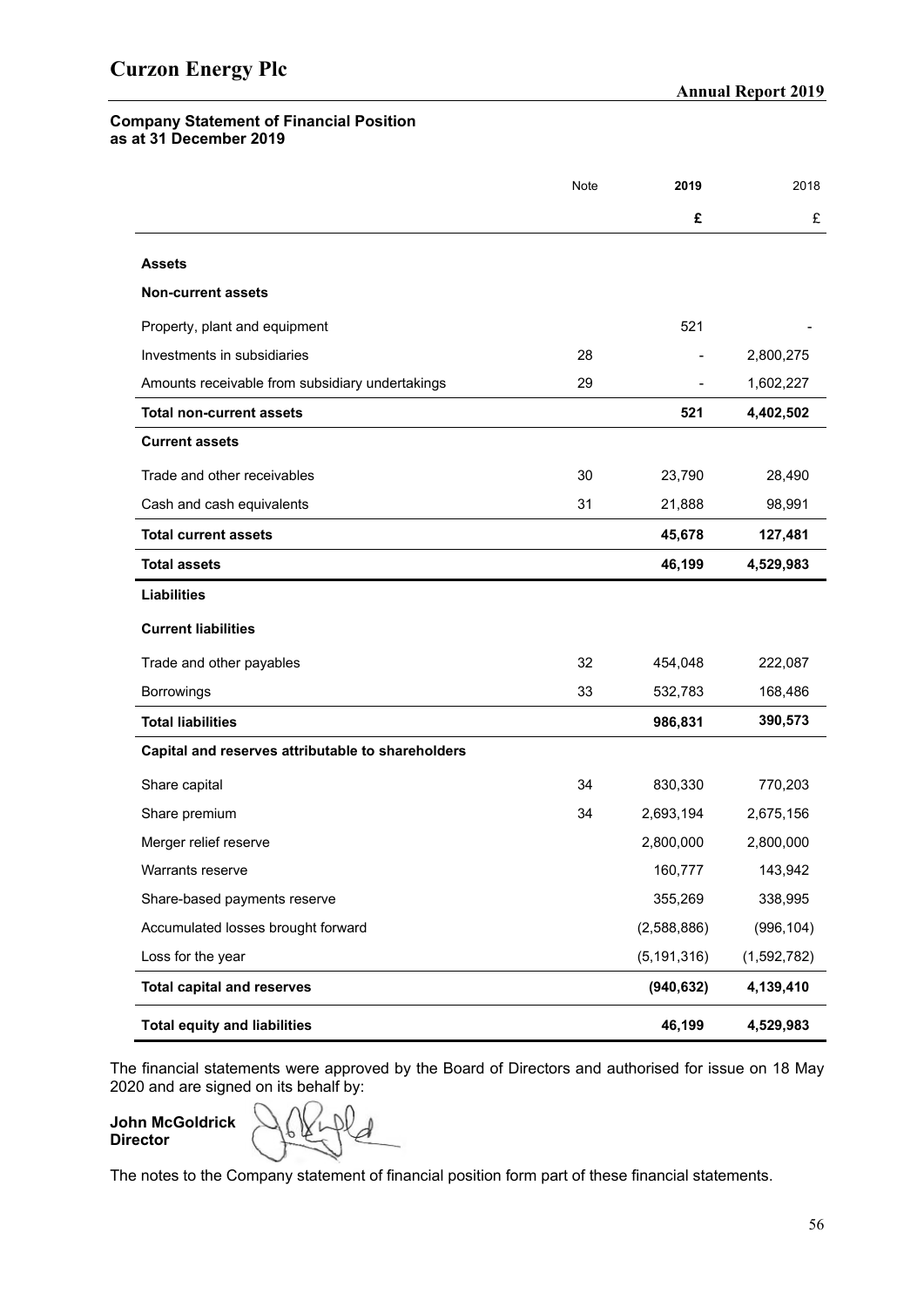## **Company Statement of Changes in Equity**

|                                                 | <b>Share</b><br>capital<br>£ | <b>Share</b><br>Premium<br>£ | Merger<br>relief<br>reserve<br>£ | Share-<br>based<br>payments<br>reserve<br>£ | <b>Share</b><br>warrants<br>reserve<br>£ | Accumulated<br>loss<br>£ | <b>Total</b><br>£ |
|-------------------------------------------------|------------------------------|------------------------------|----------------------------------|---------------------------------------------|------------------------------------------|--------------------------|-------------------|
| Equity at 1 January 2018                        | 725,947                      | 2,404,144                    | 2,800,000                        | 86,405                                      | 143,942                                  | (996, 104)               | 5,164,334         |
| Loss for the year                               |                              |                              |                                  |                                             |                                          | (1,592,782)              | (1,592,782)       |
| Other comprehensive loss<br>for the year        |                              |                              |                                  |                                             |                                          |                          |                   |
| <b>Total comprehensive loss</b><br>for the year |                              |                              |                                  |                                             |                                          | (1,592,782)              | (1, 592, 782)     |
| Issue of shares                                 | 44,256                       | 309,793                      |                                  |                                             |                                          |                          | 354,049           |
| Share issue and fundraising<br>costs            | $\overline{a}$               | (38, 781)                    |                                  |                                             |                                          |                          | (38, 781)         |
| Issue of share options                          |                              |                              |                                  | 252,590                                     |                                          |                          | 252,590           |
| <b>Total transactions with</b><br>shareholders  | 44,256                       | 271,012                      |                                  | 252,590                                     |                                          |                          | 567,858           |
| <b>Equity at 31 December</b><br>2018            | 770,203                      | 2,675,156                    | 2,800,000                        | 338,995                                     | 143,942                                  | (2,588,886)              | 4,139,410         |
|                                                 |                              |                              |                                  |                                             |                                          |                          |                   |
| Loss for the year                               |                              |                              |                                  |                                             |                                          | (5, 191, 316)            | (5, 191, 316)     |
| Other comprehensive loss<br>for the year        | L,                           |                              | $\overline{a}$                   | $\overline{a}$                              |                                          |                          |                   |
| <b>Total comprehensive loss</b><br>for the year |                              |                              |                                  |                                             |                                          | (5, 191, 316)            | (5, 191, 316)     |
| <b>Issue of shares</b>                          | 60,127                       | 34,873                       |                                  |                                             |                                          |                          | 95,000            |
| <b>Issue of warrants</b>                        |                              | (16, 835)                    |                                  |                                             | 16,835                                   |                          |                   |
| <b>Issue of share options</b>                   | L,                           |                              | $\blacksquare$                   | 16,274                                      |                                          | $\overline{a}$           | 16,274            |
| <b>Total transactions with</b><br>shareholders  | 60,127                       | 18,038                       | $\blacksquare$                   | 16,274                                      | 16,835                                   | $\blacksquare$           | 111,274           |
| <b>Equity at 31 December</b><br>2019            | 830,330                      | 2,693,194                    | 2,800,000                        | 355,269                                     | 160,777                                  | (7,780,202)              | (940, 632)        |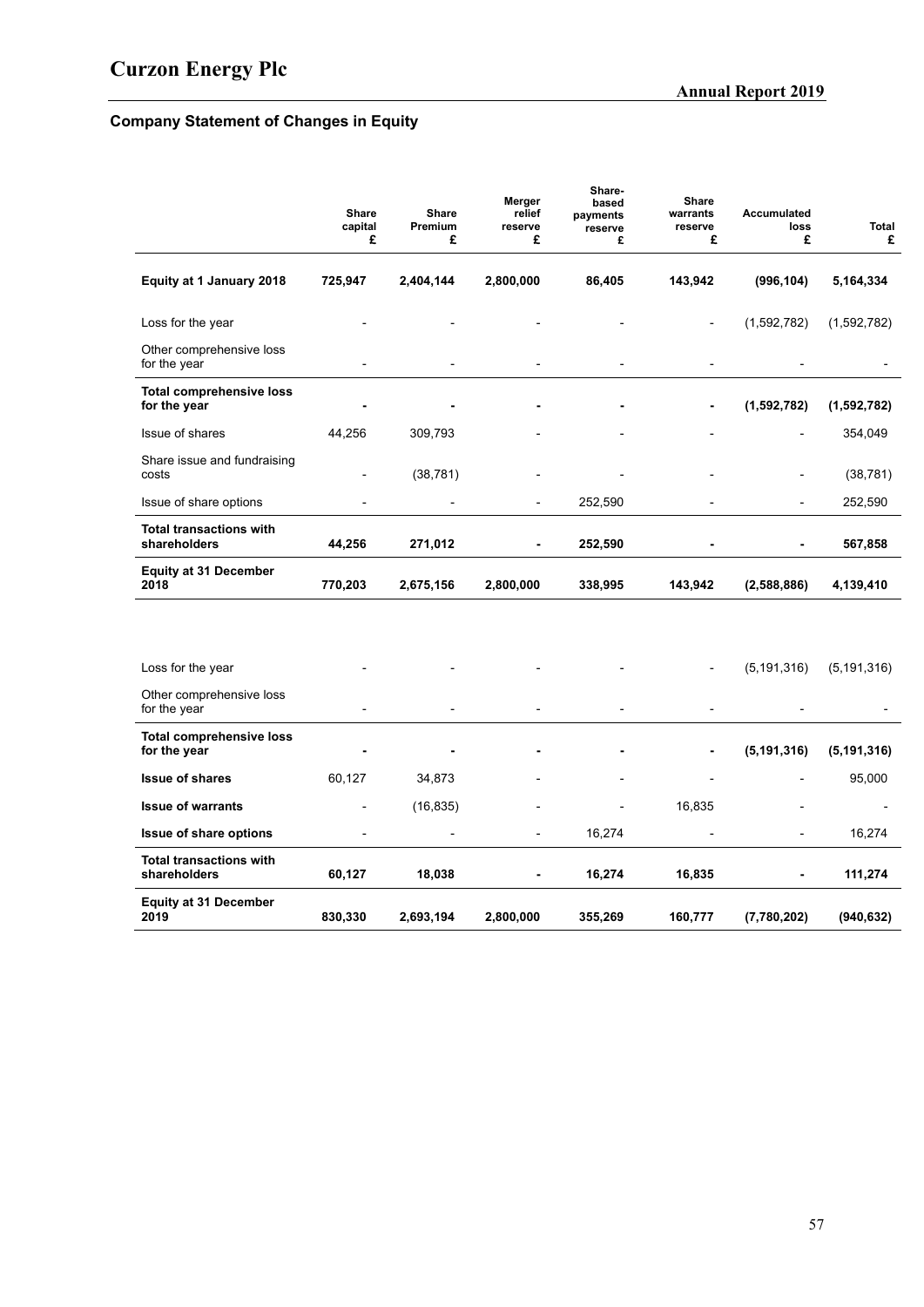#### **Company Statement of Cash Flows for the Year Ended 31 December 2019**

|                                                                       | <b>Notes</b> | 2019          | 2018        |
|-----------------------------------------------------------------------|--------------|---------------|-------------|
|                                                                       |              | £             | £           |
| Cash flow from operating activities                                   |              |               |             |
| Loss before taxation                                                  |              | (5, 191, 316) | (1,592,782) |
| Adjustments for:                                                      |              |               |             |
| Finance expense                                                       |              | 87,849        | 31,499      |
| Finance income                                                        |              | (39, 368)     | (39, 368)   |
| Share-based payments charge                                           |              | 16,274        | 252,590     |
| Impairment of loans and receivables                                   |              | 1,713,317     | 3,174       |
| Impairment of investments in subsidiaries                             |              | 2,800,275     | 933,424     |
| Unrealised foreign exchange movements                                 |              | (3,069)       | 4,856       |
| Operating cashflows before working capital changes                    |              | (616, 038)    | (406, 607)  |
| Changes in working capital:                                           |              |               |             |
| Increase/(decrease) in payables                                       |              | 233,718       | (13,993)    |
| Decrease in receivables                                               |              | 20,649        | 68,262      |
| Net cash used in operating activities                                 |              | (361, 671)    | (352, 338)  |
| <b>Financing activities</b>                                           |              |               |             |
| Issue of ordinary shares                                              |              | 78,750        |             |
| Cost of share issue                                                   |              |               | (38, 782)   |
| Proceeds from new borrowings                                          |              | 277,540       | 77,208      |
| Advances granted to subsidiaries                                      |              | (71, 722)     | (342, 201)  |
| Net cash flow from financing activities                               |              | 284,568       | (303, 775)  |
| Net (decrease)/increase in cash and cash equivalents in the<br>period |              | (77, 103)     | (656, 113)  |
| Cash and cash equivalents at the beginning of the period              |              | 98,991        | 755,104     |
| Cash and cash equivalents at the end of the period                    |              | 21,888        | 98,991      |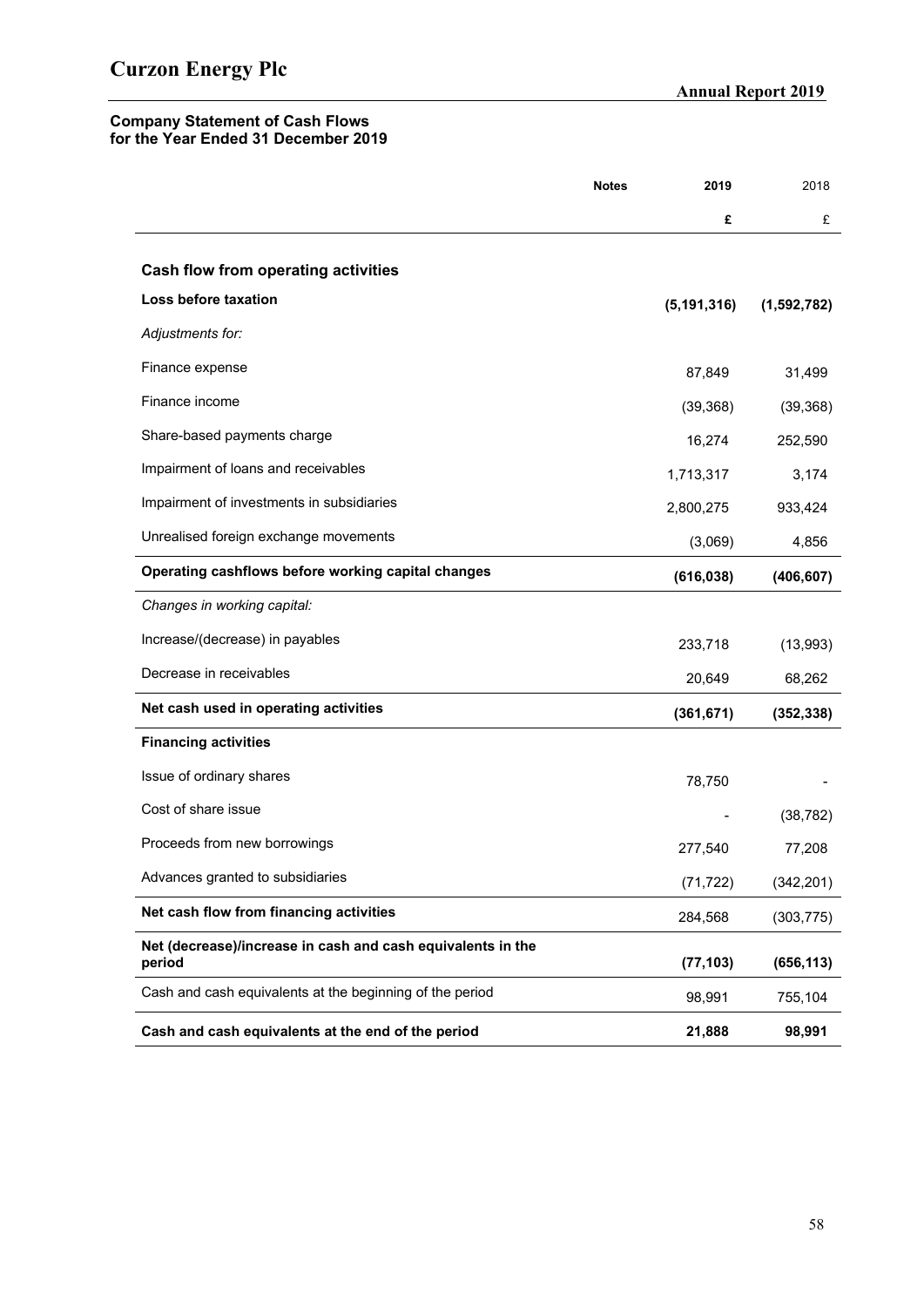#### **Notes to the Company Financial Statements**

#### **24. Significant Accounting Policies**

The separate financial statements of the Company are presented as required by the Companies Act 2016 ("the Act"). As permitted by the Act, the separate financial statements have been prepared in accordance with International Financial Reporting Standards.

The financial statements have been prepared on the historical cost basis. The principal accounting policies adopted are the same as those set out in note 2 to the consolidated financial statements except as noted below.

#### **Company Statement of Comprehensive Income**

As permitted by Section 408 Companies Act 2006, the Company has not presented its own income statement or statement of comprehensive income. The Company's loss for the financial year was £5,191,316 (2018: £1,592,782). The Company's total comprehensive loss for the financial year was £5,191,316 (2018: £1,592,782).

#### **Investments in Subsidiaries**

Investments in subsidiaries are carried at cost and are regularly reviewed for impairment if there are any indications that the carrying value may not be recoverable.

#### **Receivables from Subsidiaries**

Impairment provisions for receivables from related parties and loans to related parties are recognised based on a forward-looking expected credit loss model. The methodology used to determine the amount of the provision is based on whether there has been a significant increase in credit risk since initial recognition of the financial asset. For those where the credit risk has not increased significantly since initial recognition of the financial asset, twelve month expected credit losses along with gross interest income are recognised. For those for which credit risk has increased significantly but not determined to be credit impaired, lifetime expected credit losses along with the gross interest income are recognised. For those that are determined to be credit impaired, lifetime expected credit losses along with interest income on a net basis are recognised.

#### **Critical Accounting Judgments and Key Sources of Estimation Uncertainty**

The Company's financial statements, and in particular its investments in and receivables from subsidiaries, are affected by the critical accounting judgments and key sources of estimation uncertainty in respect of the recoverability of exploration and evaluation assets which are described in note [2](#page-30-1) to the consolidated financial statements.

#### **25. Auditor's Remuneration**

The auditor's remuneration for audit and other services is disclosed in note [4](#page-39-0) to the consolidated financial statements.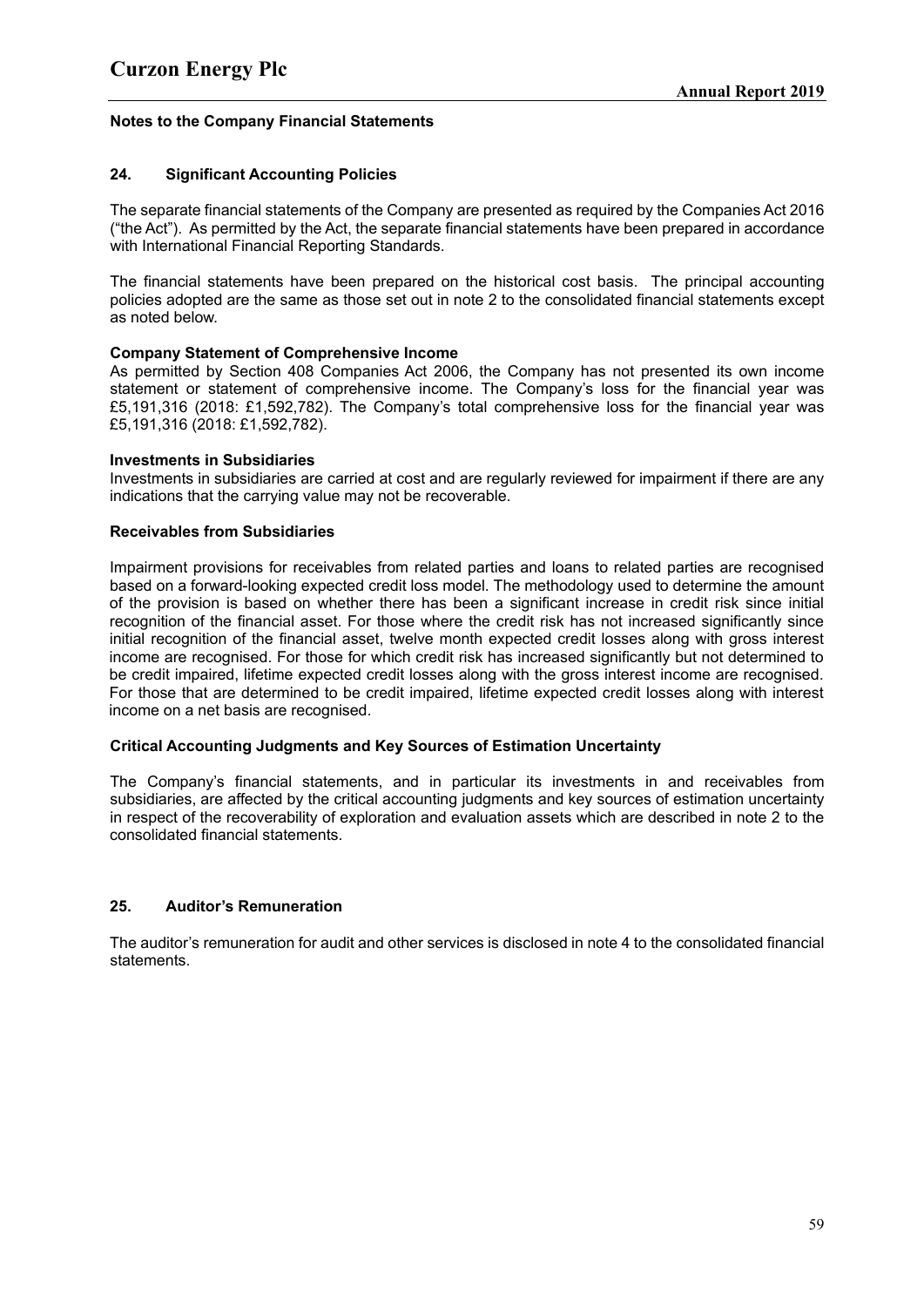#### **26. Directors and Staff**

Scott Kaintz, Executive Director of the Company, has been the only employee of the Company in the reporting year after he was employed on 5 November 2018 and to date.

Key management remuneration is disclosed in note [5](#page-40-0) to the consolidated financial statements.

## **27. Administrative Expenses**

|                                          | 2019    | 2018    |
|------------------------------------------|---------|---------|
|                                          | £       | £       |
|                                          |         |         |
| Staff costs                              | 166,113 | 137,650 |
| Share based payments                     | 16,274  | 252,590 |
| <b>Standard Listing Regulatory Costs</b> | 203,985 |         |
| Professional and consultancy fees        | 103,121 | 153,857 |
| Other general administrative expenses    | 142,819 | 118,275 |
| <b>Total</b>                             | 632,312 | 662,372 |

#### <span id="page-62-0"></span>**28. Investments**

Investment in subsidiaries

|                                   | 2019                     | 2018       |
|-----------------------------------|--------------------------|------------|
|                                   | £                        | £          |
| Costs at beginning of the year    | 2,800,275                | 3,733,699  |
| Additions                         | $\overline{\phantom{a}}$ |            |
| Impairment                        | (2,800,275)              | (933, 424) |
| Total investments in subsidiaries | ۰                        | 2,800,275  |

During the year ended 31 December 2019, the Board took a view that in light of a paucity of capital available for midterm oil and gas development, particularly for coal bed methane projects in the United States, the investment in Coos Bay should be written off in full.

The impairment figure of £933,424, recognised in the year ended 31 December 2018, was calculated based on DCF and qualitative analysis of the Company's investment in Coos Bay Energy LLC.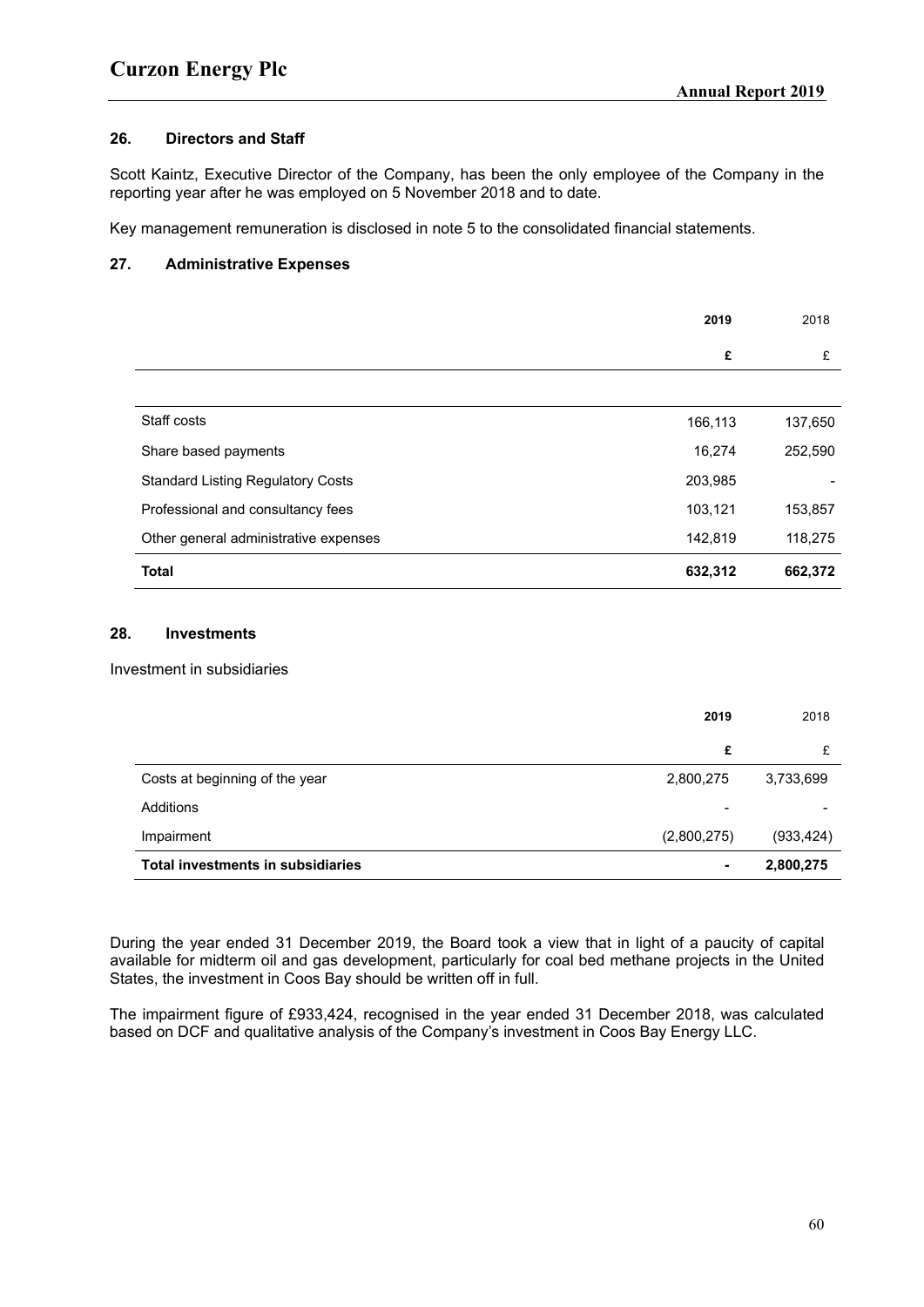#### <span id="page-63-0"></span>**29. Receivables from Subsidiaries and Related Party Transactions**

|                                    | 2019                     | 2018      |
|------------------------------------|--------------------------|-----------|
|                                    | £                        | £.        |
| Loans to subsidiaries              | $\overline{\phantom{a}}$ | 1,602,227 |
| <b>Total loans to subsidiaries</b> | $\blacksquare$           | 1,602,227 |

The Group (comprising Coos Bay Energy LLC and its directly and indirectly wholly owned subsidiaries Westport Energy Acquisition, Inc. and Westport Energy LLC) is a related party through common control.

During the year ended 31 December 2019, the Company recognised expected credit losses in relation to the intercompany loans in the amount of £1,713,317. This relates to the write-off of the Company's Coos Bay coal bed methane project in full due primarily to the lack of capital available to advance the project in declining US oil and gas markets.

During the year ended 31 December 2019, the maximum amount owed by the Group to the Company was £1,713,317 (2018: £1,602,227). The related party loans are unsecured and are repayable on 31 December 2020. Interest is receivable at a rate of 9%. At 31 December 2019, £39,368 (2018: £39,368) was accrued and included in the above balance. Please also see note [35.](#page-65-0)

The remuneration of the senior Executive Management Committee members, who are the key management personnel of the Group, is set out in aggregate for each of the categories specified in IAS 24 "Related Party Disclosures" in note [5.](#page-40-0)

#### **30. Prepayments and Other Receivables**

<span id="page-63-1"></span>

|                                         | 2019   | 2018   |
|-----------------------------------------|--------|--------|
|                                         | £      | £      |
| VAT recoverable                         | 3,433  | 18,292 |
| Prepayments                             | 19,408 | 10,198 |
| Other debtors                           | 949    |        |
| Total prepayments and other receivables | 23,790 | 28,490 |

The fair value of receivables and deposits approximates their carrying amount, as the impact of discounting is not significant. The receivables are not impaired and are not past due.

#### <span id="page-63-2"></span>**31. Cash and Cash Equivalents**

For the purpose of the statements of cash flows, cash and cash equivalents comprise the following:

|                          | 2019   | 2018   |
|--------------------------|--------|--------|
|                          | £.     | c      |
| Cash in hand and at bank | 21,888 | 98,991 |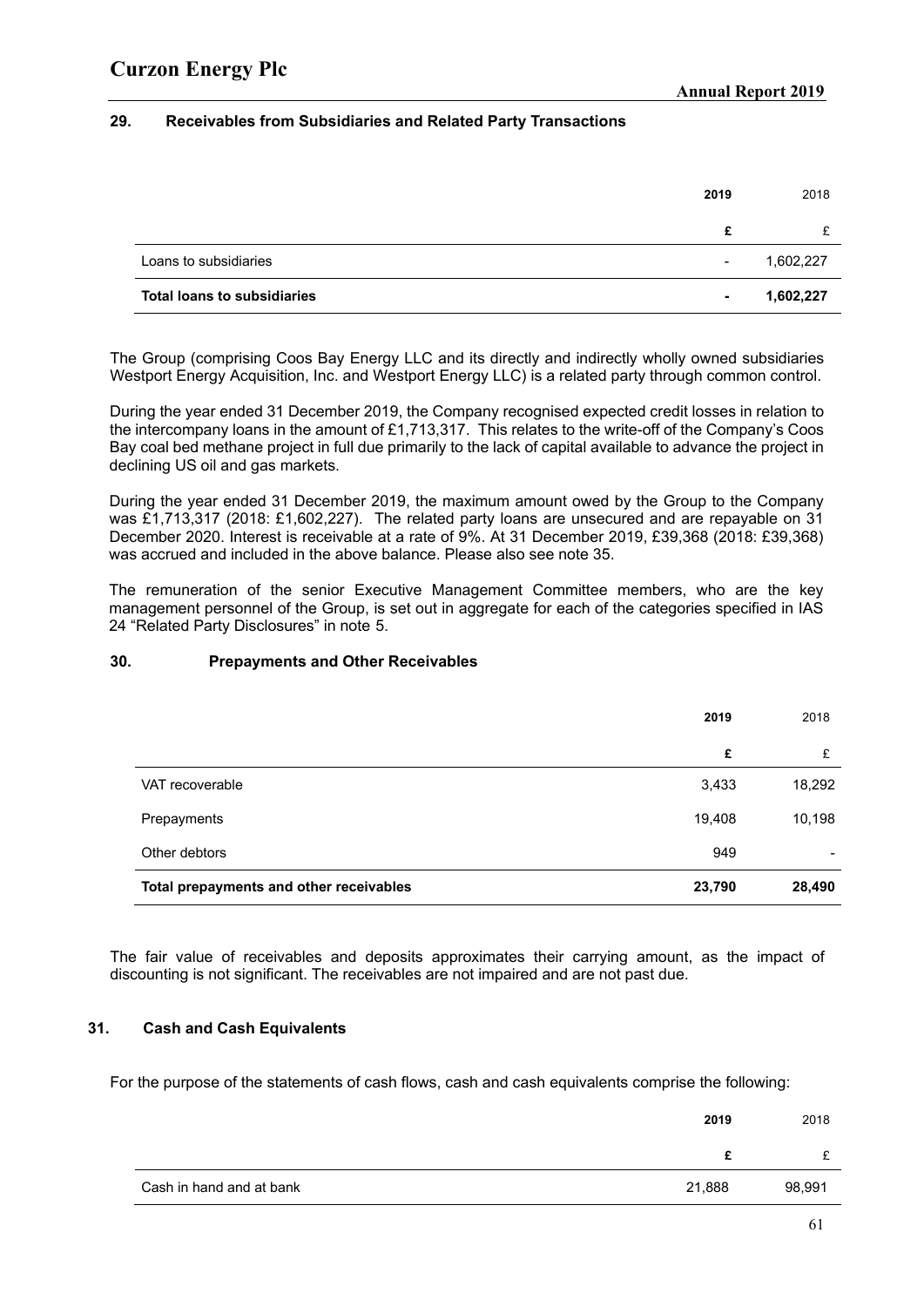## <span id="page-64-0"></span>**32. Current Liabilities**

#### **Trade and Other Payables**

|                                | 2019    | 2018    |
|--------------------------------|---------|---------|
|                                | £       |         |
| Trade and other payables       | 226,962 | 133,254 |
| Accruals                       | 227,086 | 88,833  |
| Total trade and other payables | 454,048 | 222,087 |

#### <span id="page-64-1"></span>**33. Short-Term Borrowings**

At 31 December 2019, the Company had an outstanding promissory notes and loans of £532,783 (2018: £168,486), please refer to note [16.](#page-47-0)

|                                                       | 31 Dec 2018, £ | <b>Cash flows</b><br><b>Proceeds from</b><br>new<br>borrowings, £ | Non-cash flow<br>Forex movement.<br>£ | Non-cash flow<br>Interest accrued, £ | 31 Dec<br>2019, E |
|-------------------------------------------------------|----------------|-------------------------------------------------------------------|---------------------------------------|--------------------------------------|-------------------|
| <b>HNW Investor Group</b>                             | -              | 200.000                                                           |                                       | 54.705                               | 254,705           |
| C4 Energy Ltd                                         | 79,143         | 77,540                                                            |                                       | 20,488                               | 177,171           |
| <b>Bruce Edwards</b>                                  | 89,343         | ۰                                                                 |                                       | 11.564                               | 100,907           |
| <b>Total liabilities from</b><br>financing activities | 168,486        | 277,540                                                           | -                                     | 86,757                               | 532,783           |

|                                                          | 31 Dec 2017,<br>£        | <b>Cash flows</b><br><b>Proceeds</b><br>from new<br>borrowings,<br>£ | Non-cash flow<br>Conversion, £ | Non-cash flow<br>Forex<br>movement, £ | Non-cash flow<br><b>Interest</b><br>accrued, £ | 31 Dec<br>2018, E |
|----------------------------------------------------------|--------------------------|----------------------------------------------------------------------|--------------------------------|---------------------------------------|------------------------------------------------|-------------------|
| <b>Cuart Investments</b><br>PCC, Ltd.                    | 351.098                  |                                                                      | (369,098)                      |                                       | 18,000                                         |                   |
| YA Global                                                | $\overline{\phantom{a}}$ | 77.208                                                               | -                              |                                       | 1.935                                          | 79.143            |
| <b>Bruce Edwards</b>                                     | 77.779                   | $\overline{\phantom{0}}$                                             | $\overline{\phantom{a}}$       |                                       | 11,565                                         | 89,343            |
| <b>Total liabilities</b><br>from financing<br>activities | 428,877                  | 77,208                                                               | (369,098)                      |                                       | 31,499                                         | 168,486           |

## <span id="page-64-2"></span>**34. Share Capital**

The movements in the share capital account are disclosed in note [17](#page-49-0) to the financial statements.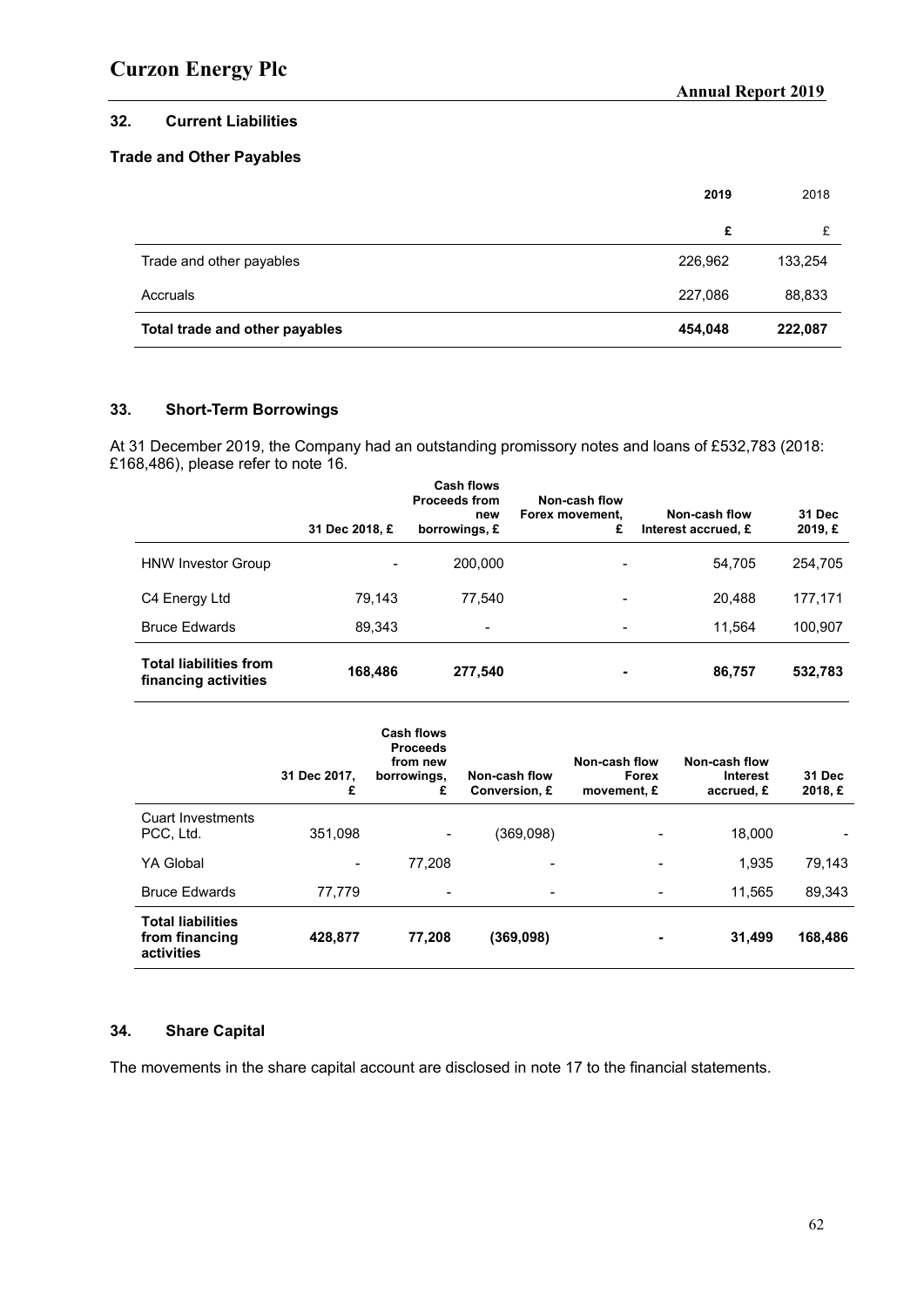#### <span id="page-65-0"></span>**35. Financial Instruments – Risk Management**

The Company's strategy and financial risk management objectives are described in note [20.](#page-52-0)

#### **Principal Financial Instruments**

The principal financial instruments used by the Company from which risk arises are as follows:

|                              | 2019                     | 2018      |
|------------------------------|--------------------------|-----------|
|                              | £                        | £         |
| <b>Financial assets</b>      |                          |           |
| Cash and cash equivalents    | 21,888                   | 98,991    |
| Other receivables            | 949                      |           |
| Loans due from subsidiaries  | $\overline{\phantom{a}}$ | 1,602,227 |
| <b>Financial liabilities</b> |                          |           |
| Trade payables               | 226,961                  | 126,136   |
| Accruals                     | 227,086                  | 88,833    |
| Short-term borrowings        | 532,783                  | 168,486   |

#### **Credit Risk**

Credit risk refers to the risk that a counterparty will default on its contractual obligations resulting in financial loss to the Company.

In addition to the risks described in note [20,](#page-52-0) which affect the Group, the Company is also subject to credit risk on the balances receivable from subsidiaries, see note [29.](#page-63-0) In the year ended 31 December 2019, credit losses were recognised in full in relation to all the balances receivable from subsidiaries.

#### **Market Risk - Currency Risk**

The Group is exposed to foreign exchange risk arising from currency exposures primarily with respect to the US Dollar (US\$). The Directors monitor the exchange rate fluctuations on a continuous basis and act accordingly.

| Assets and liabilities by currency of<br>denomination, al numbers are presented in £ | 2019<br>US\$             | 2019<br>£ | 2019<br>Total<br>£ | 2018<br>US\$                 | 2018<br>£                | 2018<br>Total<br>£ |
|--------------------------------------------------------------------------------------|--------------------------|-----------|--------------------|------------------------------|--------------------------|--------------------|
| <b>Financial assets</b>                                                              |                          |           |                    |                              |                          |                    |
| Cash and cash equivalents                                                            | 90                       | 21.798    | 21.888             | 639                          | 98.352                   | 98,991             |
| Other receivables                                                                    | $\overline{\phantom{a}}$ | 949       | 949                | $\overline{\phantom{a}}$     |                          |                    |
| <b>Financial liabilities</b>                                                         |                          |           |                    |                              |                          |                    |
| Trade payables                                                                       |                          | 226.961   | 226.961            | $\qquad \qquad \blacksquare$ | 126.136                  | 126.136            |
| Accruals                                                                             |                          | 227,086   | 227.086            | $\overline{\phantom{a}}$     | 88,833                   | 88,833             |
| Short-term borrowings                                                                | 278.078                  | 254.705   | 532.783            | 168.486                      | $\overline{\phantom{a}}$ | 168,486            |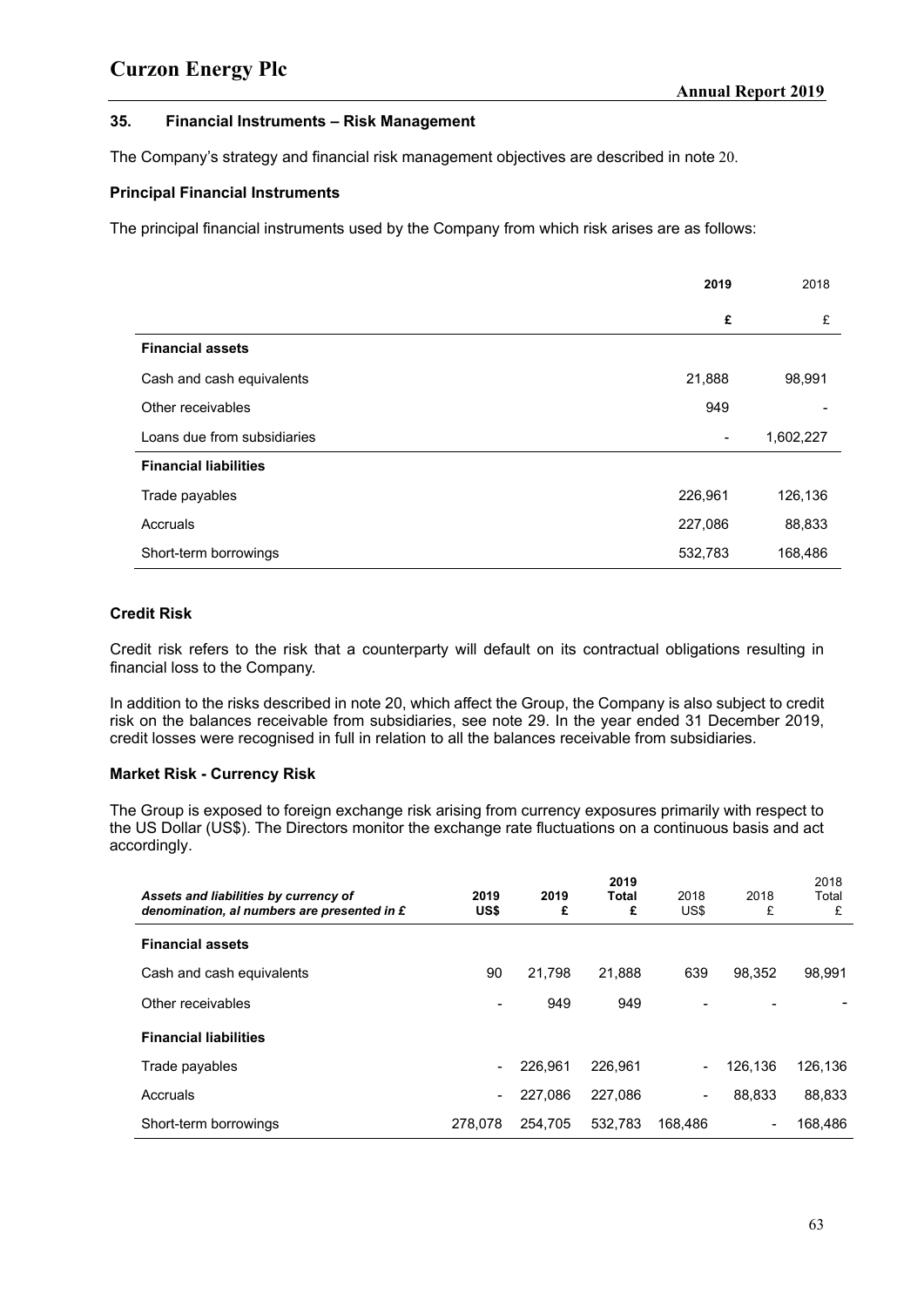## **36. Events After the Reporting Period**

#### **Sale of Corporate Debt and Corporate Update**

On 13 February 2020, the Company announced that it had been informed by YA Global Investments LP of the sale of its outstanding debt due to YA Global to C4 Energy Ltd, a UK incorporated private Company. The balance of the loan agreement at that time was US\$200,000, with approximately US\$32,000 of accrued interest. The Company further announced that it had terminated discussions with Pared Energy around a potential oil and gas transaction in Texas and that the Company would be exploring opportunities outside of the oil and gas sector.

#### **Letter of Intent Executed on Potential RTO**

On 18 March 2020, the Company announced that it had executed a letter of intent with the Sun Seven Stars Investment Group ("SSSIG") to potentially acquire a 100% interest in London Critical Metals Market ("LCMM"), the first unified global metals trading exchange for critical metals that have few or no direct investment or trading options elsewhere in the World. The Company indicated that it would now enter an initial period of exclusivity with SSSIG during which each party would conduct due diligence on the other. The parties have agreed that during this period they will work towards the execution and delivery of a definitive purchase agreement, contemplating a reverse takeover of Curzon by LCMM ("RTO"), including receipt of the required regulatory approvals from the FCA and its primary market functions. The due diligence period was expected to last approximately 1 month. For providing SSSIG with an initial period of exclusivity lasting through to 30 June 2020, SSSIG will lend the Company an initial amount of £125,000 in the form of a one-year loan note carrying an annual interest rate of 10% per annum, convertible at the price of any subsequent share issue in the contemplated RTO transaction. After 30 April 2020, further loan funds may be made available by SSSIG to the Company if the envisaged transaction continues to progress, or in order to extend the initial period of exclusivity beyond 30 June 2020.

#### **Notice of General Meeting**

On 17 April 2020, the Company announced that it would be holding a general meeting on Wednesday 6 May 2020.

#### **Loan Facilities Refinanced**

On 1 May 2020, the Company announced that it had agreed to refinance its outstanding secured loan notes of £216,553 and its unsecured loan notes of US\$200,000.

As previously announced on 13 February 2020, the Company has further agreed with the Secured Note lenders to capitalise the amounts due to date into a new principal amount of £263,265 as of 1 April 2020. The interest rate is to remain the same at 13% per annum. The maturity date of the Secured Loan notes has been extended and is now the sooner of the date of completion of a reverse takeover, the date of completion of a refinancing, or 1 October 2020.

As previously announced on 13 February 2020, the Company has agreed with the Unsecured Note lenders to refinance by extending the existing balance to 1 October 2020. The interest rate is to remain the same at 15% per annum, and the total outstanding principal and interest is approximately US\$238,918.

#### **Results of General Meeting and Share Reorganization**

On 6 May 2020, the Company announced that at the General Meeting held earlier, all resolutions were passed unanimously on a show of hands.

At the General Meeting of the Company held on 6 May 2020, the Company sought shareholder approval for the subdivision and re-designation of the 83,032,971 Existing Ordinary Shares ("Existing Ordinary Shares") of £0.01 each in the capital of the Company into (i) 83,032,971 New Ordinary Shares ("New Ordinary Shares") of £0.0001 each and (ii) 83,032,971 Deferred Shares ("Deferred Shares") of £0.0099 each in the capital of the Company, and to amend the Company's Articles of Association accordingly.